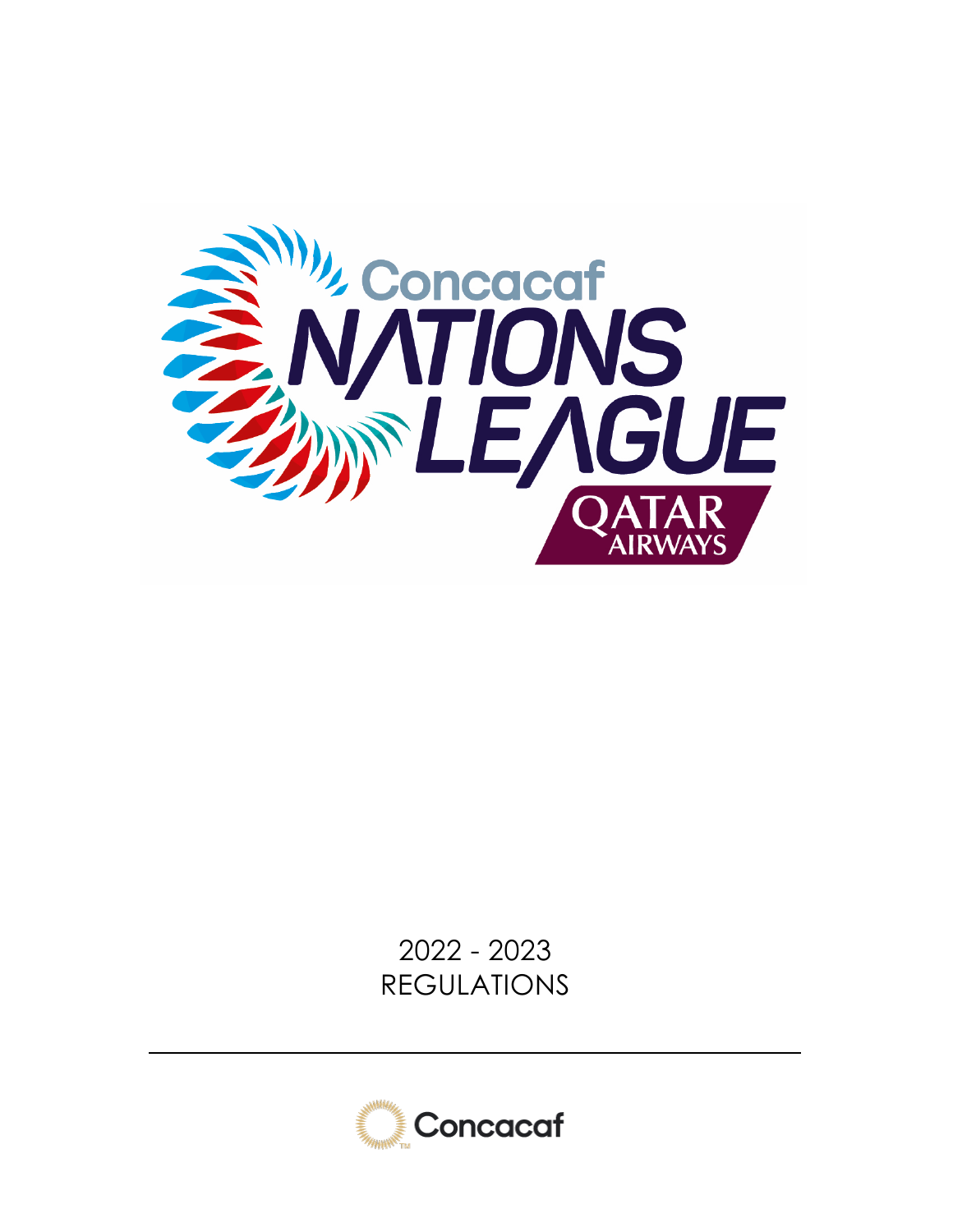

# **ORGANIZERS**

1. CONFEDERATION OF NORTH, CENTRAL AMERICA AND CARIBBEAN ASSOCIATION FOOTBALL (Concacaf)

| President:                | Victor Montagliani          |
|---------------------------|-----------------------------|
| <b>General Secretary:</b> | Philippe Moggio             |
| Address:                  | 161 NW 6th Street Suit 1100 |
|                           | Miami, Florida              |
|                           | 33136 USA                   |
| Telephone:                | +1 305 704 3232             |
| Telefax:                  | +1 305 675 0145             |
| Internet:                 | www.Concacaf.com            |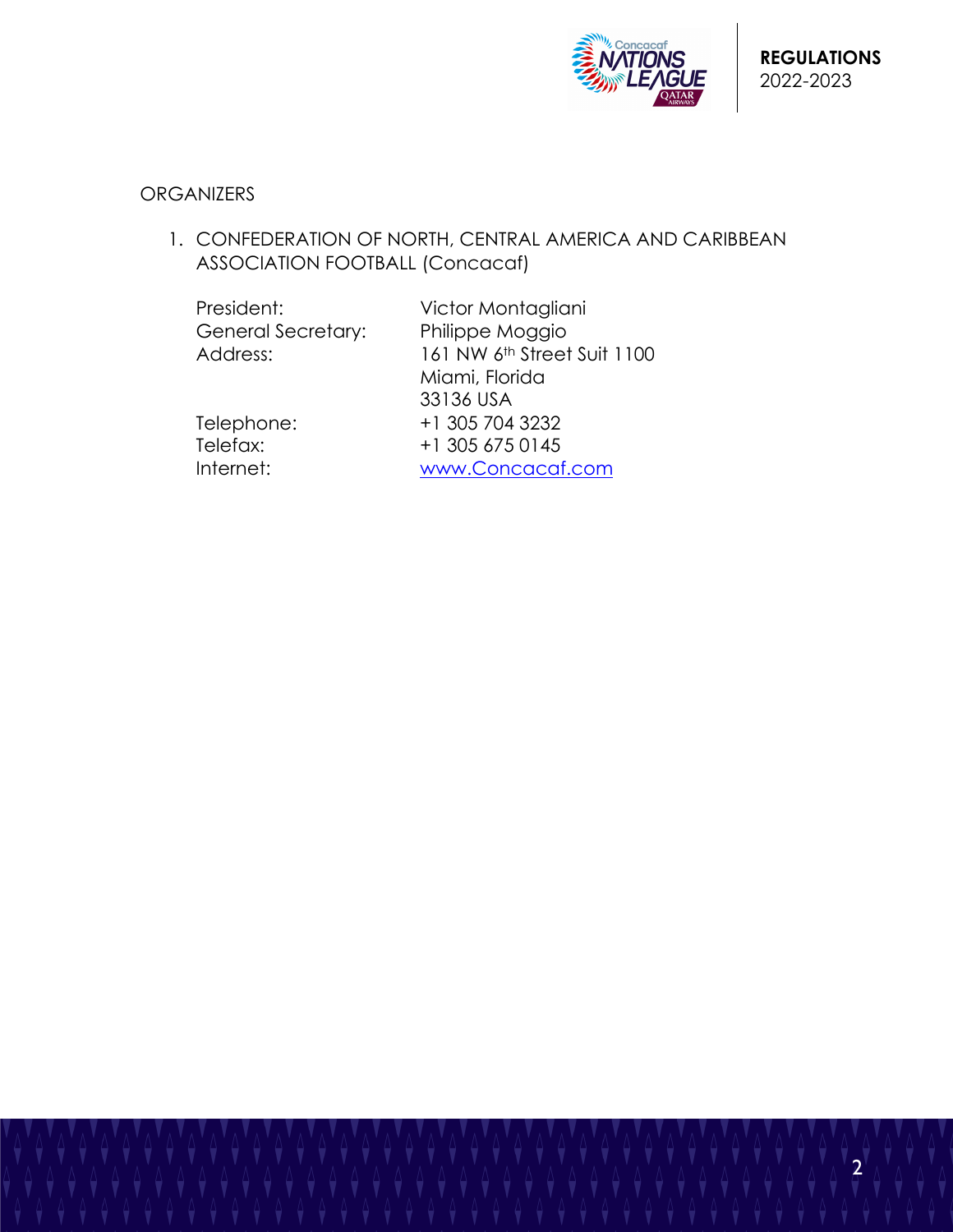

# **Contents**

| 1.  |                                                            |  |
|-----|------------------------------------------------------------|--|
| 2.  |                                                            |  |
| 3.  |                                                            |  |
| 4.  |                                                            |  |
| 5.  |                                                            |  |
| 6.  |                                                            |  |
|     |                                                            |  |
| 7.  | WITHDRAWN, UNPLAYED MATCH AND ABANDONDED MATCHES 15        |  |
| 8.  |                                                            |  |
| 9.  |                                                            |  |
| 10. |                                                            |  |
| 11. |                                                            |  |
| 12. |                                                            |  |
| 13. |                                                            |  |
|     | 14. VENUES, KICK-OFF TIMES AND TRAINING SESSIONS  24       |  |
| 15. | DATES, ARRIVALS AT THE VENUES AND OFFICIAL TEAM HOTELS  25 |  |
| 16. |                                                            |  |
| 17. |                                                            |  |
| 18. |                                                            |  |
| 19. |                                                            |  |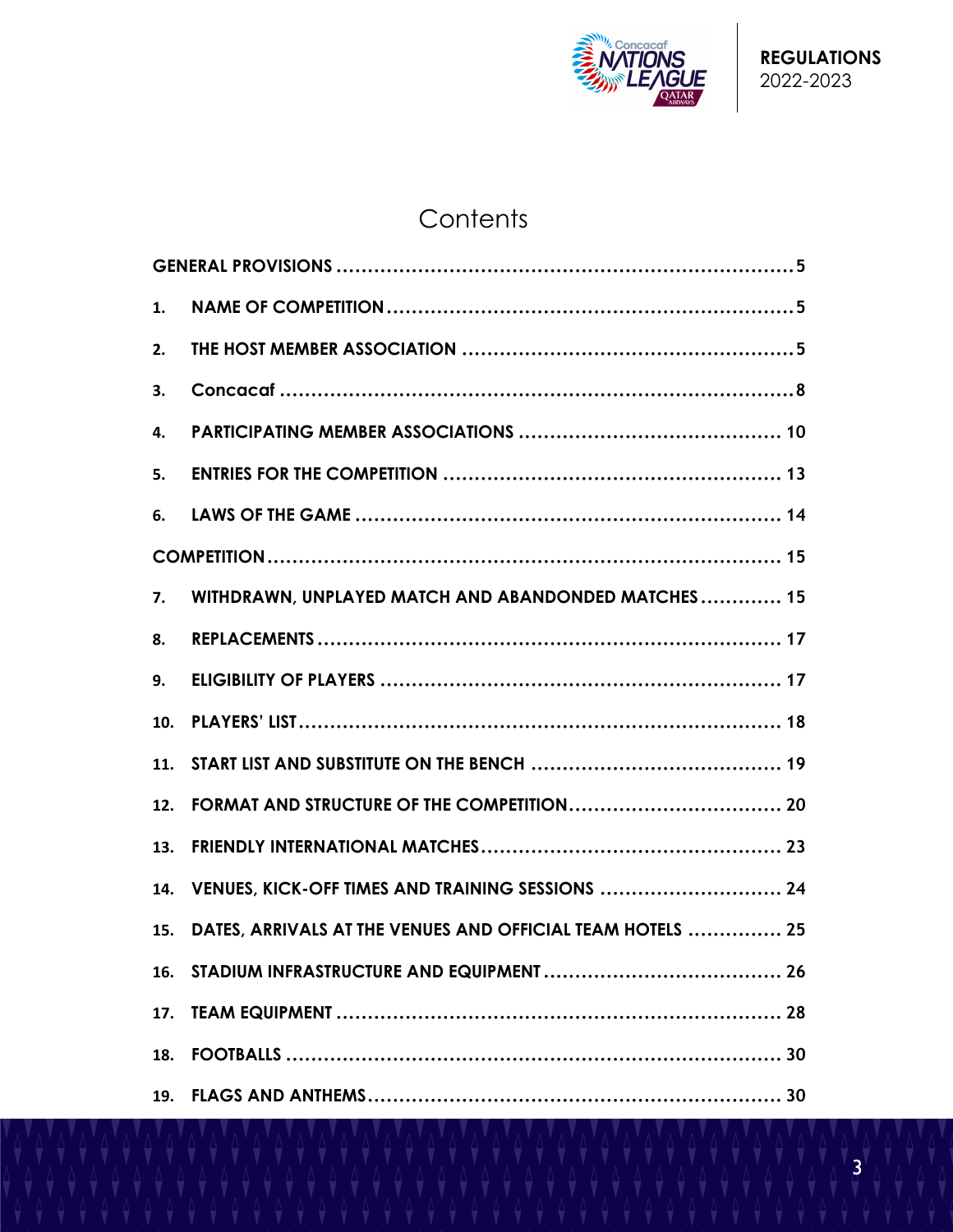

| 21. |                                               |  |
|-----|-----------------------------------------------|--|
| 22. |                                               |  |
|     |                                               |  |
|     |                                               |  |
|     |                                               |  |
| 25. |                                               |  |
| 26. |                                               |  |
| 27. |                                               |  |
| 28. |                                               |  |
|     |                                               |  |
| 30. |                                               |  |
|     |                                               |  |
|     |                                               |  |
| 32. |                                               |  |
| 33. | MATTERS NOT PROVIDED FOR AND FORCE MAJEURE 47 |  |
|     |                                               |  |
|     |                                               |  |
| 36. |                                               |  |
| 37. |                                               |  |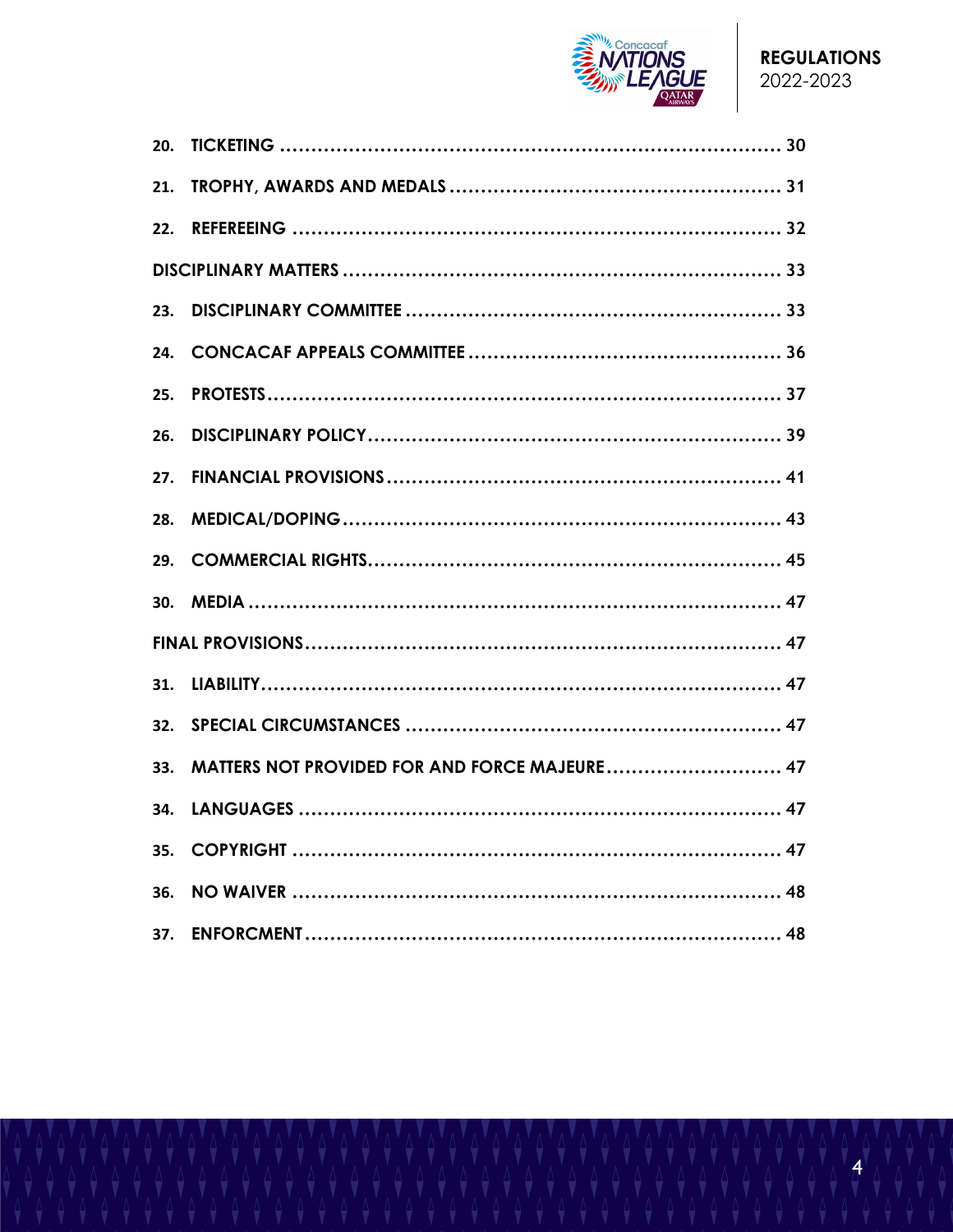

# **GENERAL PROVISIONS**

# **1. NAME OF COMPETITION**

- 1.1. The Concacaf Nations League (hereinafter: "The Competition"), is an official Concacaf National team' competition. The Competition shall be played in 2022 and 2023 and shall take place on the dates and venues Concacaf determines. All Member Associations affiliated to Concacaf are invited to participate.
- 1.2. The Member Associations are required to participate with their "A" national team.
- 1.3. The Competition consists of two (2) stages:
	- 1.3.1. Concacaf Nations League Group Stage;
	- 1.3.2. Concacaf Nations League Finals;
	- 1.3.3. When referring to all two (2) stages hereinafter: The Competition.
	- 1.3.4. Concacaf shall be the responsible for organizing, hosting and staging The Competition.

## **2. THE HOST MEMBER ASSOCIATION**

- 2.1. The Host Member Association (hereinafter: HMA) shall work with Concacaf to organize, promote, host, and stage the matches in The Competition as well as the security for the duration thereof. The Concacaf Nations League Finals shall be organized and managed strictly by Concacaf.
- 2.2. The HMA shall be subject to the supervision and control by Concacaf, which has the final word on all matters relevant to The Competition. The decisions of Concacaf are final and binding and not subject to appeal.
- 2.3. Working relations between the HMA and Concacaf are regulated by the Team Participation Agreement (TPA) and the 2022-2023 Concacaf Nations League Regulations ("The Regulations"). The Regulations and all directives, decisions, guidelines and circulars issued by Concacaf shall be binding for all parties participating and involved in the preparation, organization and hosting of The Competition.
- 2.4. Any rights that are not ceded by these regulations to any participating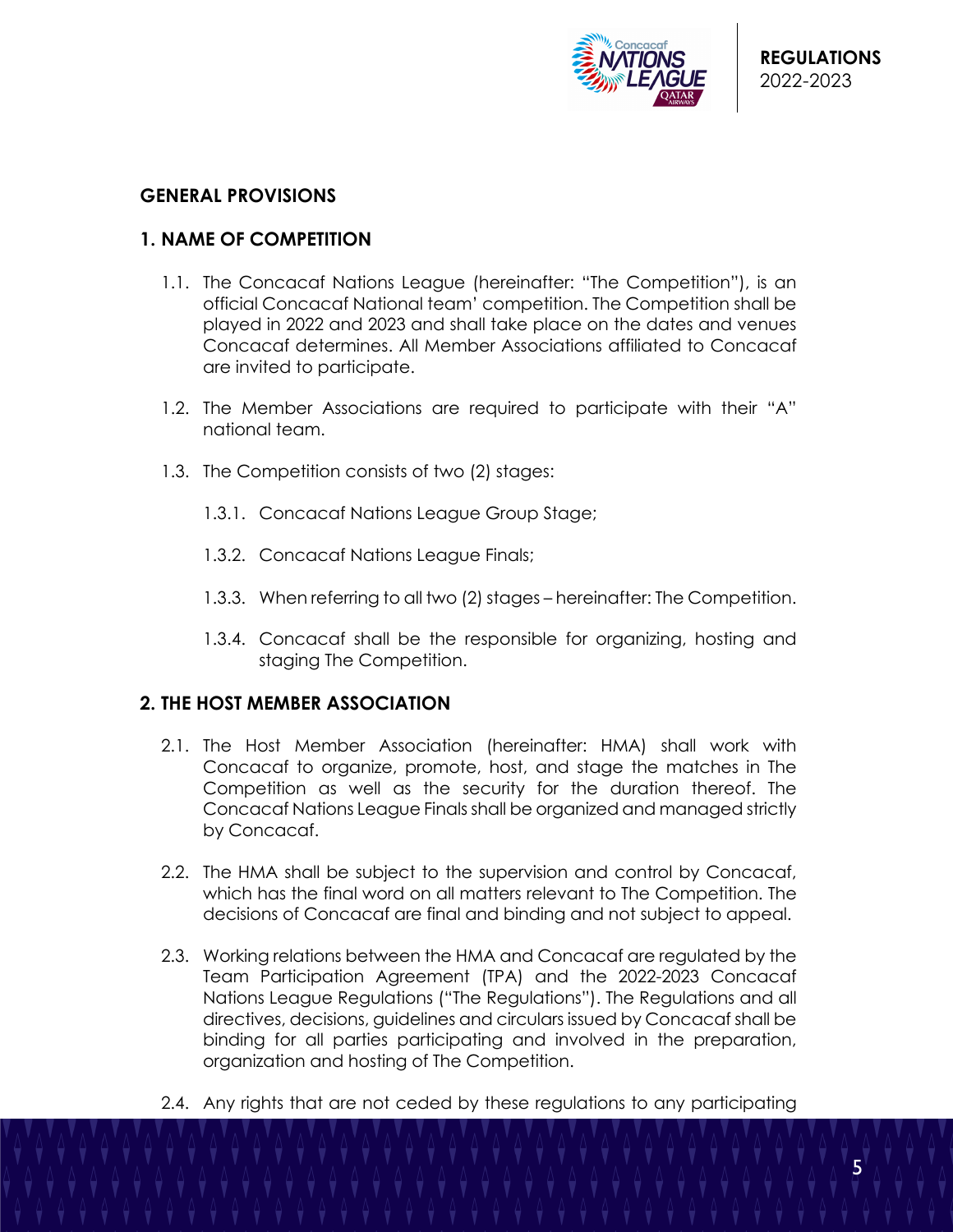

Member Association or any other party previously in writing or by circular shall exclusively belong to Concacaf.

- 2.5. The responsibilities of the HMA shall include but not be limited to:
	- 2.5.1. Guaranteeing, planning and implementing law and order as well as safety and security in the stadiums and other relevant locations in conjunction with the local authorities. The Concacaf Stadium Safety and Security Guidelines shall apply as the minimum standards to be used during The Competition;
	- 2.5.2. Ensuring the presence of a sufficient number of ground staff and security stewards to guarantee safety of teams, Match Officials and spectators;
	- 2.5.3. Securing insurance policies in consultation with Concacaf to cover all risks relating to the organization of all matches, in particular, adequate and broad liability insurance in respect to the stadiums, members of the HMA, employees, volunteers and any other persons involved in the organization of The Competition.
	- 2.5.4. Securing liability insurance against possible spectator accidents or deaths.
- 2.6. The HMA shall discharge Concacaf from all responsibility and relinquish any claim against Concacaf and the members of its delegation for any damages resulting from any act or omission relating to the organization and course of The Competition.
- 2.7. Stadium and Training Facilities Ensuring that both, the stadium and training fields are in a condition suitable for the Concacaf Nations League, based on the Concacaf Nations League Technical Guide for Stadiums and Training Sites
- 2.8. Laundry Make facilities available or recommend facilities for the teams to do their laundry. Advise teams of cost prior to the tournament.
- 2.9. Media Appoint an individual who shall be responsible for media relations and advise Concacaf's Communications Department thirty (30) days in advance of the event, the name of the person together with his/her contact numbers (phone/cellular, phone/fax, e-mail address); before, during and after the event, the person appointed will:
	- 2.9.1. Ensure that the media facilities are in the best possible condition;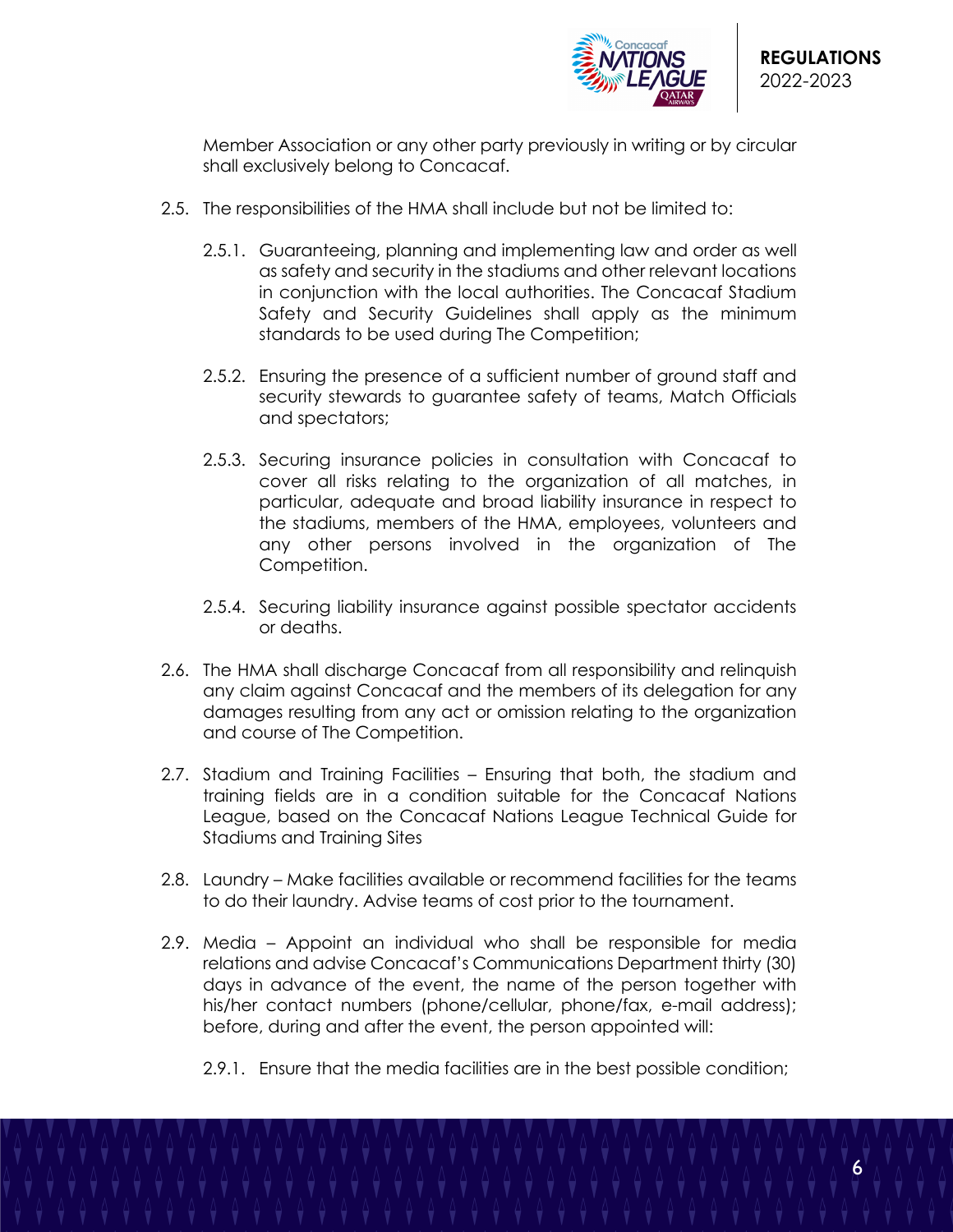

- 2.9.2. Assist the media in their general inquiries;
- 2.9.3. Ensure that the team sheets with correct player name/number/position, etc. are available to the media in timely manner, prior to kick-off;
- 2.9.4. Distribute to the media copies of the Media Guide or any other materials that will be supplied by Concacaf;
- 2.9.5. Arrange for the installation of one (1) dedicated phone line for Concacaf use only;
- 2.9.6. Arrange for the installation of the phone lines for the radio broadcasters and the designation of radio booths for each right holder;
- 2.9.7. Assure that the stadium has wireless internet for the media throughout the stadium;
- 2.9.8. Arrange and provide the meals for the media and photographers as approved by Concacaf.
- 2.10. Visas for visiting teams will request handling from the government agency responsible for visas to expedite request for teams and delegates as much as possible.
- 2.11. During the Concacaf Nations League Group Stage, the HMA's are responsible for the cost of the accommodation, breakfast, and local transportation for all appointed match officials.
- 2.12. Providing training match balls to the visiting team upon arrival and match balls on the match day to the Concacaf Venue Coordinator.
- 2.13. The HMA shall ensure that any decision taken by Concacaf or judicial bodies relating to its duties and responsibilities are enforced immediately.
- 2.14. Guarantee any local protocols for COVID-19 are followed as well as the Concacaf COVID-19 Return to Play Guidelines.
- 2.15. Proposed COVID-19 testing authorize laboratories and conduct testing for all HMA staff operating the tournament as per Concacaf requirements.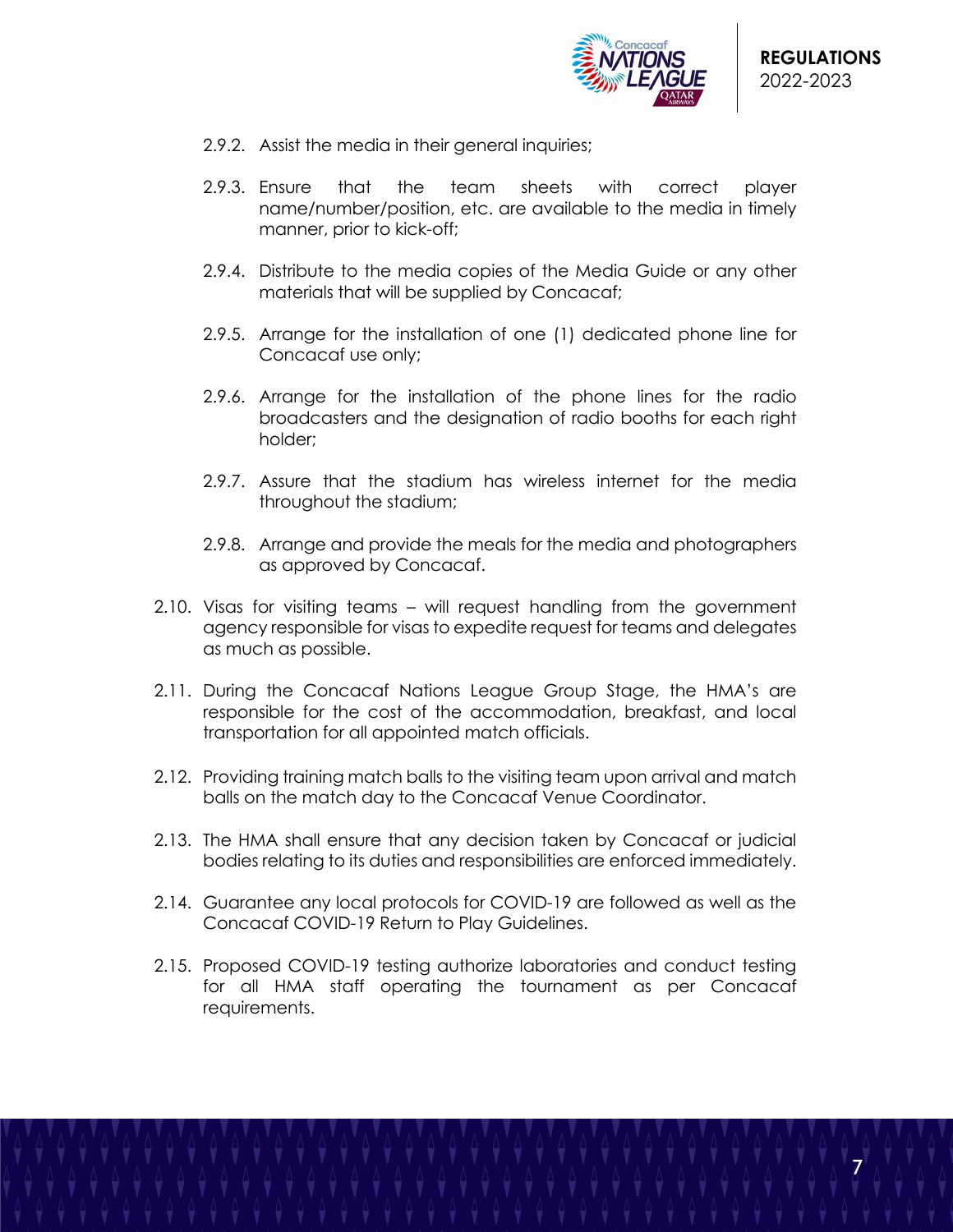

# **3. Concacaf**

- 3.1. The responsibilities of Concacaf include but are not limited to:
	- 3.1.1. Supervising general preparations and deciding on the structure and format of The Competition;
	- 3.1.2. Setting the dates and approving the venues of the matches during the group stage. Concacaf retains the right to determine the dates and select the venues for the Finals.
	- 3.1.3. Determining the match schedule and kick-off times for The Competition;
	- 3.1.4. Approving the official football for The Competition.
		- 3.1.4.1. Only footballs abiding by the FIFA Quality Mark standard (FIFA Quality PRO, FIFA Quality, International Match Standard) will be approved;
	- 3.1.5. Approving the choice of the WADA-accredited laboratory that will carry out the doping analyses as proposed by the FIFA Anti-Doping Unit;
	- 3.1.6. Deciding which matches will be subject to doping test;
	- 3.1.7. Appointing Venue Coordinators, Match Coordinators, Match Commissioners, Referees, Referee Assessors, VAR Officials, (if applicable), Disciplinary Committee Members and any other delegates (hereinafter: Match Officials) for The Competition;
	- 3.1.8. Daily allowance and international traveling expenses for the Concacaf Match Officials;
	- 3.1.9. Assessing protests and taking appropriate steps to verify their admissibility, with the exception of protests concerning the eligibility of players, which are dealt with by the Concacaf Disciplinary Committee;
	- 3.1.10. Deciding cases of participating Member Associations failing to adhere to the time and/or the formal requirements for submitting the necessary documents;
	- 3.1.11. Collecting of team information (i.e., team lists, rooming lists, menus, travel itineraries, visa information, uniform colors, etc.);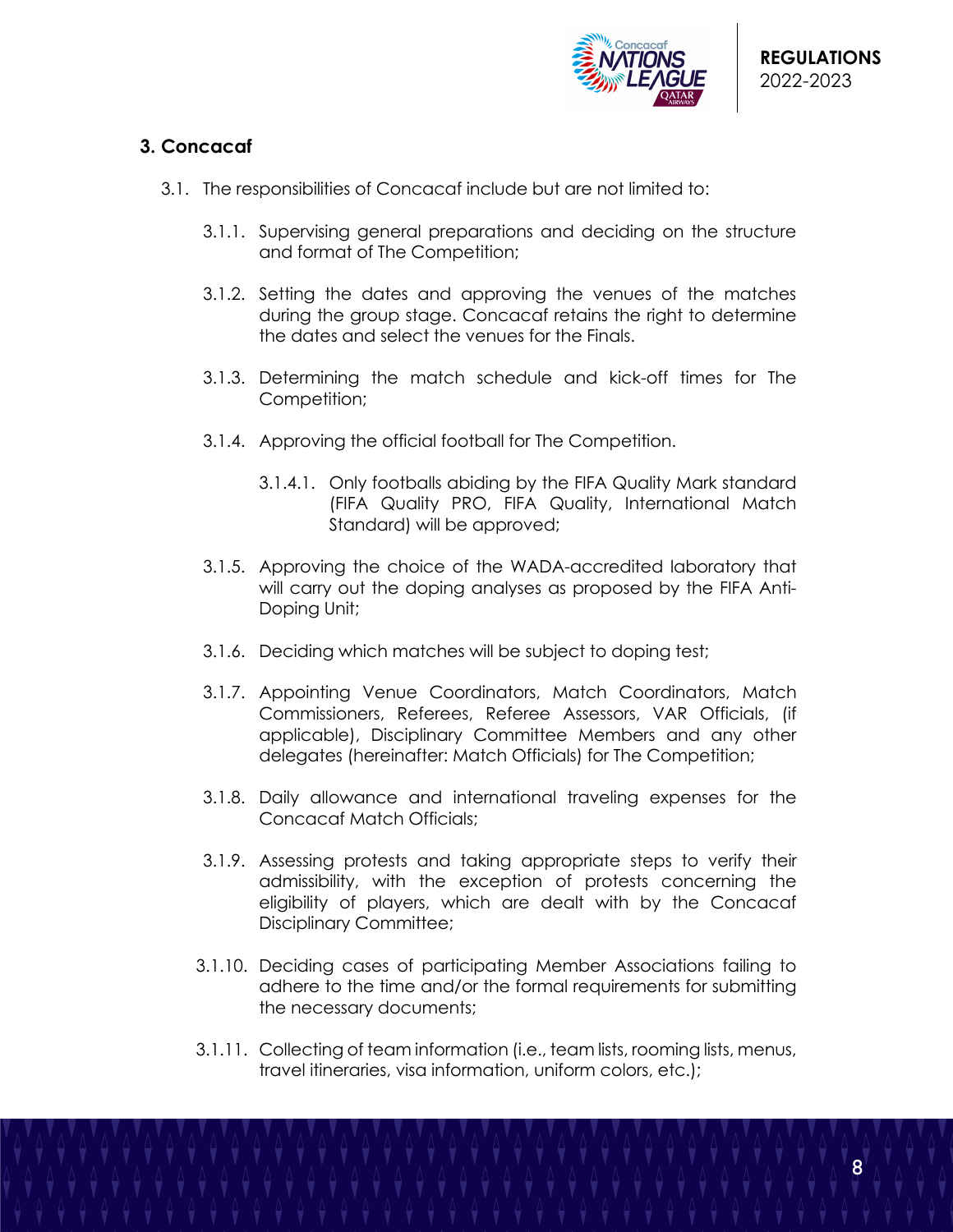

- 3.1.12. Dealing with cases of abandoned matches (as per the Laws of the Game) in accordance with these Regulations;
- 3.1.13. Deciding on the rescheduling of matches due to extraordinary circumstances or force majeure;
- 3.1.14. Disciplinary measures and communication of actions taken;
- 3.1.15. Officials appointments for all matches;
- 3.1.16. Work with the Local Organizing Committee to produce a stage to be used for the competition final award ceremony;
- 3.1.17. Provide the trophy, medals, and awards for the Concacaf Nations League Finals;
- 3.1.18. Replacing Member Associations that have withdrawn from The Competition;
- 3.1.19. Settling cases of force majeure;
- 3.1.20. Dealing with any other aspect of The Competition that is not the responsibility of any other body under the terms of these Regulations.
- 3.2. Team Hospitality for the Concacaf Nations League Finals:
	- 3.2.1. Local Transportation:
		- 3.2.1.1. First class bus with air conditioning for the official delegation and luggage for team official movements (Airport, hotel, training sites, stadium and any other relevant tournament official activities).
		- 3.2.1.2. Equipment truck service to and from airport to hotel, hotel to and from stadium on matchday.
		- 3.2.1.3. Air domestic travel for official delegation within venues.
	- 3.2.2. Accommodations (room and board, etc.) First class accommodations, pursuant to Concacaf's approval.
		- 3.2.2.1. Rooms for the official delegation. Also, provide tournament room rates in case extra members of the Member Association accompany their team.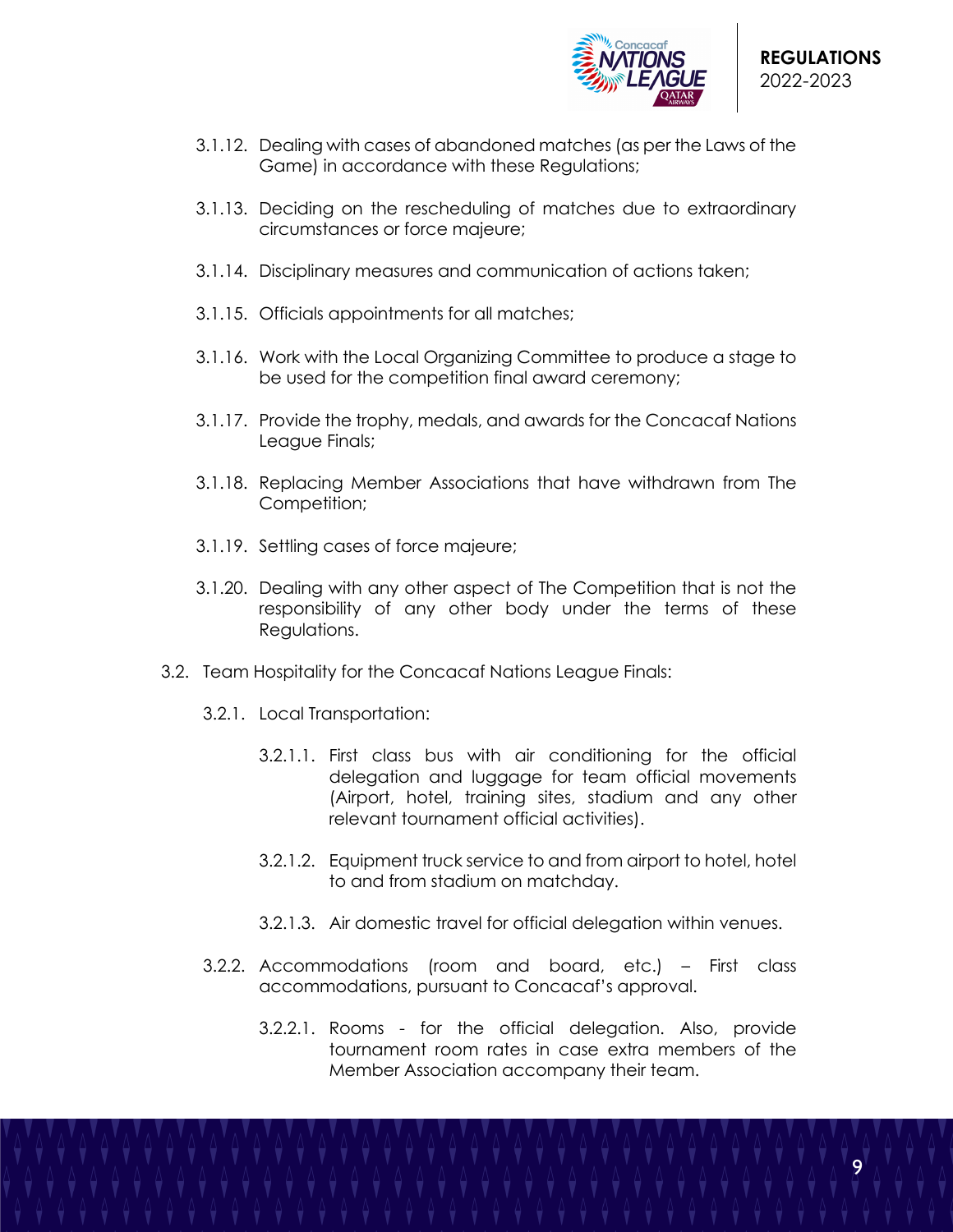

- 3.2.2.2. One (1) equipment, one (1) medical room per delegation and one (1) meeting/meal room.
- 3.2.2.3. Meals for the official delegation. Also, provide rates per meal or daily cost in case of extra members of the Member Association accompany their team or teams exceed tournament budgets.
- 3.3. The decisions taken by Concacaf are final and binding and not subject to appeal.

# **4. PARTICIPATING MEMBER ASSOCIATIONS**

- 4.1. Each Participating Member Association (hereinafter: PMA) shall be responsible throughout The Competition for:
	- 4.1.1. The conduct of all players, coaches, managers, officials, media officers, representatives and guests of its delegation (hereinafter: Team Delegation Members), and of any person carrying out duties on its behalf throughout The Competition;
	- 4.1.2. Ensuring the provision of adequate insurance to cover its Team Delegation Members and any other persons carrying out duties on its behalf against all risks, including but not limited to health, injury, accident, disease and travel in consideration of the relevant rules or regulations;
	- 4.1.3. Covering all travel related expenses incurred by its Team Delegation Members to and from the host country, any cost in obtaining visas for their delegation and all tips for services rendered as appropriate at the hotels, airports, taxis, etc.
	- 4.1.4. Covering all competition related expenses, for both home and away matches, incurred by its Team Delegation Members for Concacaf Nations League.
	- 4.1.5. For the Concacaf Nations league Finals, each PMA shall be responsible for covering international travel to and from the host venue.
	- 4.1.6. For the Concacaf Nations League Finals, each PMA shall be responsible for covering the extended stay of any member from their delegation. Each PMA shall also be responsible to cover the costs of any additional member of their delegation above the number approved by Concacaf.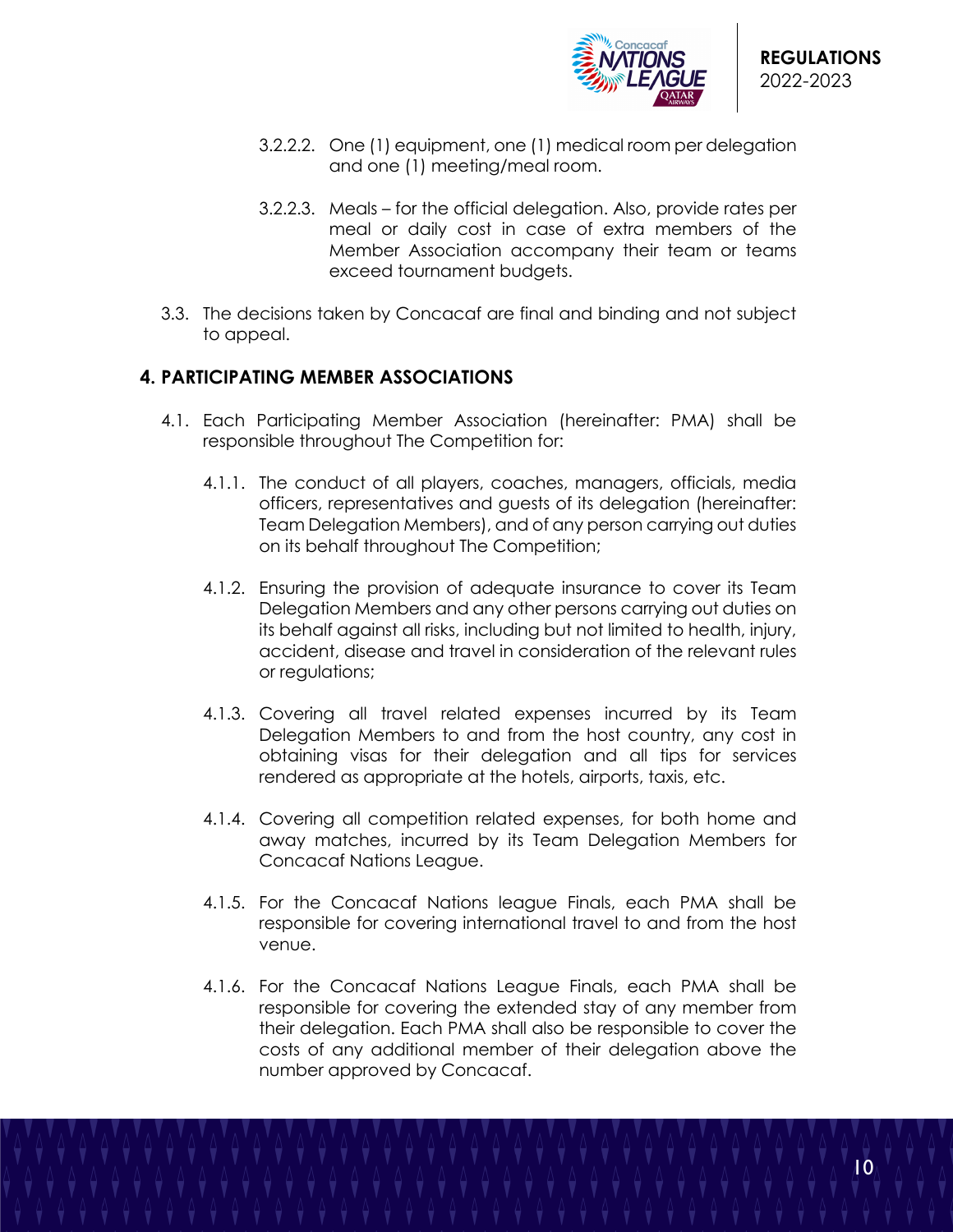

- 4.1.7. Applying in a timely manner for any required visas and covering any costs associated with these visas; for this process, the assistance of the HMA is to be sought out as early as possible;
- 4.1.8. Attending media conferences and other official media activities organized by Concacaf and/or by the HMA in accordance with the applicable regulations;
- 4.1.9. Ensuring that every member of its delegation or, where applicable, a duly appointed representative, completes the Concacaf Team Participation Agreement and signs the required documents;
- 4.1.10. Ensuring that every member of its delegation complies with all applicable regulations (including The Regulations), directives, guidelines and circulars, decisions made by Concacaf and its Council, Referees Committee, Disciplinary Committee, Ethics Committee and Appeal Committee;
- 4.1.11. Providing Concacaf with all the information and/or documentation requested within the stipulated deadlines. Member Associations that fail to provide Concacaf with all requested information and/or documentation within the stipulated deadlines shall be imposed a fine of two thousand dollars (USD 2,000) as 1st offense, except in unforeseen circumstances and cases of force majeure as determined by the Concacaf General Secretariat. The fine shall increase to three thousand dollars (USD 3,000) as 2nd offense, and five thousand dollars (USD 5,000) as 3rd offense. Member Associations shall be imposed a fine of ten thousand dollars (USD 10,000) for late submission of rosters.
- 4.1.12. Allowing Concacaf to use its Association Marks for the promotion of The Competition as stipulated in the Commercial Regulations governing each phase of The Competition, for the sole purpose of promoting The Competition.
- 4.2. Member Associations and their players and officials participating in The Competition shall agree to fully respect and comply with:
	- 4.2.1. The Laws of the Game and the principles of Fair Play;
	- 4.2.2. The Concacaf Statutes and all Concacaf regulations, rules, codes, protocols, circulars, directives, guidelines and decisions (including The Regulations);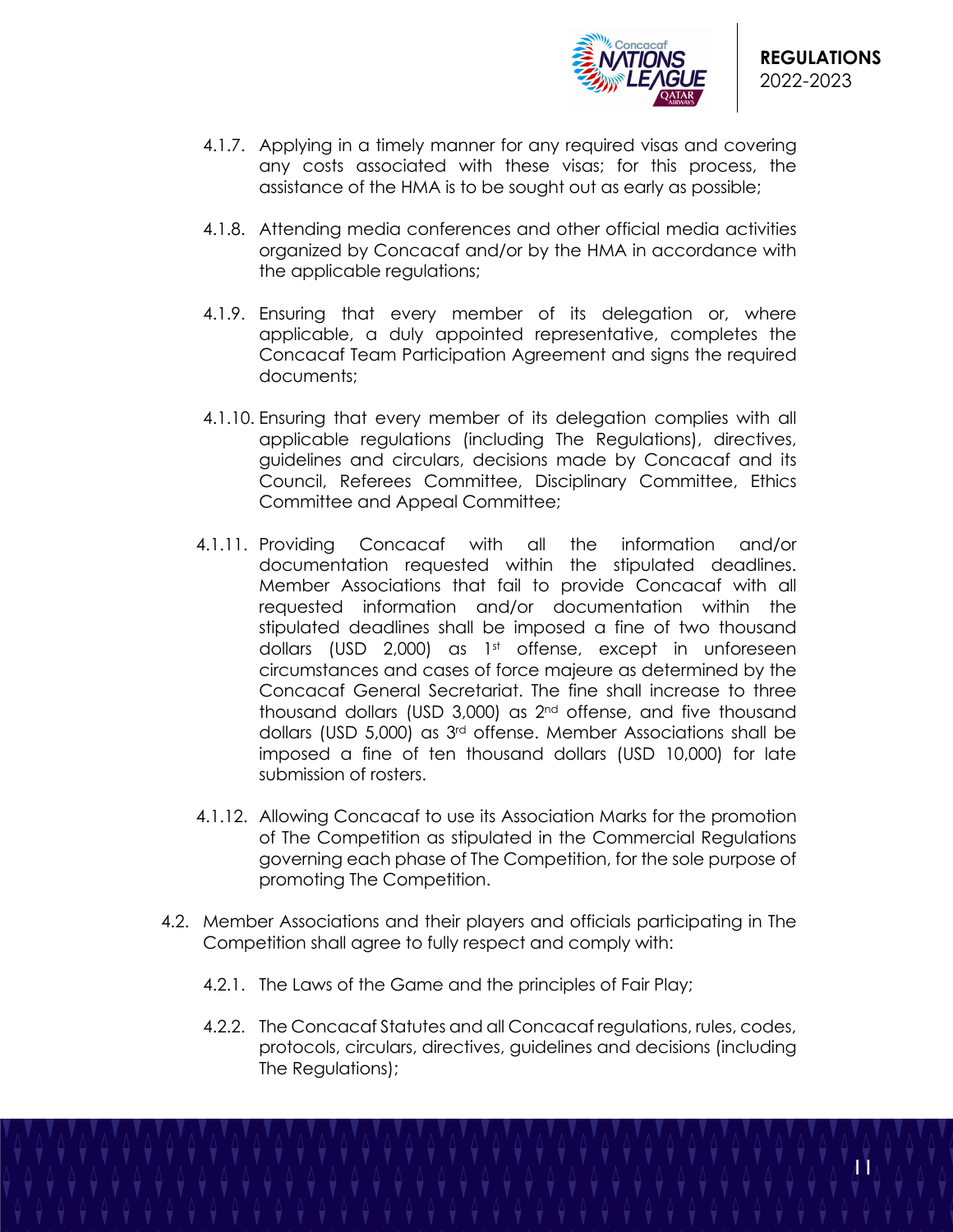

- 4.2.3. All decisions and directives of the Concacaf Council;
- 4.2.4. The FIFA Disciplinary Code and, upon its entry into force, the Concacaf Disciplinary Code;
- 4.2.5. The Concacaf Code of Ethics and the Concacaf Code of Conduct;
- 4.2.6. The FIFA Doping Control Regulations;
- 4.2.7. All Concacaf protocols during matches and fully cooperate in their enforcement (e.g. Concacaf protocol for racist incidents during matches);
- 4.2.8. All Concacaf anti-match manipulation and anti-racism stipulations;
- 4.2.9. All Concacaf commercial and media requirements, as stipulated in the Media and Commercial Regulations, including but not limited to, the Team Media Day in which individual and group photos and video will be taken of each team upon their arrival at the venue of their first match.
- 4.2.10. FIFA Regulations in relation to the eligibility of players.
- 4.2.11. Concacaf COVID-19 Return to Play Guidelines
- 4.3. Member Associations shall take all necessary actions for their players and officials to be bound by and comply with all the aforementioned statutes, regulations, rules, codes, protocols, circulars, directives, decisions, stipulations and requirements.
- 4.4. All PMA's shall indemnify, defend and hold Concacaf, the HMA, and all of their officers, directors, employees, representatives, agents, and all other auxiliary persons free and harmless against any and all liabilities, obligations, losses, damages, penalties, claims, actions, fines and expenses (including reasonable legal expenses) of whatsoever kind or nature resulting from, arising out of, or attributable to, any noncompliance with these Regulations by the PMA's, their Team Delegation Members, their affiliates and any third parties contracted to the PMA.
- 4.5. All PMA's which have entered the Competition shall not refer (directly or indirectly) to its selection as an inferior selection publicly or in the print and/or electronic media. A team, which fails to heed this requirement, shall (at a minimum) automatically forfeit part or all of its prize money as determine by the Concacaf Council.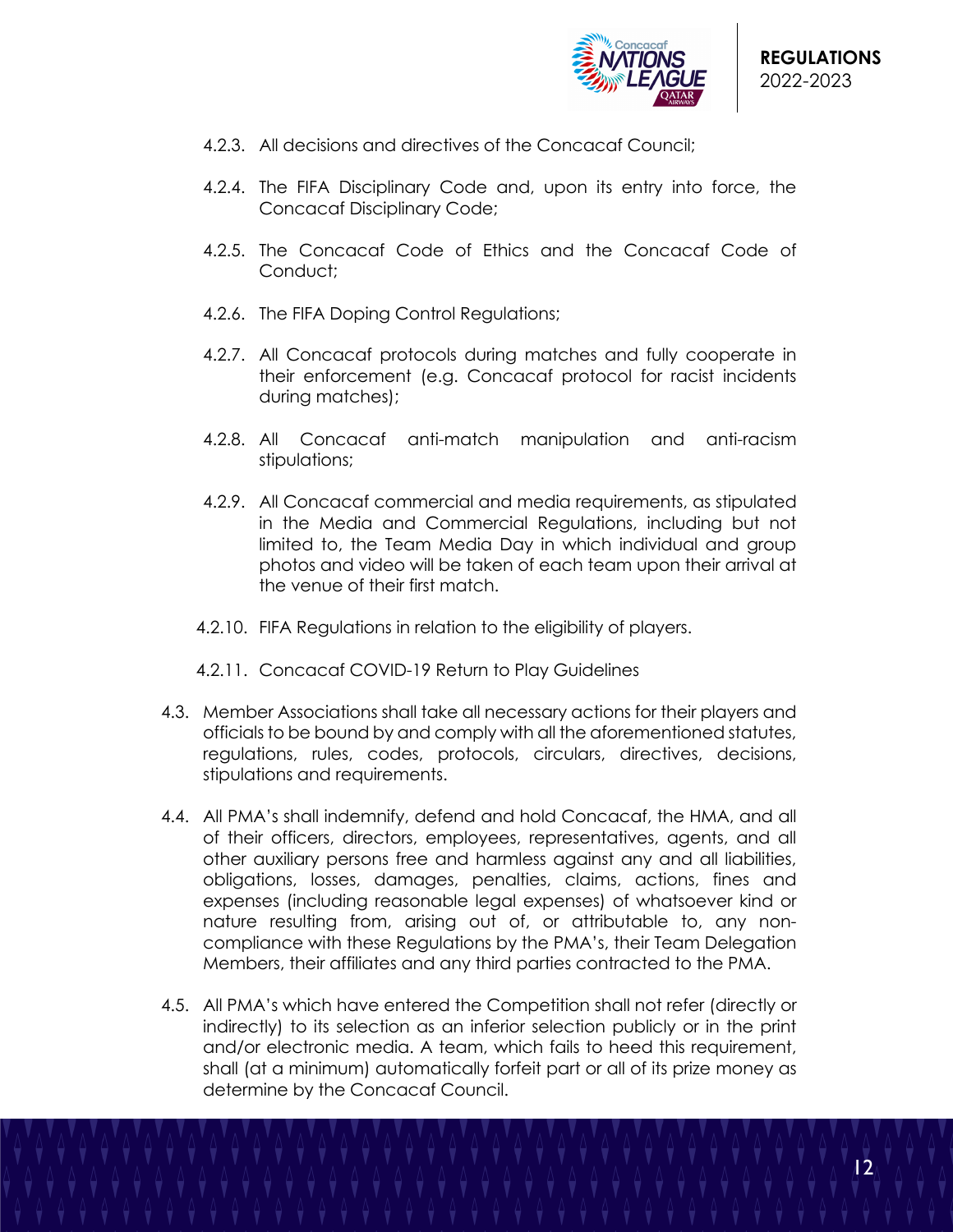

# **5. ENTRIES FOR THE COMPETITION**

- 5.1. The "A" national team of all Member Associations affiliated to Concacaf have the right to participate.
- 5.2. Notwithstanding the aforementioned, participating in this competition is both an honor and responsibility. Therefore, Concacaf Member Associations have the obligation to participate in the Competition once qualified or shall be automatically suspended from Concacaf. Upon suspension, a fine of ten thousand dollars (USD 10,000) shall be paid to obtain readmission, unless the Concacaf Council accepts that failure to enter was due to force majeure.
- 5.3. Each PMA is required to have in their Official Delegation the following roles: Head Coach, Team Manager/Delegate, Team Doctor, Equipment Manager and Team Media Officer. All five (5) of them mandatory.
- 5.4. On entering The Competition; the PMA and their Team Delegation Members automatically undertake to:
	- 5.4.1. Participate and refer to their team as the best available team in all matches of The Competition in which their team is scheduled to take part;
	- 5.4.2. Accept Concacaf's right to use and/or Concacaf's right to sublicense the right to use on a non-exclusive basis, in perpetuity and free of any charge, any of their records, names, photographs and images (including any still and moving representation thereof), which may appear or be generated in connection with the participation of the Team Delegation Members of all PMA in The Competition in accordance with the relevant terms of the Concacaf Media and Commercial Regulations for The Competition (as applicable). To the extent that Concacaf's right to use and/or Concacaf's right to sub-license the right to use any of the records, names, photographs and images may fall in the ownership and/or control of a third party, the PMA's and their Team Delegation Members shall ensure that such third party waives, pledges and unconditionally assigns and/or transfers to Concacaf's with immediate effect, with full title guarantee in perpetuity and without any restriction, any such rights to ensure Concacaf's unfettered use as set out above;
	- 5.4.3. Observe the principles of fair play. Subject to any other decision by the Concacaf Council, the Member Associations shall complete and send the official Team Participation Agreement to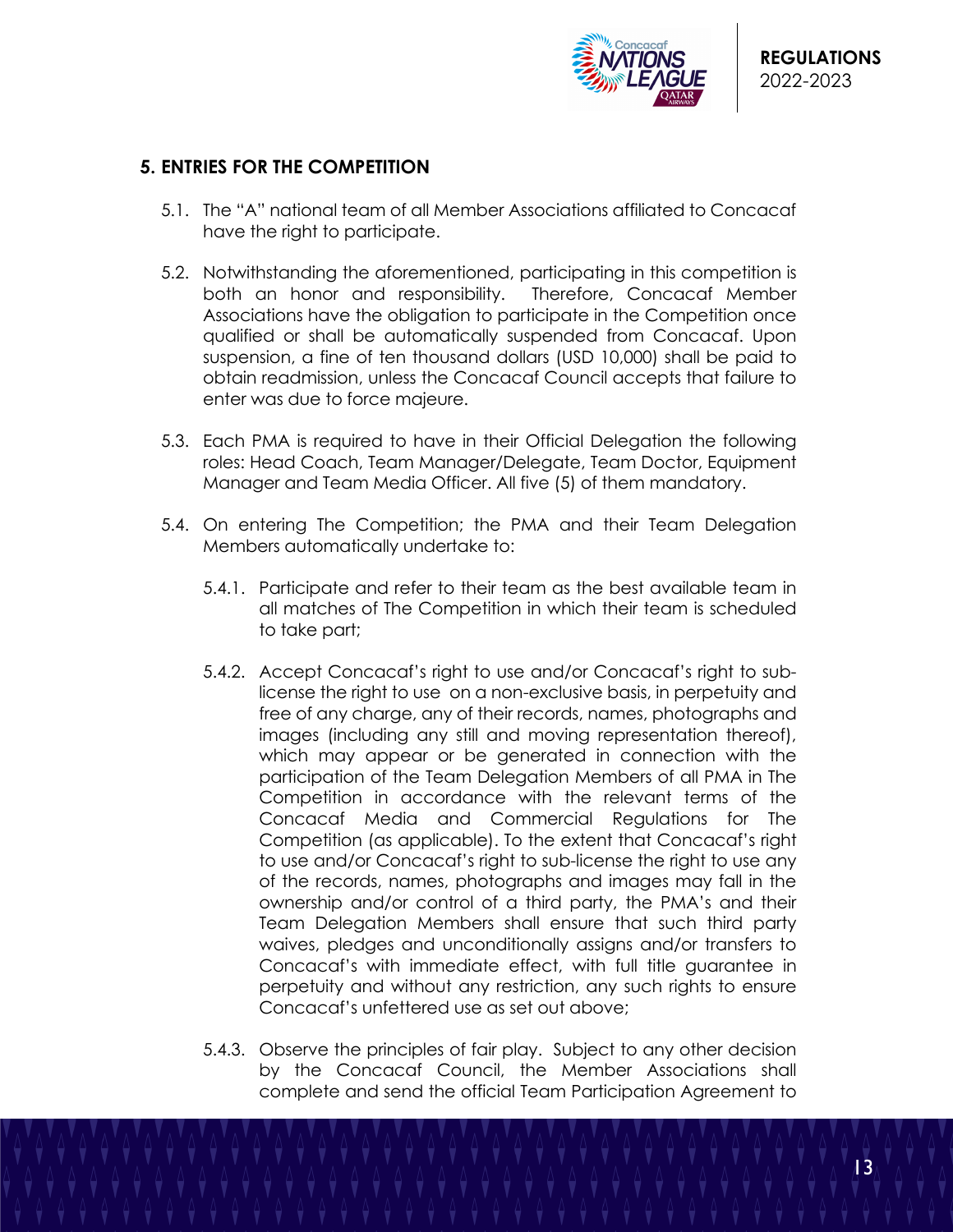

the Concacaf General Secretariat in accordance with the deadline stipulated in the relevant Concacaf circular. Only the Team Participating Agreements sent to the Concacaf General Secretariat by the deadline set shall be valid and taken into consideration unless approved in writing by Concacaf.

# **6. LAWS OF THE GAME**

- 6.1. All matches shall be played in accordance with the Laws of the Game in force at the time of The Competition and as laid down by the International Football Association Board. In the case of any discrepancy in the interpretation of the Laws of the Game, the English version shall be authoritative.
- 6.2. Each match shall last ninety (90) minutes, comprising two (2) periods of forty-five (45) minutes, with a half-time interval of fifteen (15) minutes.
- 6.3. If, in accordance with the provisions of these Regulations, extra time is to be played as the result of a draw at the end of normal playing time, it shall always consist of two (2) periods of fifteen (15) minutes each, with an interval of five (5) minutes at the end of normal playing time, but with no interval between the two (2) periods of extra time. Further to the above, if extra time is to be played, each team will have the option to make one (1) additional substitution.
- 6.4. If the score is still level after extra time, penalty kicks shall be taken to determine the winner in accordance with the procedure described in the IFAB Laws of the Game published by FIFA.
- 6.5. Each team will be permitted to use a maximum of five (5) substitutes. To reduce disruption to the match, each team will have a maximum of three (3) opportunities to make substitutions during the game; substitutions may also be made at half-time. If both teams make a substitution at the same time, this will count as one (1) of the three (3) opportunities for each team. Unused substitutions and opportunities are carried forward into extra time. In the knockout stage, if the match goes to extra time, teams will each have one (1) additional substitution opportunity; substitutions may also be made before the start of extra time and at half-time in extra time.
- 6.6. Goal-line technology may be used for the purpose of verifying whether a goal has been scored to support the referee's decision. The participating teams shall consent, without reservation, to the use of goalline technology, and unconditionally and irrevocably waive any and all rights and interests they may have in connection with or as a result of the use of goal-line technology in matches of The Competition.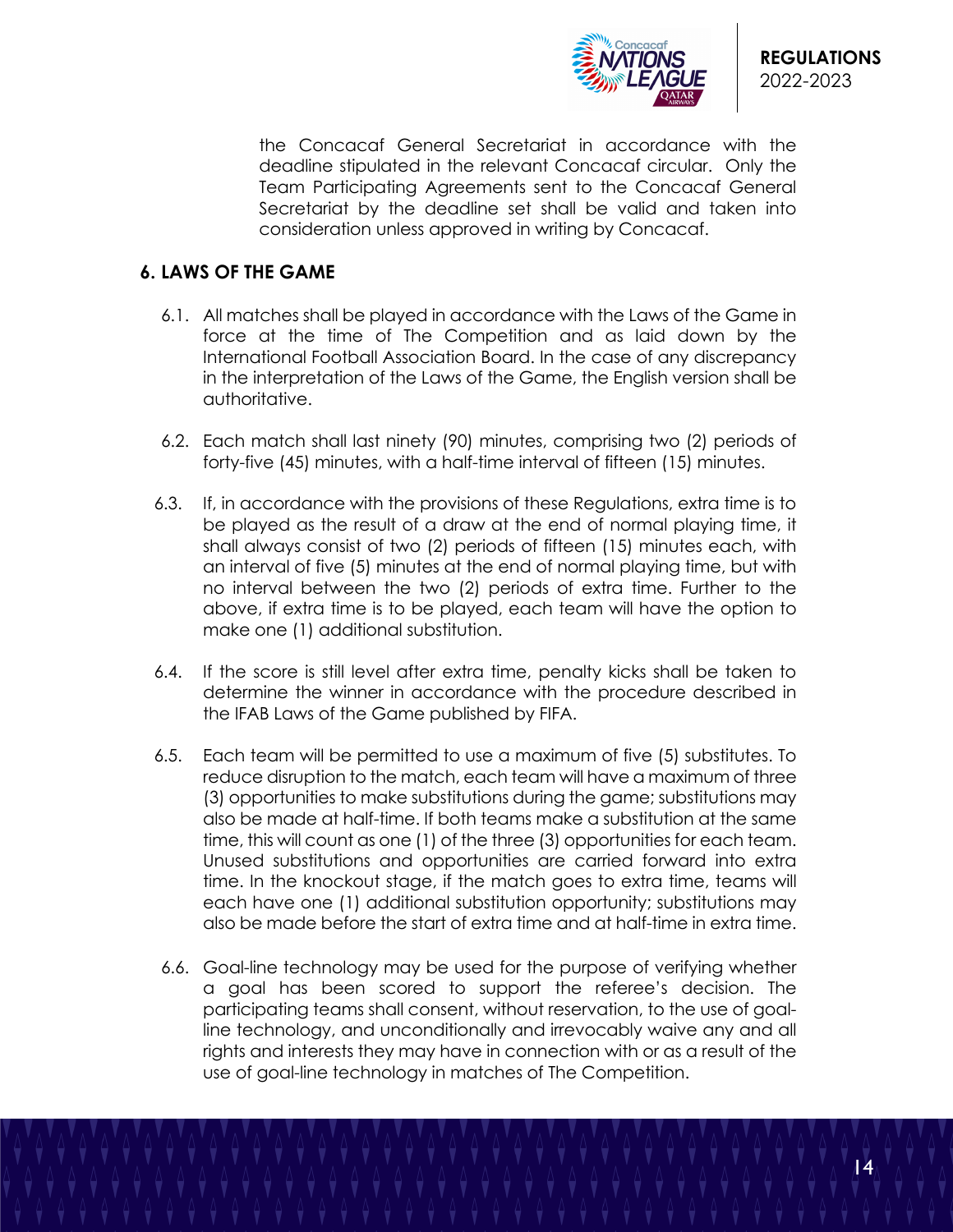

6.7. Video assistant referee (VARs) may be used for reviewing matchchanging decisions/incidents as per the protocol established by The IFAB.

# **COMPETITION**

# **7. WITHDRAWN, UNPLAYED MATCH AND ABANDONDED MATCHES**

- 7.1. After the participation agreement is signed, all PMA's have the obligation to play all of their matches until eliminated from The Competition.
- 7.2. Any PMA that withdraws up to thirty (30) days prior to the start of the Concacaf Nations League is liable to a fine of at least thirty thousand dollars (USD 30,000). Any PMA that withdraws within thirty (30) days before the start of the Concacaf Nations League, or during the Concacaf Nations League itself, shall be fined at least sixty thousand dollars (USD 60,000).
- 7.3. Any PMA that withdraws after the conclusion of the Concacaf Nations League Group Stage and up to thirty (30) days prior to the start of the Concacaf Nations League Finals is liable to a fine of at least two hundred thousand dollars (USD 200,000). Any PMA that withdraws within thirty (30) days before the start of the Concacaf Nations League Finals, or during the Concacaf Nations League Finals itself, shall be fined at least five hundred thousand dollars (USD 500,000).
- 7.4. Depending on the circumstances of the withdrawal, the Concacaf Disciplinary Committee may impose sanctions in addition to those provided for in par. 7.2 and 7.3 above, including the expulsion of the Member Association concerned from subsequent Concacaf competitions.
- 7.5. Any match which is not played, or which is abandoned except in cases of force majeure recognized by Concacaf – may lead to the imposition of sanctions against the relevant Member Associations by the Concacaf Disciplinary Committee in accordance with the FIFA Disciplinary Code and upon its entry into force, the Concacaf Disciplinary Code. In such cases, the Concacaf Disciplinary Committee may also order that the match be replayed.
- 7.6. Any PMA that withdraws or whose behavior is liable for a match not being played or being abandoned may be ordered to reimburse Concacaf, the opposing team, or any other PMA involved, any expenses incurred as a result of its behavior. In such cases, the Member Association concerned may also be ordered by Concacaf to pay compensation for any damages incurred by Concacaf or any other Member Association. The PMA in question will also forfeit any claim to financial remuneration from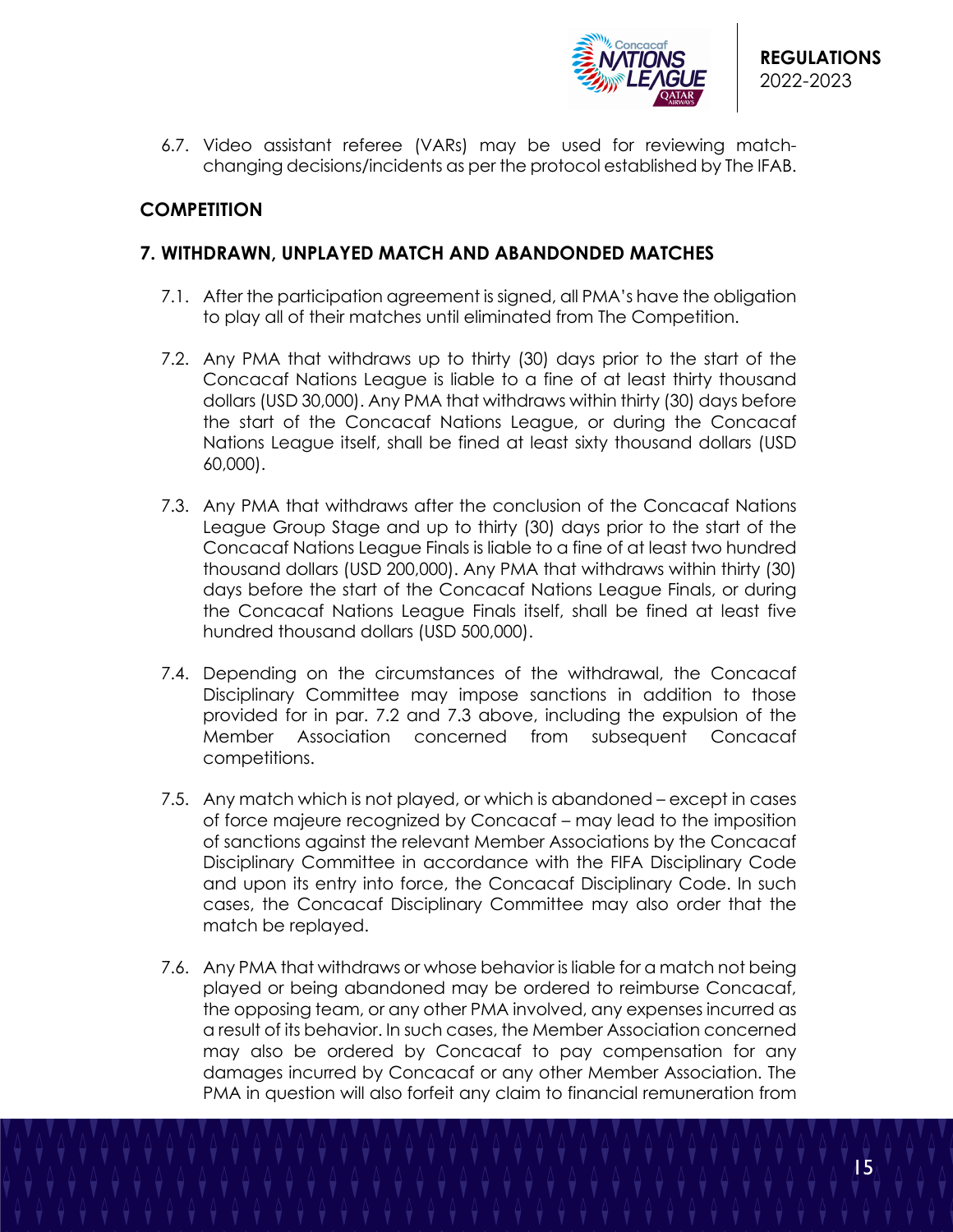

Concacaf.

- 7.7. If a PMA withdraws or a match cannot be played or is abandoned as a result of extraordinary circumstances or force majeure, Concacaf shall decide on the matter at its sole discretion and take whatever action is deemed necessary. If a match is not played or is abandoned as a result of extraordinary circumstances or force majeure, Concacaf may in particular, order the match to be rescheduled. If the circumstances of withdrawal are sufficiently serious, the Concacaf Disciplinary Committee may also take additional actions if necessary.
- 7.8. If a team does not report for a match, except in cases of force majeure, or refuses to continue to play, or leaves the pitch before the end of the match, the mentioned team shall be considered to have lost the match 3-0 and three (3) points shall be awarded to its opponent. If in the case of an abandoned match, the winning team had already reached a higher score at the time the team in question left the field, then the higher score shall remain. The Concacaf Disciplinary Committee will decide if a team that has withdrawn will be excluded from further participation in The Competition and the results of those matches shall be considered to have lost them by a result of 3-0 and three (3) points shall be awarded to those opponents. The results of any matches played before by the team in question, those results will remain as the final result of the match.
- 7.9. In addition to the above, the team in questions shall pay compensation for any damages or losses suffered by Concacaf, the HMA and/or the other PMAs, and shall forfeit any claim to financial remuneration from Concacaf.
- 7.10. No appeals can de lodged against these decisions.
- 7.11. Further to the above provision, in the case of a match being abandoned as a result of extraordinary circumstances or force majeure after it has already kicked off, the following principles will apply:
	- 7.11.1. The match shall recommence at the minute at which play was interrupted rather than being replayed in full and with the same score line;
	- 7.11.2. The match shall recommence with the same players on the pitch and substitutes available as when the match was abandoned;
	- 7.11.3. No additional substitutes may be added to the list of players on the team sheet;
	- 7.11.4. The teams can make only the number of substitutions to which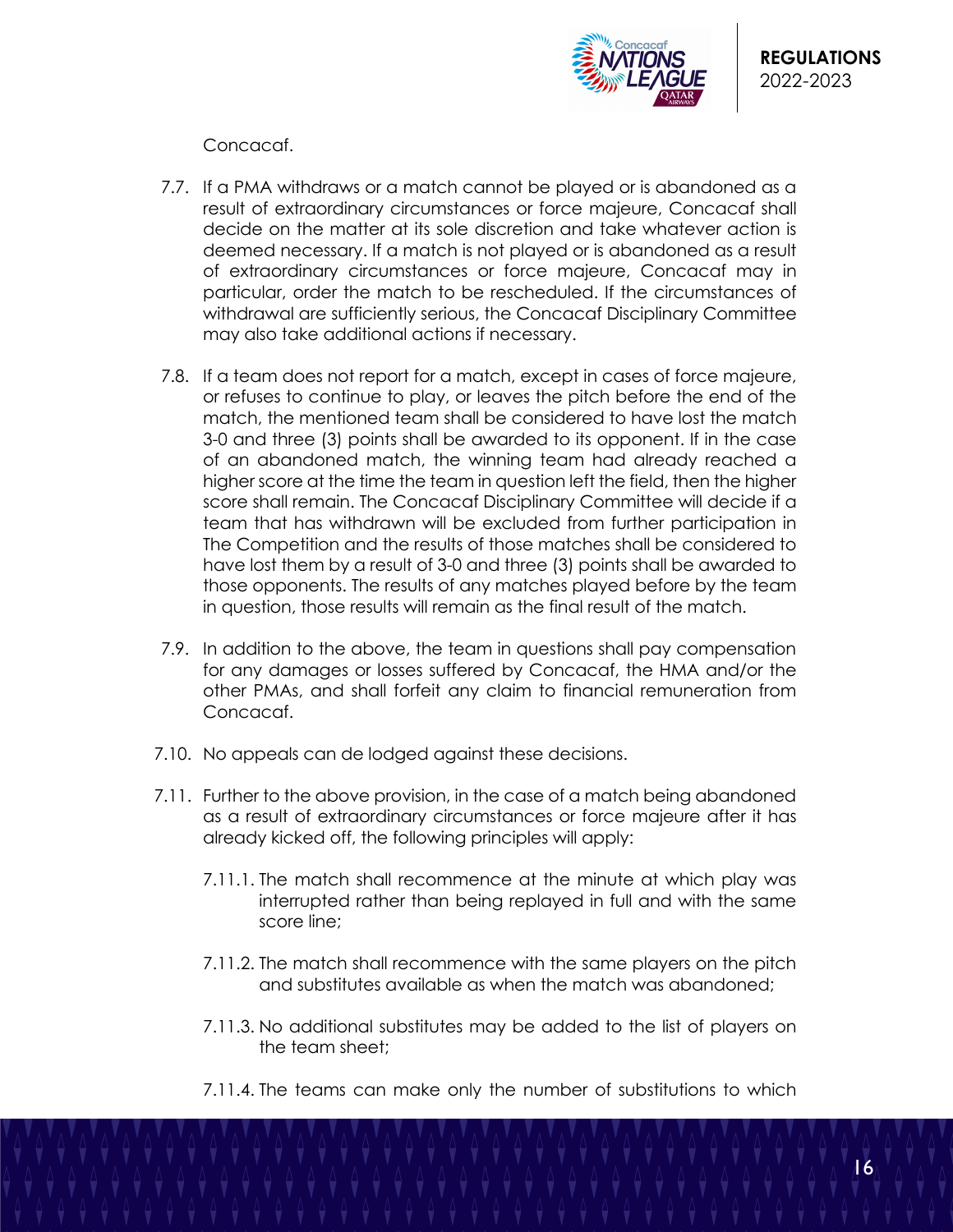

they were still entitled when the match was abandoned;

- 7.11.5. Players sent off during the abandoned match cannot be replaced;
- 7.11.6. Any sanctions imposed before the match was abandoned remain valid for the remainder of the match;
- 7.11.7. The match shall restart at the place where play was stopped when the match was abandoned (i.e. with a free kick, throw-in, goal kick, corner kick, penalty kick, etc.). If the match was abandoned while the ball was still in play, it shall restart with a dropped ball from the position of the ball when play was stopped.
- 7.11.8. The kick-off time, date (which shall be foreseen for the following day) and location shall be decided by Concacaf.
- 7.11.9. Any matters requiring a further decision shall be handled by Concacaf.

#### **8. REPLACEMENTS**

8.1. If any PMA withdraws or is excluded from The Competition, the Concacaf Council shall decide whether to replace or not the Member Association in question with another Member Association.

# **9. ELIGIBILITY OF PLAYERS**

- 9.1. Each PMA must ensure the following, when selecting its representative team, for The Competition:
	- 9.1.1. All players shall hold the nationality of its country and be subject to its jurisdiction;
	- 9.1.2. All players shall be eligible for selection in accordance with the FIFA Statutes, the Regulations Governing the Application of the FIFA Statutes and other relevant FIFA rules and regulations.
- 9.2. Protests regarding the eligibility of players shall be decided by the Concacaf Disciplinary Committee in accordance with the FIFA Disciplinary Code and upon its entry into force, the Concacaf Disciplinary Code.
- 9.3. The Member Associations shall be responsible for fielding only eligible players. Failure to do so shall lead to the consequences stipulated in the FIFA Disciplinary Code and upon its entry into force the Concacaf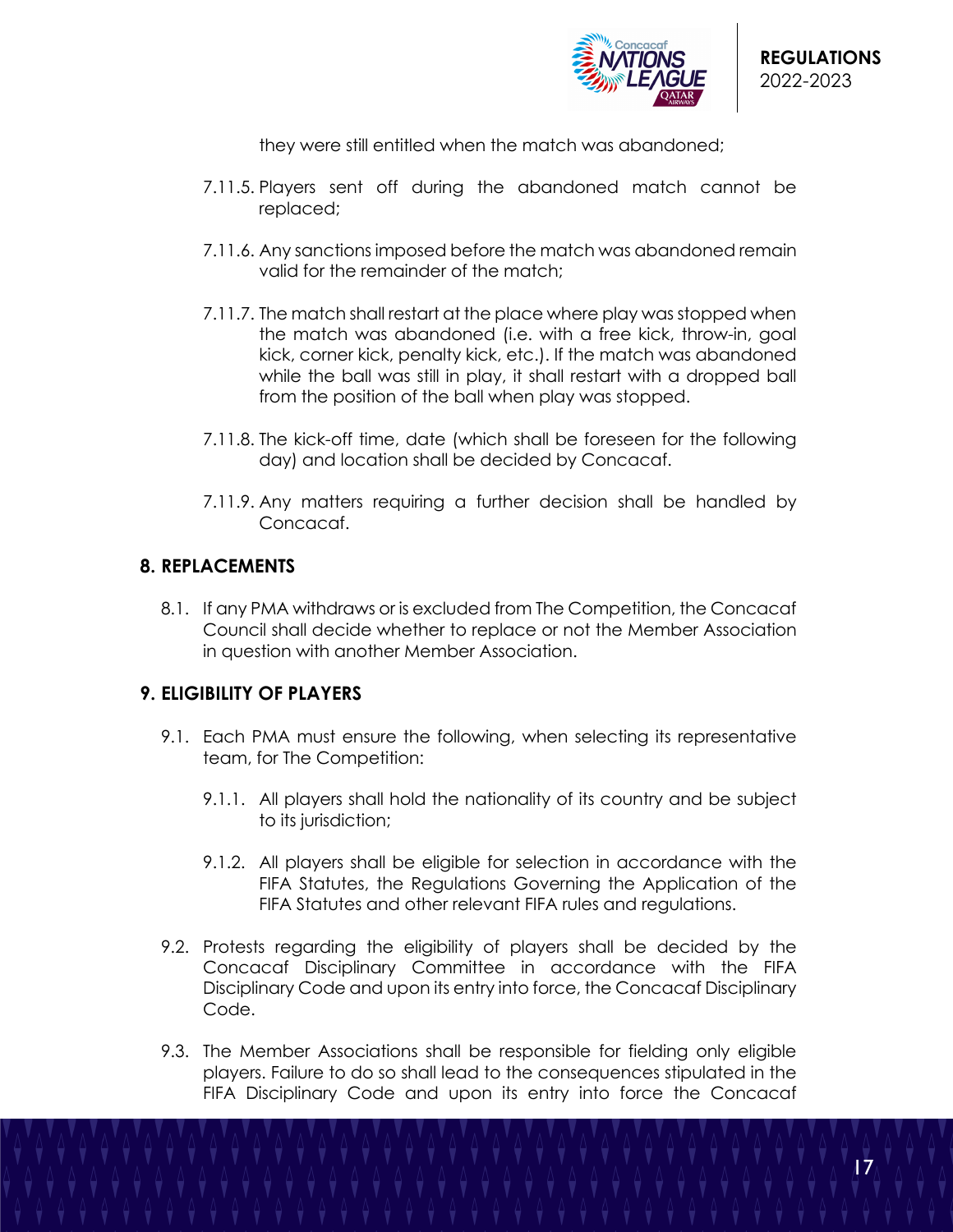

Disciplinary Code.

9.4. If Concacaf believes a player's eligibility is in question, Concacaf reserves the right to consider the said player ineligible to participate in any stage of The Competition until the player's eligibility status is confirmed by Concacaf in accordance with the applicable regulations.

# **10.PLAYERS' LIST**

- 10.1. Each PMA must select its national representative teams from the best players who are nationals of its country and under its jurisdiction and are eligible for selection in accordance with the provisions of the applicable FIFA Regulations.
- 10.2. Each PMA participating in the Concacaf Nations League Group Stage must submit to Concacaf its final list of a minimum of eighteen (18) players and up to twenty-three (23) players (3 must be goalkeepers), no later than 18:00ET, two (2) days prior to each match. This list shall reflect each player's last name, first name, date of birth and passport number as specifically noted in their International Passport. This information must be submitted through the Comet platform as it will be time stamped.
- 10.3. Each PMA participating in the Concacaf Nations League Finals must provide Concacaf with a provisional list of up to sixty (60) players (5 must be goalkeepers) no later than thirty (30) days prior to the start of the Concacaf Nations League Finals. Players may not be added to the provisional list after the specified deadline. This list shall reflect each player's last name, first name, date of birth and passport number as specifically noted in their International Passport. In addition to any other information requested by Concacaf. This information must be submitted through the Comet platform as it will be time stamped.
- 10.4. Each PMA participating in the Concacaf Nations League Finals must provide Concacaf with a final list of twenty-three (23) players (3 must be goalkeepers), no later than ten (10) days prior to the start of the Concacaf Nations League Finals. The final list of players must come from the previously submitted provisional list.
- 10.5. A player listed on the final list may only be replaced during The Competition in the event of serious injury or approved medical reasons up until twenty-four (24) hours before the kick-off of his team's first match in the group stage and must come from the provisional list. Such replacements must be approved in writing by Concacaf or the Medical Committee upon receipt and acceptance of a written detailed medical assessment with doctor's stamp or valid letterhead in one (1) of the four (4) official Concacaf languages. Concacaf or the Medical Committee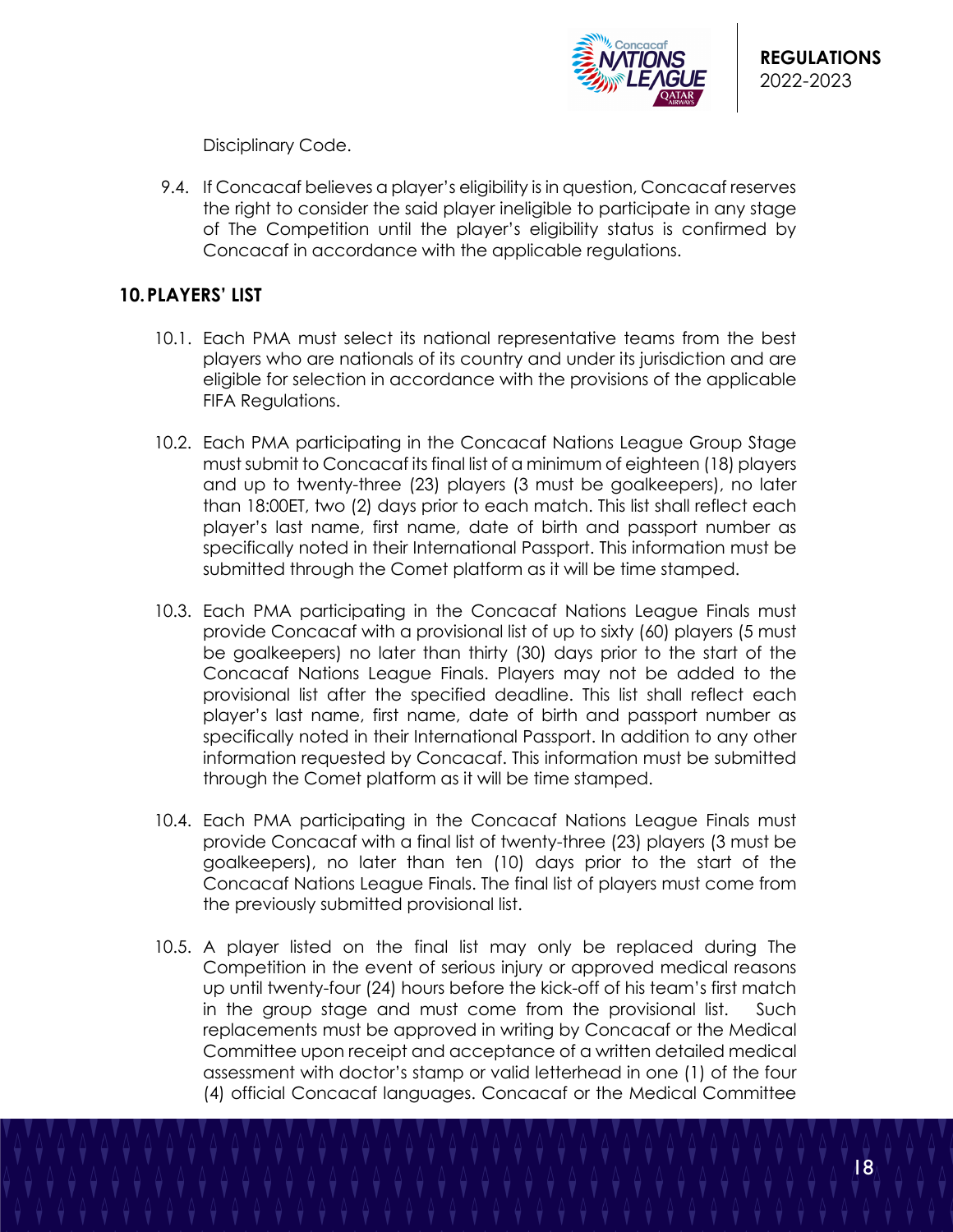

shall approve the request if the injury is sufficiently serious to prevent the player from taking part in The Competition. Upon approval, the association shall immediately nominate a replacement and inform the Concacaf general secretariat accordingly. The replacement player must be assigned the shirt number of the injured player being replaced.

- 10.6. The only document considered to be valid proof of a player's identity and nationality shall be a valid passport that explicitly states the player's day, month and year of birth. Identity cards or other supporting official documents shall not be accepted as a valid means of identification. The PMA's shall present each player's valid national passport for the country of the PMA to the Venue Coordinator at the team arrival meeting. A player without a valid passport shall not be entitled to play.
	- 10.6.1. Concacaf reserves the right to request additional information from the player to confirm eligibility, such as birth certificate from the player, his parents or grandparents.

# **11.START LIST AND SUBSTITUTE ON THE BENCH**

- 11.1. Up to twenty-three (23) players may be entered on the start list (11 starters and 12 substitutes). Up to a maximum of five (5) substitutes may take the place of the selected players at any time during the match. The start list shall be signed by the head coach upon arrival to the stadium on matchday.
- 11.2. The numbers on the players' shirts must correspond with the numbers indicated on the start list (numbers 1-23 only). All goalkeepers and the captain must be identified as such, number one (1) shirt must be reserved for one (1) of the goalkeepers.
- 11.3. Both teams must arrive to the stadium at latest ninety (90) minutes prior to kick-off and return their start list to the Venue Coordinator at the latest ninety (90) minutes prior to kick-off. Both teams will receive a copy of the start list seventy-five (75) minutes prior to kick off.
- 11.4. After the start lists have been completed, signed by the head coach and returned to the Venue Coordinator and if the match has not yet kicked off, the following instructions apply:
	- 11.4.1. If any of the starting eleven (11) players listed on the start list are not able to start the match for any reason, they may be replaced by any of the twelve (12) substitutes. The replaced player(s) may no longer take part in the match, and the quota of substitute players shall be reduced accordingly. During the match, five (5) players may still be substituted.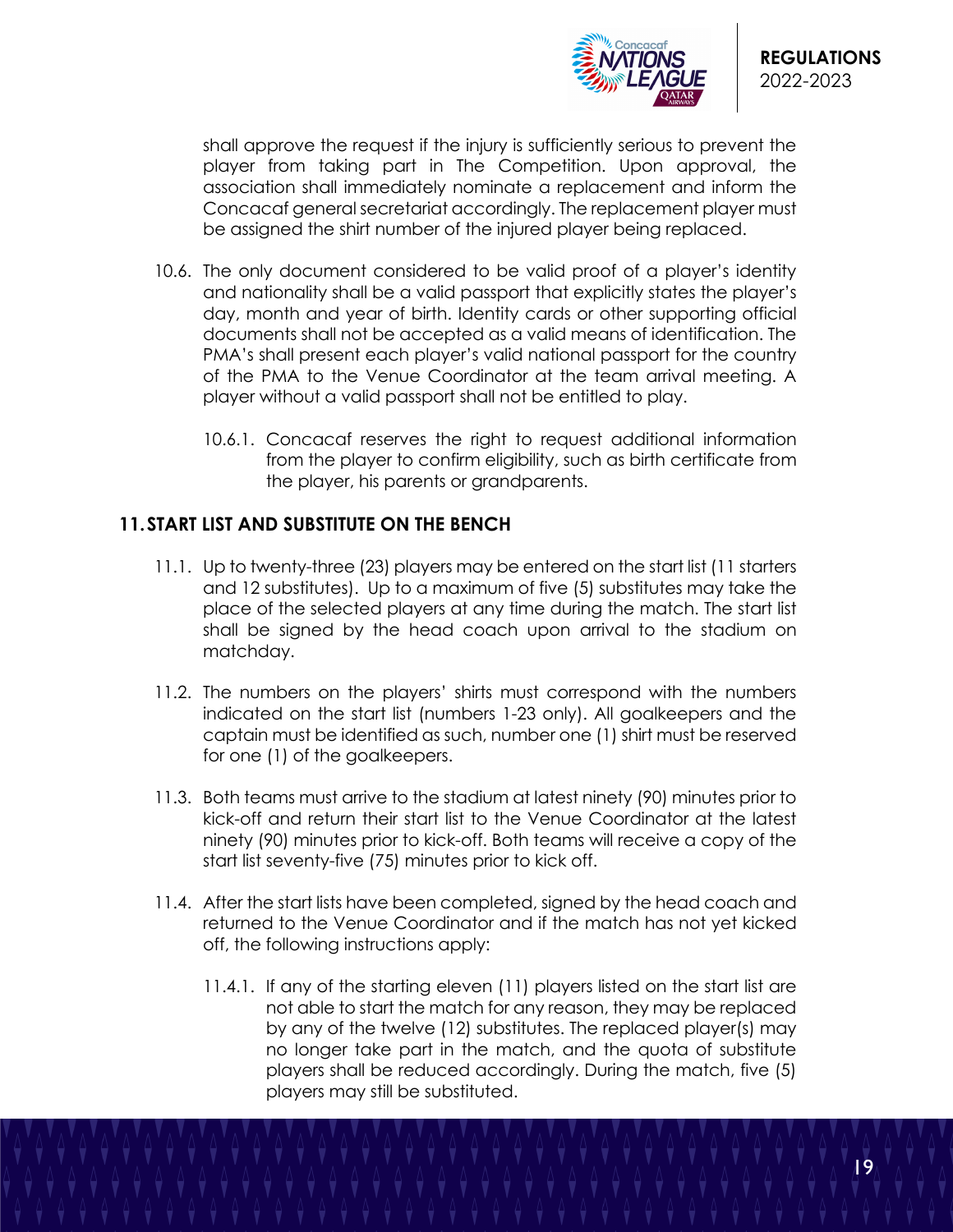

- 11.4.2. If any of the twelve (12) substitutes listed on the start list are not able to be fielded for any reason, the player(s) concerned may not be replaced on the bench by an additional player, which means that the quota of substitutes shall be reduced accordingly. During the match, five (5) players may still be substituted.
- 11.5. Although no longer eligible to play as a substitute, the injured or ill player who was removed from the start list may be seated on the substitutes' bench, and if so, would then also be eligible for doping control selection.
- 11.6. No more than twenty-three (23) people (11 officials and 12 substitutes) shall be allowed to sit on the substitutes' bench. The names of these officials must be indicated on the "Officials on the Substitutes' Bench" form to be provided to the Concacaf Venue Coordinator. A suspended player or official will not be allowed in The Competitions area (i.e. locker room and/or tunnel), field of play and sit on the substitutes' bench.
- 11.7. Team Officials and substitutes shall remain within the technical area during the match except in special circumstances, e.g. a physiotherapist/doctor entering the field of play, with referee's permission, to asses an injured player. Team officials and substitutes who fail to abide by the aforementioned provision can be sanctioned and reported to the Disciplinary Committee.
- 11.8. The Host Member Association (HMA) shall issue each of the official Team Delegation Members with an accreditation during The Competition.
- 11.9. Injured players who are replaced up until twenty-four (24) hours before the kick-off of their team's first group stage match must return their accreditation to Concacaf. Accordingly, players who have returned their accreditation shall no longer be considered members of the Official Team Delegation list.
- 11.10. The PMA's shall ensure that all accreditation data required by Concacaf is submitted by the deadline stipulated by Concacaf. Further details including accreditations and other particular items will be outlined in the relevant Concacaf circular letter.

## **12.FORMAT AND STRUCTURE OF THE COMPETITION**

Concacaf retains the right to determine the structure, format of play and match schedule for The Competition.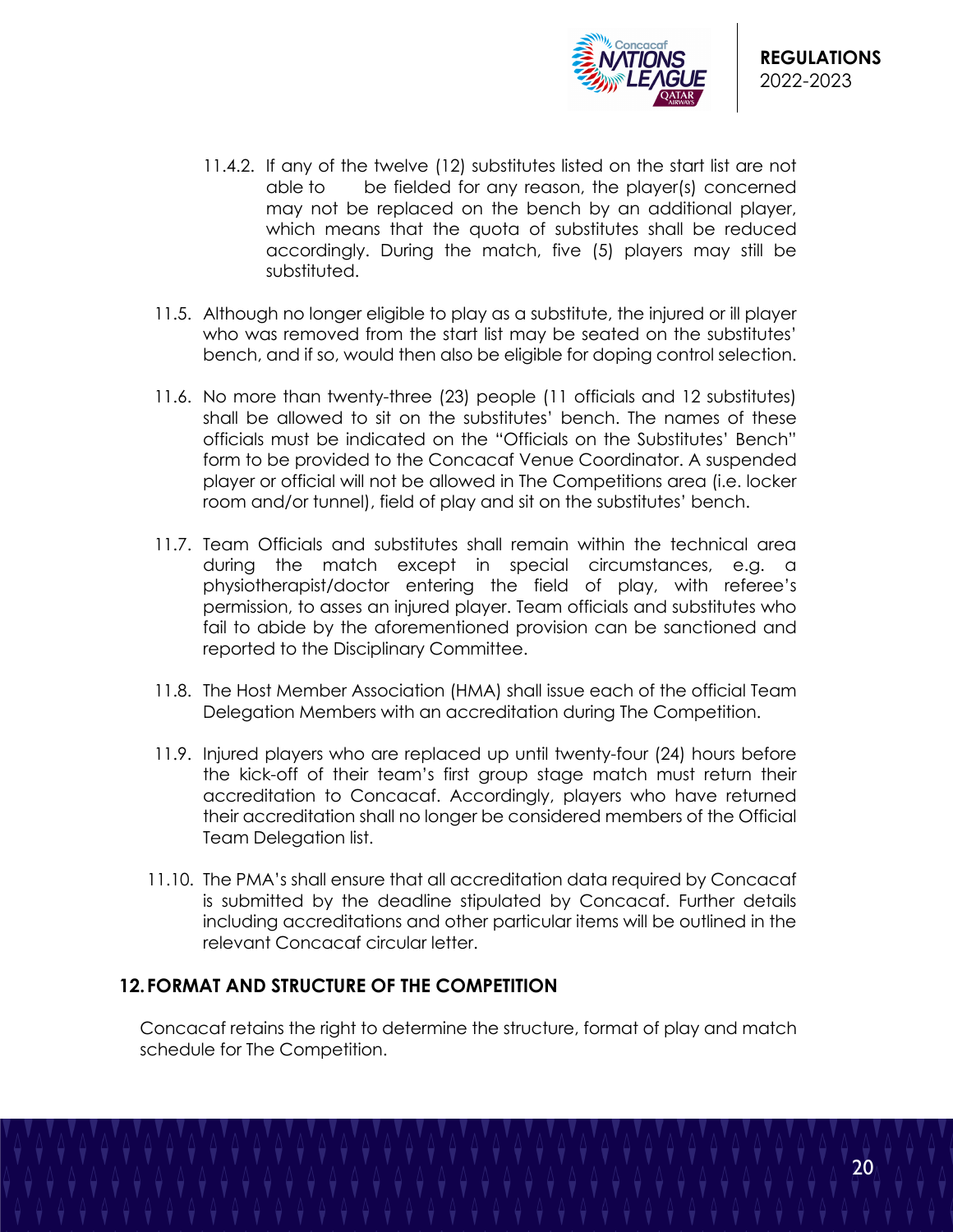

# **Group Stage**

- 12.1. The Concacaf Nations League Group Stage will be played in a format dividing the PMAs into three (3) leagues (League A, League B, and League C). The Concacaf Nations League Group Stage distribution will be determined based on the results from the standings from the 2019 Concacaf Nations League Group Stage. Using the promotion and relegation system where the bottom four (4) teams from leagues A & B will be relegated to Leagues B & C respectively and the top four (4) teams from groups leagues B & C will be promoted to Leagues A & B respectively.
	- 12.1.1. Nations League A: Will be composed of twelve (12) PMAs which are drawn into four (4) groups of three (3) teams each.
	- 12.1.2. Nations League B: Will be composed of sixteen (16) PMAs which are drawn info four (4) groups of four (4) teams each.
	- 12.1.3. Nations League C: Will be composed of thirteen (13) PMAs which are drawn into three (3) groups of three (3) and one (1) group of four (4) teams.
- 12.2. The matches in the groups shall be played in home and away format, with three (3) points for a win, one (1) point for a draw, and zero (0) points for a defeat. Matches may not be played in another country without Concacaf's express permission.
- 12.3. At the conclusion of each group in the Concacaf Nations League Group Stage, PMAs shall be ranked according to the following criteria:
	- 12.3.1. Greatest number of points obtained in all matches;
	- 12.3.2. Goal difference in all group matches;
	- 12.3.3. Greatest number of goals scored in all group matches.

If two (2) or more teams are equal on the basis of the above criteria, their rankings shall be determined as follows:

- 12.3.4. Greater number of points obtained in matches between the tied teams;
- 12.3.5. Greater goal difference in matches between the tied teams (if more than two (2) teams finish equal on points);
- 12.3.6. Greater number of goals scored in matches among the tied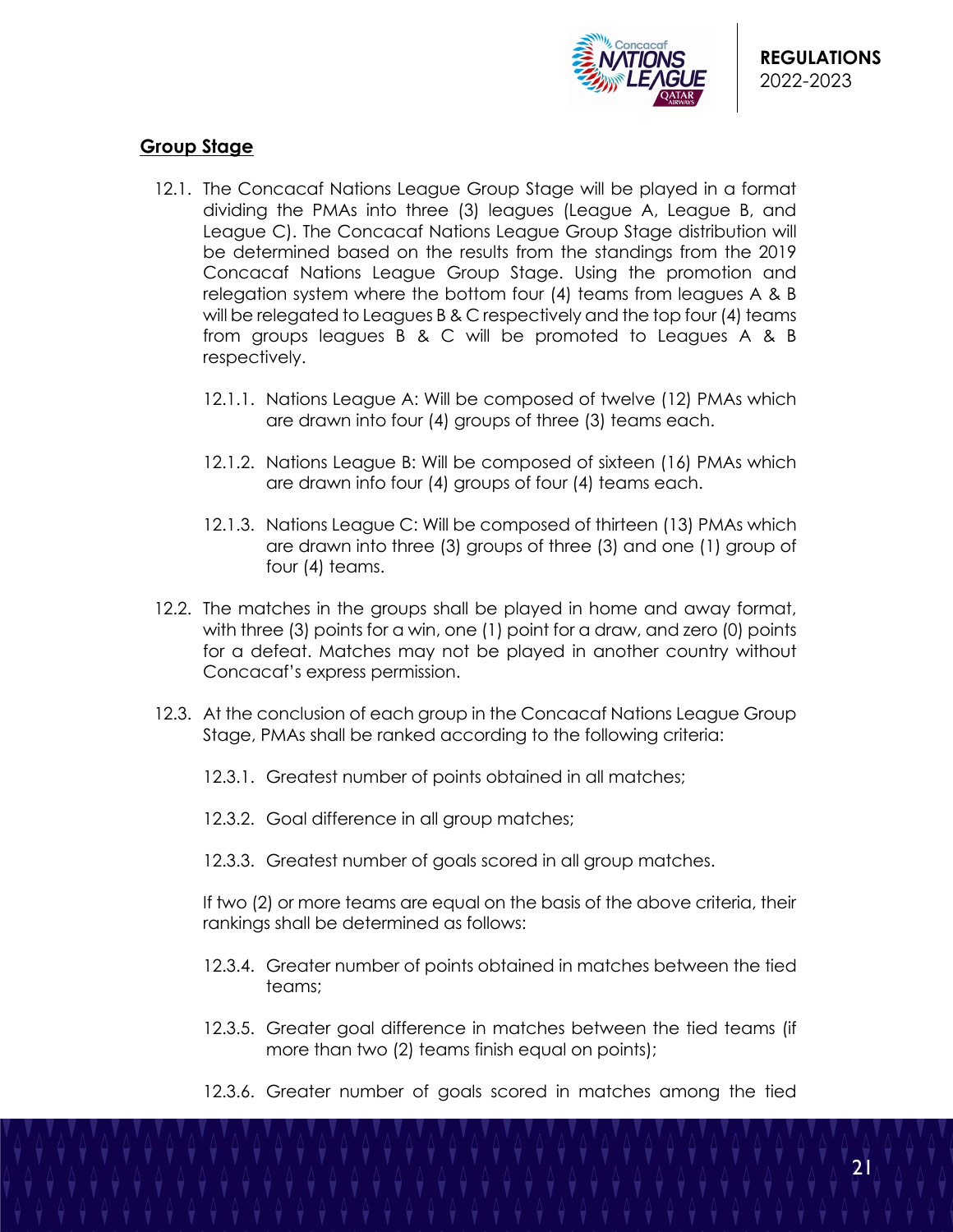

teams (if more than two (2) teams finish equal on points);

- 12.3.7. Greatest number of goals scored away from home between the teams concerned (if the tie is only between two teams)
- 12.3.8. The lowest number of points based on the number of yellow and red cards in all group matches is considered according to the following additions:

| $\bullet$ first yellow card:            | plus 1 point  |
|-----------------------------------------|---------------|
| • second yellow card/indirect red card: | plus 3 points |
| • direct red card:                      | plus 4 points |

• yellow card and direct red card: plus 5 points;

12.3.9. Drawing of lots by Concacaf

- 12.4. The Concacaf Nations League Finals will be composed of the four (4) group winners from Nations League A. These teams will participate in the semifinal, third-place match and final match to determine the champion of the Competition.
- 12.5. The four (4) PMAs will be ranked to determine the match-ups based of the following criteria;
	- 12.5.1. Greatest number of points obtained in all group stage matches;
	- 12.5.2. Goal difference in all group matches;
	- 12.5.3. Greatest number of goals scored in all group matches.

If two (2) or more teams are equal on the basis of the above criteria, their rankings shall be determined as follows:

- 12.5.4. Greatest number of goals scored in all away matches.
- 12.5.5. The lowest number of points based on the number of yellow and red cards in all group matches is considered according to the following additions:

| $\bullet$ first yellow card:            | plus 1 point  |
|-----------------------------------------|---------------|
| • second yellow card/indirect red card: | plus 3 points |

- direct red card: plus 4 points
- yellow card and direct red card: plus 5 points;

12.5.6. Concacaf Ranking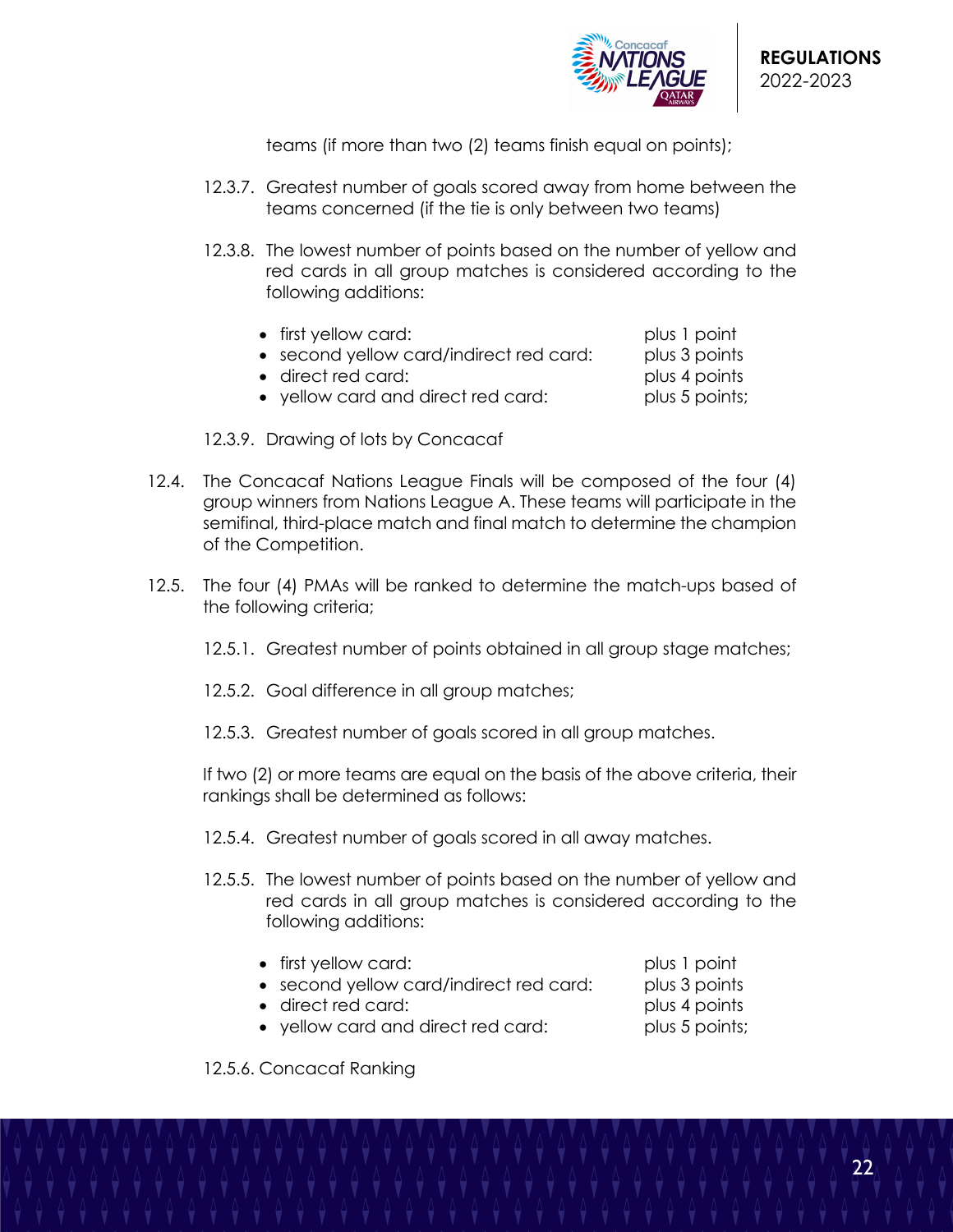

- 12.6. The four (4) group winners of the Concacaf Nations League A will place the semifinals as follows: (1 vs 4 and 2 vs 3)
- 12.7. The Concacaf Nations League Finals will be played in a centralized location determined by Concacaf.
- 12.8. For the Concacaf Nations League Finals, if both teams are tied at the end of regular time during the knockout stage, extra time will be played. Further to the above, if extra time is to be played, each team will have the option to make one (1) additional substitution. Therefore, each team will be allowed a total of six (6) substitutions. If the score is tied at the end of extra time the matches will go straight to kicks from the penalty mark per the Laws of the Game.
- 12.9. The dates of the matches shall be fixed by Concacaf.
- 12.10. The decisions of Concacaf on the structure and format of The Competition are final. In the event of any withdrawals, Concacaf may change the structure and format in accordance with the provisions.

## **13.FRIENDLY INTERNATIONAL MATCHES**

- 13.1. For the Concacaf Nations League Finals, matches within a period of three (3) months prior to The Competition are subject to authorization by Concacaf. A request for permission must be submitted to Concacaf in advance by a Member Association(s) concerned with an indication of the venue and date of the planned match, the name of the opposing team and the financial arrangements. In those cases, where such special permission is granted, financial conditions and provisions (as per FIFA and Concacaf) with respect to international matches will apply.
- 13.2. For the Concacaf Nations League Finals, unless Concacaf gives special permission, the teams participating in The Competition shall not have the right to play friendly and/or official matches in the venues and/or markets of The Competition in a period commencing sixty (60) days before the start and ending one (1) month after the conclusion of The Competition. Such venue and/or market is defined as 100-miles radius from any official stadium. In those cases, where such special permission is granted, financial conditions and provisions (as per FIFA and Concacaf) with respect to international matches will apply.
- 13.3. Once the groups for The Competition have been announced, teams in the same group may not play a friendly match in any of the venues of The Competition. Such venue and/or market is defined as 100-miles radius from any official stadium. In those cases, where such special permission is granted, financial conditions and provisions (as per FIFA and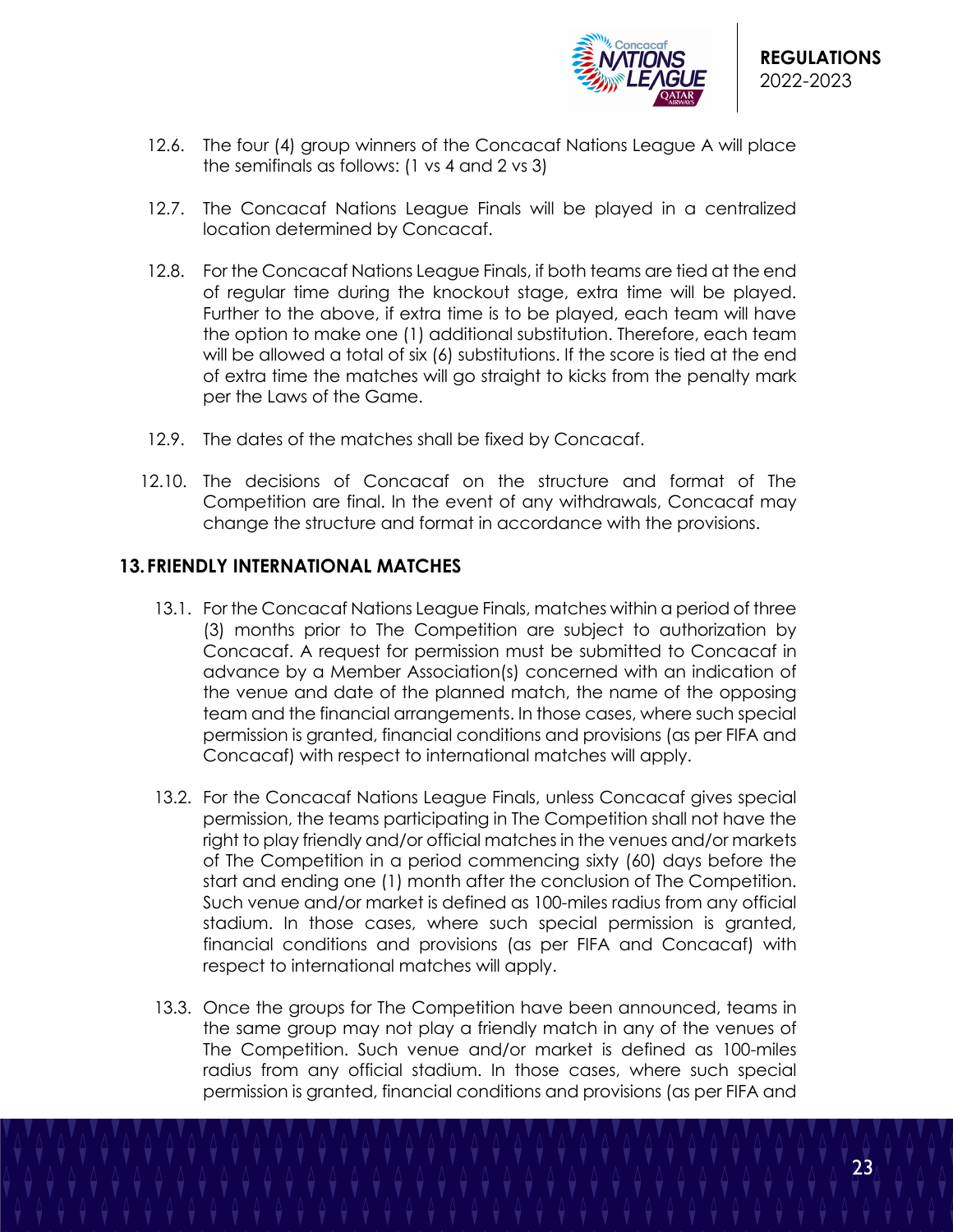

Concacaf) with respect to international matches will apply.

13.4. In all cases, the Member Association concerned shall be responsible for all consequences which may result from failure to observe the regulations mentioned above.

## **14.VENUES, KICK-OFF TIMES AND TRAINING SESSIONS**

- 14.1. The venues of the matches shall be submitted to Concacaf by the Host Member Association concerned, and the matches may only be played in stadiums that have been inspected and approved by Concacaf. Concacaf will send a circular indicating deadlines for the submission of these venues.
- 14.2. All venues shall comply with the Concacaf Nations League Technical Guide for Stadiums and Training Sites.
- 14.3. The host association shall notify Concacaf the venue and kick off time, at least sixty (60) days before the match in question is due to be played. In principle, the venue is to be located at a maximum of 150km, which shall not exceed a two-hour drive, from the nearest operational international airport, unless an exemption is specified by Concacaf. The airport should offer landing possibilities for charter flights if the visiting association opts to charter its delegation's flight directly to this airport. If a Member Association cannot agree on the venues for the matches, Concacaf shall make the final decision.
- 14.4. Concacaf shall inform all the interested parties of the kick-off times at least thirty (30) days before the match in question is due to be played. If the host associations request a change, the written approval from Concacaf must be obtained at least twenty (20) days before the match with well-founded and documented reasons.
- 14.5. The venue of the match shall have sufficient high-standard hotels to accommodate all Participating Member Associations and Concacaf Delegation.
- 14.6. On the day before the match and weather permitting, the visiting team is entitled to have one (1) training session of sixty (60) minutes where the match is due to take place. In the event of severe adverse weather conditions, the Concacaf Venue and Match Coordinator may cancel the training session and the HMA must provide an alternative location for the visiting team to conduct the MD-1 training session. In this case, the teams shall be allowed to inspect the stadium pitch wearing training shoes. Should both teams wish to train at the same time, the visiting team shall be given priority.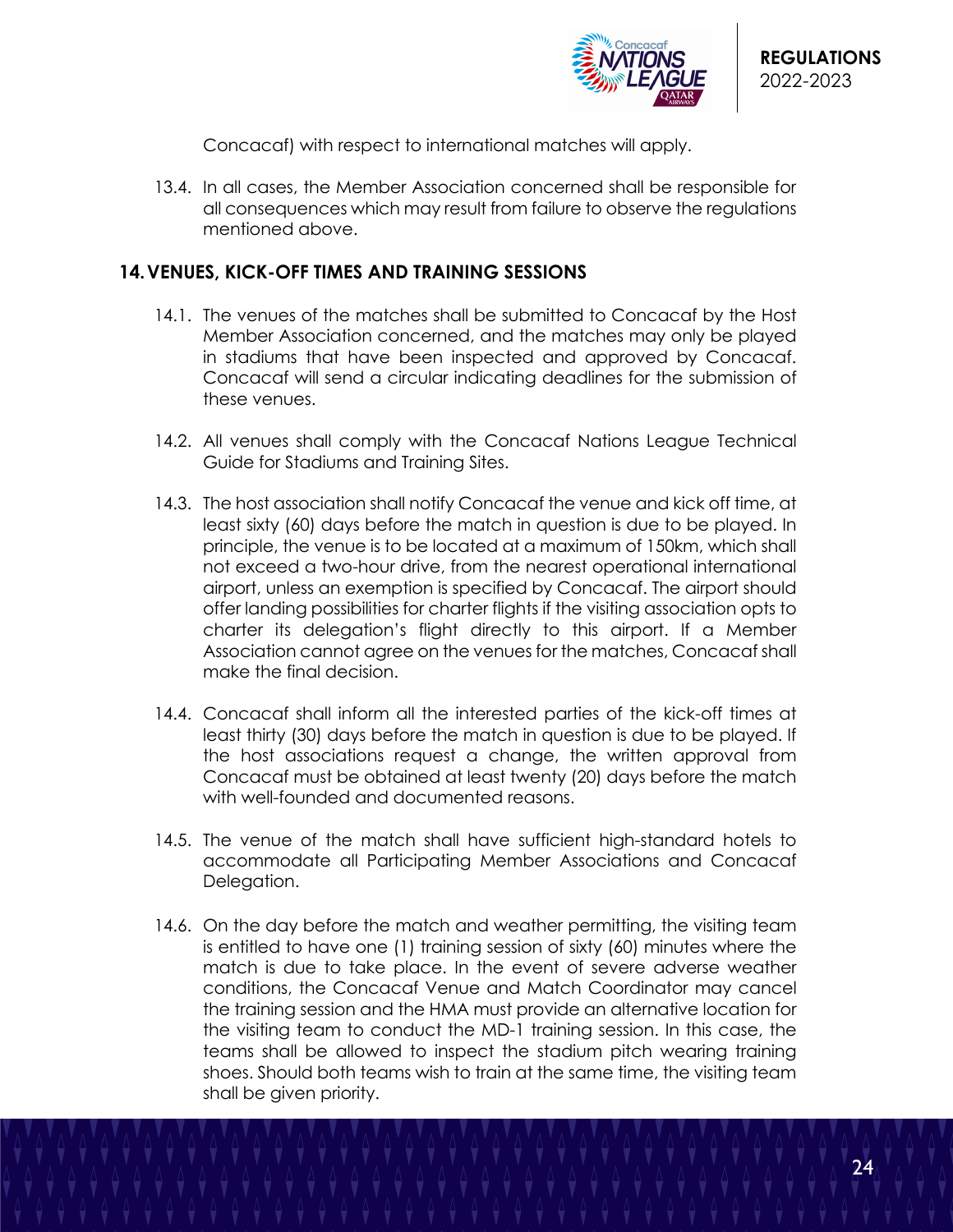

- 14.6.1. Drones may only be used during practice for technical purposes. Concacaf reserves the right to approve or disapprove the use of drones.
- 14.6.2. Seven (7) days prior to the arrival of the visiting team, the exact time and duration of the training session shall be mutually agreed and confirmed to Concacaf.
- 14.7. If there is any doubt regarding the condition of the pitch once the teams have already left to play the match, the referee shall decide whether the pitch is playable or not. If the referee declares the pitch unplayable, the procedure to be follows is described in the Laws of the Game.
- 14.8. The matches may be played in daylight or under floodlight. Matches played at night may be played only at venues where the floodlighting installations meet the minimum lighting requirements laid down by Concacaf Nations League Technical Guide for Stadiums and Training Sites, i.e. that the whole pitch shall be evenly lit, with a minimum requirement lighting level of at least one-thousand (1,000) vertical EV lux. Additionally, the uniformity gradient of light on the field of play should be of 1.4:1. An emergency power generator must also be available which, in the event of a power failure, guarantees at least two-thirds of the aforementioned intensity of light for the whole pitch. Concacaf is entitled to grant exceptions.
- 14.9. On matchdays, the teams must be entitled to warm up on the pitch before the match, weather and pitch condition permitting. In principle, the first game will be entitled to warm up on the field of play before the match for thirty (30) minutes. If the pitch is not in good condition or the warm-up would negatively affect the state of the pitch for the match, Concacaf may limit the area on the field of play for the warm-up or shorten or cancel the warm-up session.
- 14.10. For the final match of the Competition, the two (2) participating Member Associations must hold their official matchday -1 training session in the official match stadium if weather and field conditions permitting. These training sessions must be open to the media for at least the first fifteen (15) minutes and must last sixty (60) minutes.

# **15.DATES, ARRIVALS AT THE VENUES AND OFFICIAL TEAM HOTELS**

- 15.1. Concacaf retains the right to set the match dates and confirm the venues of all matches in The Competition.
- 15.2. The PMA shall arrange for their representative teams to arrive at the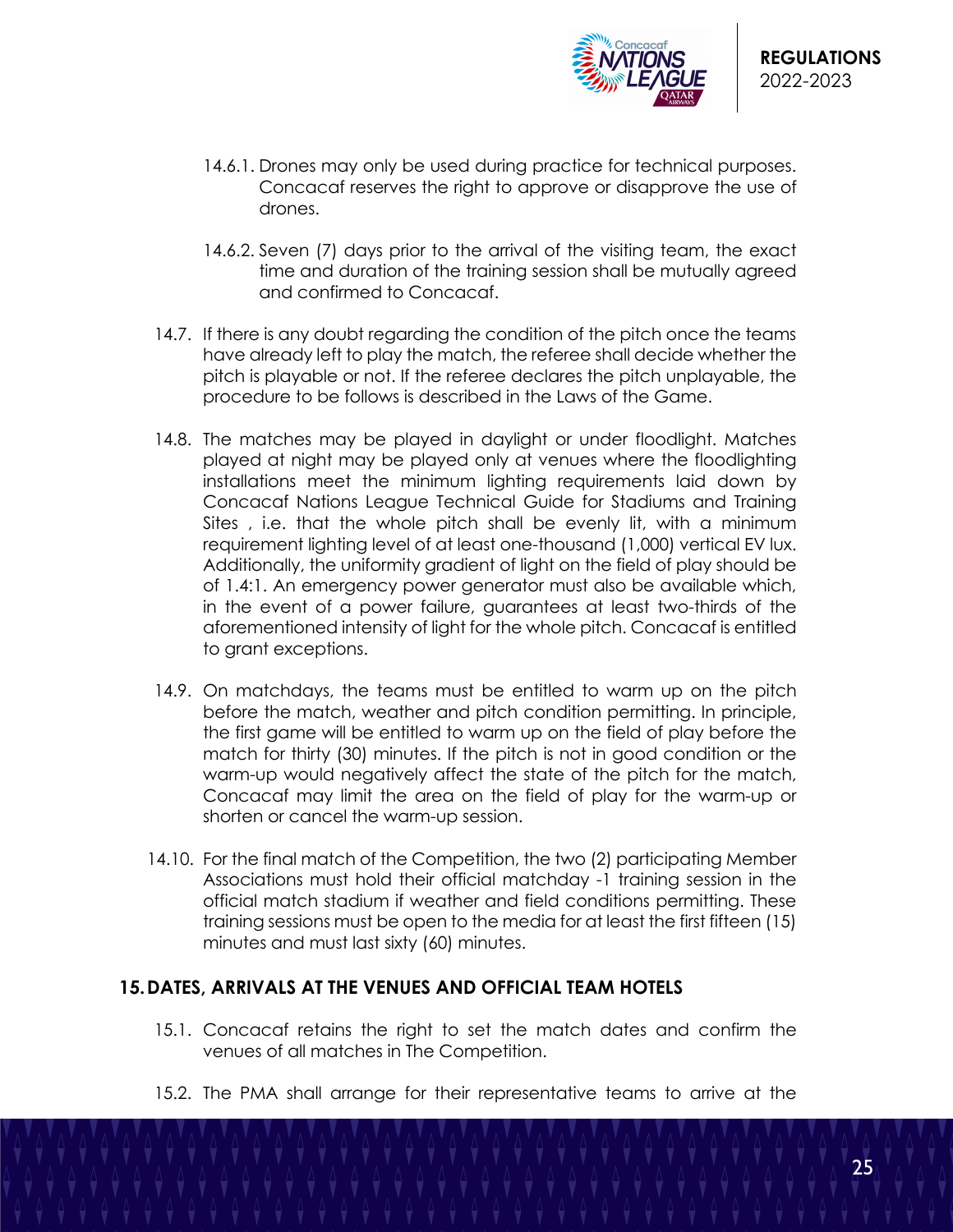

venue no later than twenty-four (24) hours before the match is due to be play in the Concacaf Nations League Group Stage. Concacaf and the Host Member Association shall be informed of the travel itinerary of the PMAs no later than ten (10) days prior to the start of the competition and shall have made provisions for obtaining visas, if applicable.

- 15.3. Each PMA taking part of the Concacaf Nations League Finals must arrive to the host city no later than three (3) days prior to their first match.
- 15.4. During the Concacaf Nations League Finals, only official team hotels under contract with Concacaf or Concacaf's designated service company shall be used for the official teams' accommodation. Concacaf will provide further details about accommodation policies, and in particular about the use of venue-specific team hotels, in a circular letter.

## **16.STADIUM INFRASTRUCTURE AND EQUIPMENT**

- 16.1. Concacaf and each Member Association organizing matches in the Competition must ensure that the stadiums and facilities in which the matches take place fulfill the requirements described in the Concacaf Nations League Technical Guide for Stadiums and Training Sites and comply with the safety and security standards and other Concacaf and FIFA regulations, guidelines and instructions for international matches. The fields of play, accessory equipment and facilities must be in optimum condition and comply with the Laws of the Game and all other relevant regulations (including the international dimensions of the field per FIFA Laws of the Game).
- 16.2. The pitch shall have the international dimensions. In addition, the total surface area shall have sufficient space to ensure safety, as well for warmup and pitch-side photographer positions.
- 16.3. Periodic safety checks for the benefit of spectators, players and officials must be carried out on the stadiums selected for matches in The Competition by the authorities responsible. If requested, the associations shall provide Concacaf with a copy of the relevant safety certificate, which shall not be more than one (1) year old.
- 16.4. Only stadiums that have been inspected and approved by Concacaf may be selected for The Competition. Should a stadium no longer comply with the Concacaf Nations League Technical Guide for Stadiums and Training Sites, Concacaf may reject the selection of the stadium concerned. Brand-new stadiums are to be inspected prior to use; the application for the final inspection and subsequent use of the facilities must be filed with the confederation at least three (3) months prior to the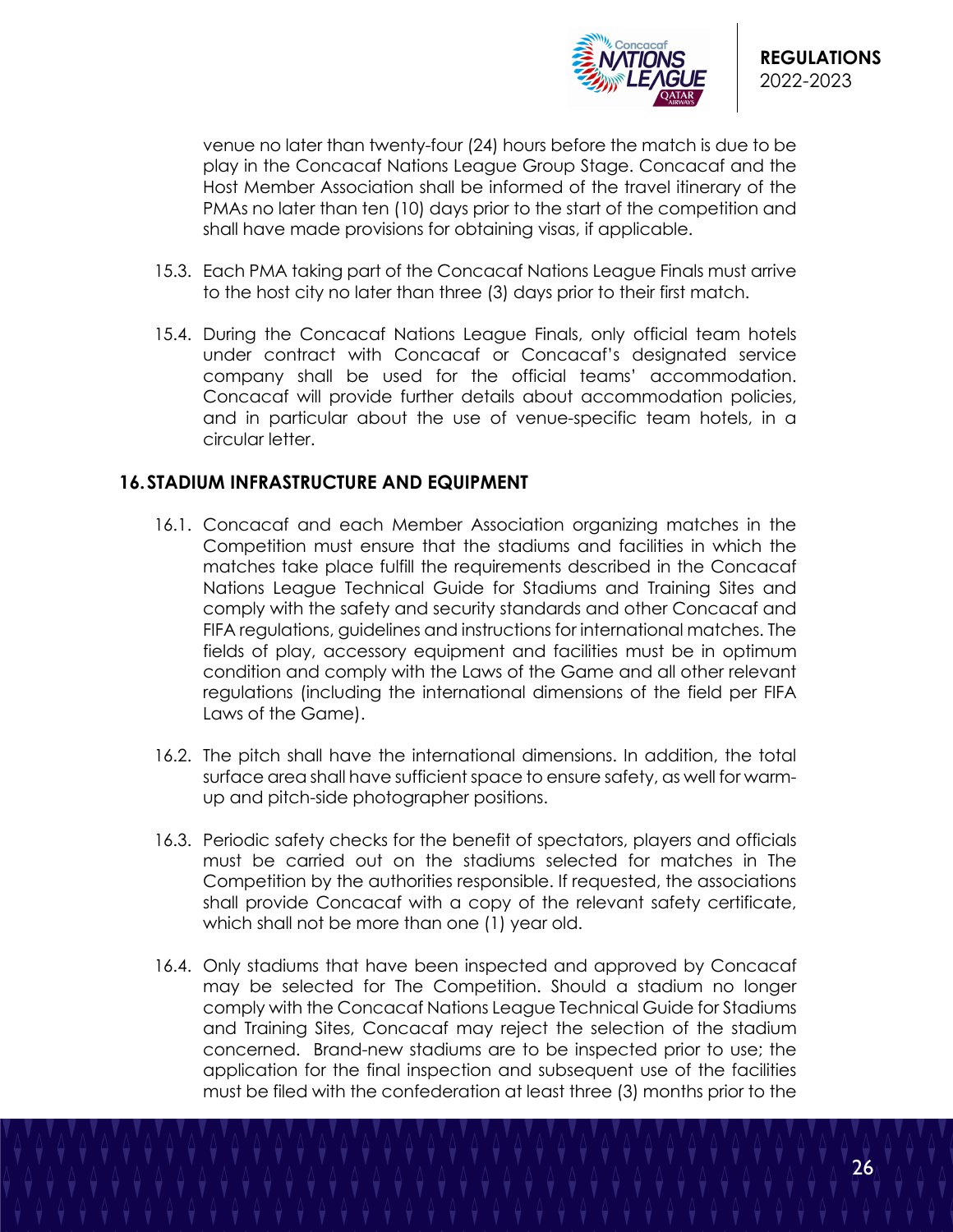

match concerned. Refurbished or renovated stadiums are to be inspected prior to use; the application for the final inspection and the subsequent use of the facilities shall be filed with Concacaf at least two (2) months prior to the match concerned.

- 16.5. As a general rule, matches may only be played in all-seater stadiums. If only stadiums with both seating and standing areas are available, the standing space shall remain vacant. Regarding the spectator areas, the FIFA Stadium Safety and Security Regulations and the Concacaf Safety and Security Guidelines, apply.
- 16.6. The field of play, accessory equipment and all facilities for each match of The Competition shall be in optimum condition and comply with the Laws of the Game and all other relevant regulations.
- 16.7. If a stadium has a retractable roof, in consultation with the Venue Coordinator, referee and the two (2) teams' officials, must decide before the match whether the roof must be open or closed during the match. This decision must be announced at the match coordination meeting, although it may subsequently be modified prior to kick-off in the event of sudden and significant weather condition changes. If the match starts with the roof closed, it must remain closed for the entire match. If the match starts with the roof open and there is a serious deterioration in the weather conditions, the Match Coordinator and the referee have the authority to order its closure during the match, provided that the safety and security of all spectators, players and other stakeholders remain fully guaranteed by the host association. In such an event, the roof shall remain closed until the end of the match.
- 16.8. Matches may be played on natural or artificial surfaces. Where artificial surfaces are used, the surface must meet the requirements of the FIFA Quality Program for Football Turf or the International Artificial Turf Standard, unless special dispensation is given by Concacaf. All Artificial Turf Standards certifications must be up to date two (2) month before the start of the match.
- 16.9. Each stadium shall have enough space for warm-up during the match, ideally behind the goals. A maximum of six (6) players shall warm up at the same time (with a maximum of two (2) officials without any balls). If there is not enough space behind the goals, each team shall warm up in the designated area beside their substitute bench. In this case, the maximum number of players will be determined by the Venue Coordinator and the Referees and communicated in the Match Coordination Meeting (One (1) official per team will be allowed in the warm-up area without any warmup equipment and balls).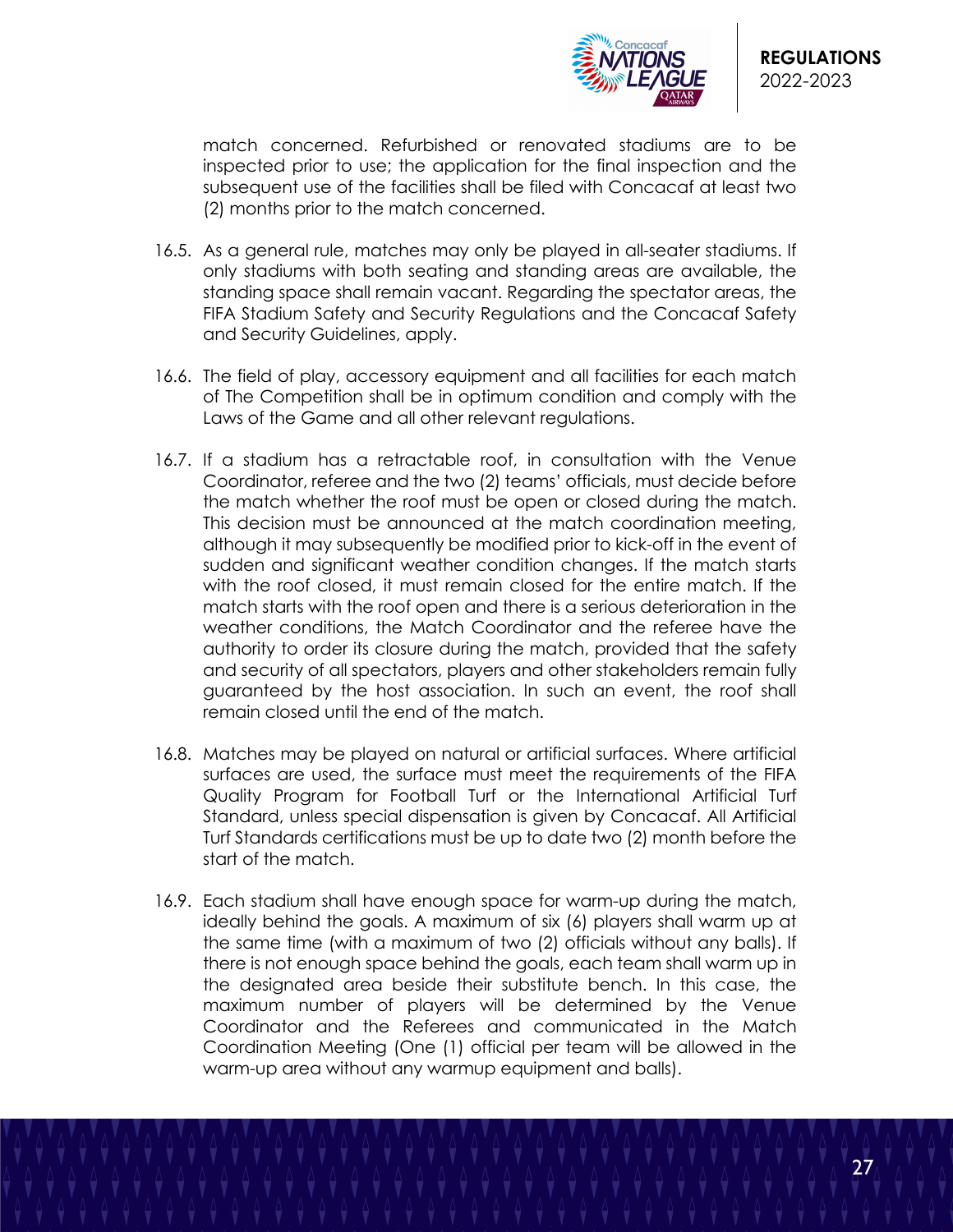

- 16.10. Clocks in the stadium showing the length of time played may run during the match, provided that they are stopped at the end of normal playing time in each half, i.e. after forty-five (45) and ninety (90) minutes respectively. This stipulation shall also apply if extra time is played (i.e. after 15 minutes of each half). The half-time interval shall be fifteen (15) minutes.
- 16.11. At the end of the two (2) periods of normal playing time (45 and 90 minutes), the referee must indicate to the fourth official, either orally or by gesturing with his hands, the number of minutes that he has decided to allow for time lost. This also applies to the two (2) periods of fifteen (15) minutes of extra time.
- 16.12. Panels or electronic display boards, numbered on both sides for clarity, must be used to indicate the substitution of players and the number of minutes to be allowed for time lost.
- 16.13. The use of giant screens must be in compliance with the relevant Concacaf instructions.
- 16.14. Smoking is not permitted in the technical area or in the vicinity of the field of play or within competition areas such as the dressing rooms.
- 16.15. The stadiums must be made available to Concacaf for its exclusive use and must be free of any and all commercial activities and identifications not previously approved by Concacaf, e.g. boards and signage other than those of Concacaf's Commercial Affiliates, from at least five (5) days prior to the match and up to two (2) days after the match.

# **17. TEAM EQUIPMENT**

- 17.1. The participating member associations shall comply with the FIFA Equipment Regulations in force. The display of political, religious or personal messages or slogans in any language or form by players and officials on their playing or team kits, equipment (including kit bags, beverage containers, medical bags, etc.) or body is prohibited. The similar display of commercial messages and slogans in any language or form by players and officials is not allowed for the duration of their time at any official activity organized by Concacaf (including in the stadiums for official matches and official training sessions, as well as during official press conferences and mixed-zone activities).
- 17.2. Each team shall provide Concacaf of a minimum of two (2) different and contrasting colors (one predominately dark and one predominately light kit) for its official and reserve team kit (shirt, shorts, socks, all three (3) goalkeeper's kits, gloves, caps, wristbands and headbands etc.). In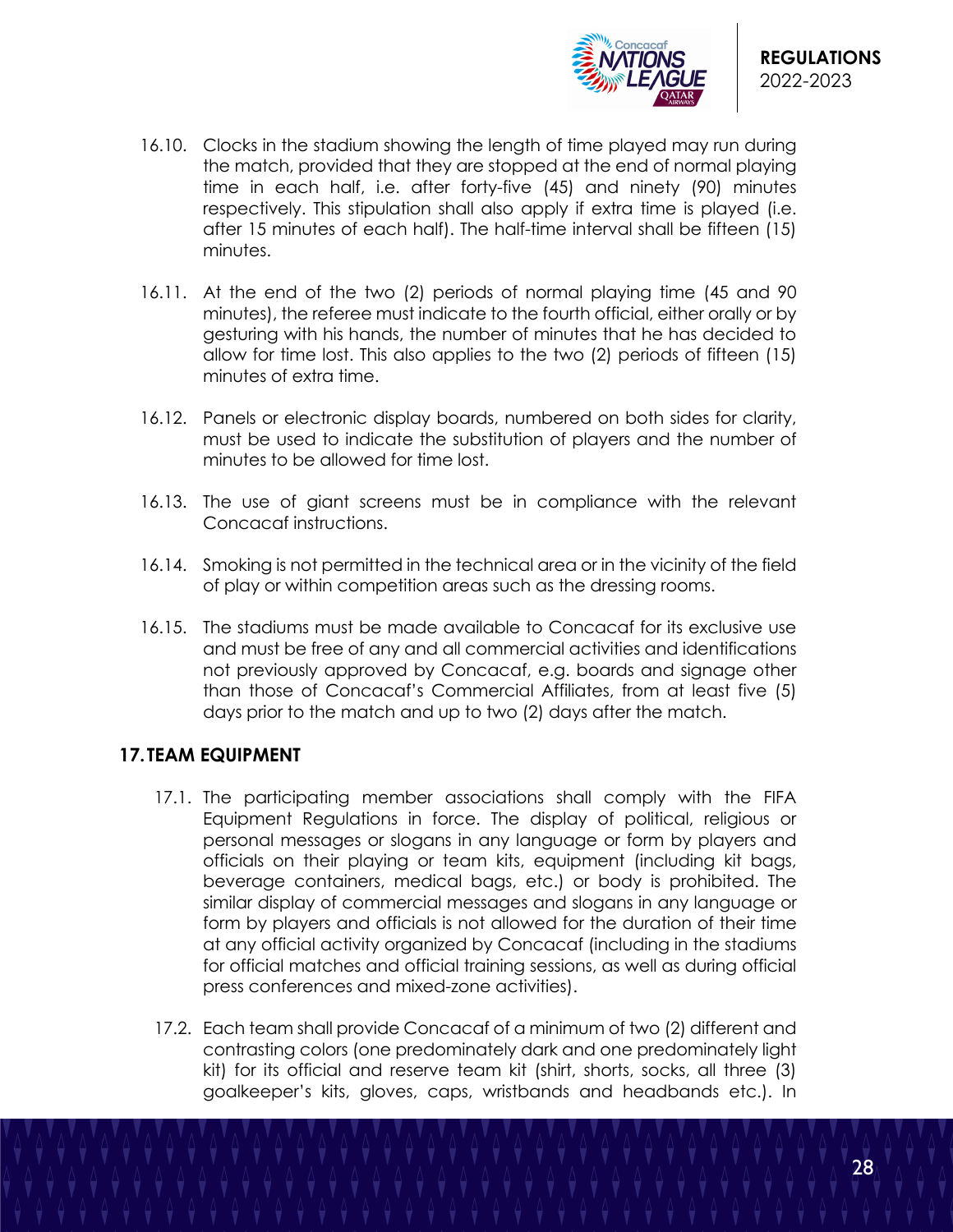

addition, each team shall provide three (3) contrasting colors for the goalkeepers. These three (3) goalkeeper kits must be distinctly different and contrasting from each other as well as different and contrasting from the official and reserve team kits. Images of the official kits must be sent to Concacaf sixty (60) days prior to their first match of The Competition for Concacaf approval. Only these colors may be worn at the matches. Any requests to change these kits must be submitted to Concacaf for approval ten (10) days prior to the match in question.

- 17.3. Each team shall supply a set of goalkeeper shirts without names or numbers. These shirts will only be used in those special circumstances in which an outfield player must take the position of goalkeeper during a match. This extra set of goalkeeper shirts must be provided in the same three (3) colors as the regular goalkeeper shirts.
- 17.4. Concacaf strives to assign each team their full official or reserve kits. However, in some cases this may not be possible. In these situations, one (1) team will be assigned a predominantly dark kit and the other team will be assigned a predominantly light kit. Only uniforms approved and designated by Concacaf may be used for all matches. Concacaf reserves the right to make changes to these designations based on the contrast of the uniforms, any changes will be notified by Concacaf.
- 17.5. Each player shall wear a number between one (1) and twenty-three (23) (number 1 being reserved exclusively for one (1) of the goalkeepers) in the front and back of his team shirt and on his playing shorts. The color of the numbers must contrast clearly with the main color of the shirts and shorts (light on dark or vice versa) and be legible from a distance for spectators in the stadium and television viewers in accordance with the FIFA equipment regulations.
- 17.6. For the Concacaf Nations League Finals, the player's last name or common name (or abbreviation) must be affixed above the number of the back of the shirt and shall be clearly legible in accordance with the FIFA Equipment Regulations. If the common name will be used, such name to be approved by Concacaf.
- 17.7. Concacaf may supply each team with fifty (50) sleeve patches (tournament patches) per game in the Competition with the official competition logo, which shall be affixed on the right-hand sleeve of each shirt as stipulated by Concacaf before The Competition. Concacaf shall also issue the participating Member Associations with guidelines for the use of official terminology and graphics which also contain instructions for the use of the players' sleeve badges per the commercial regulations.
- 17.8. Each player shall wear the number allotted to them on the final list in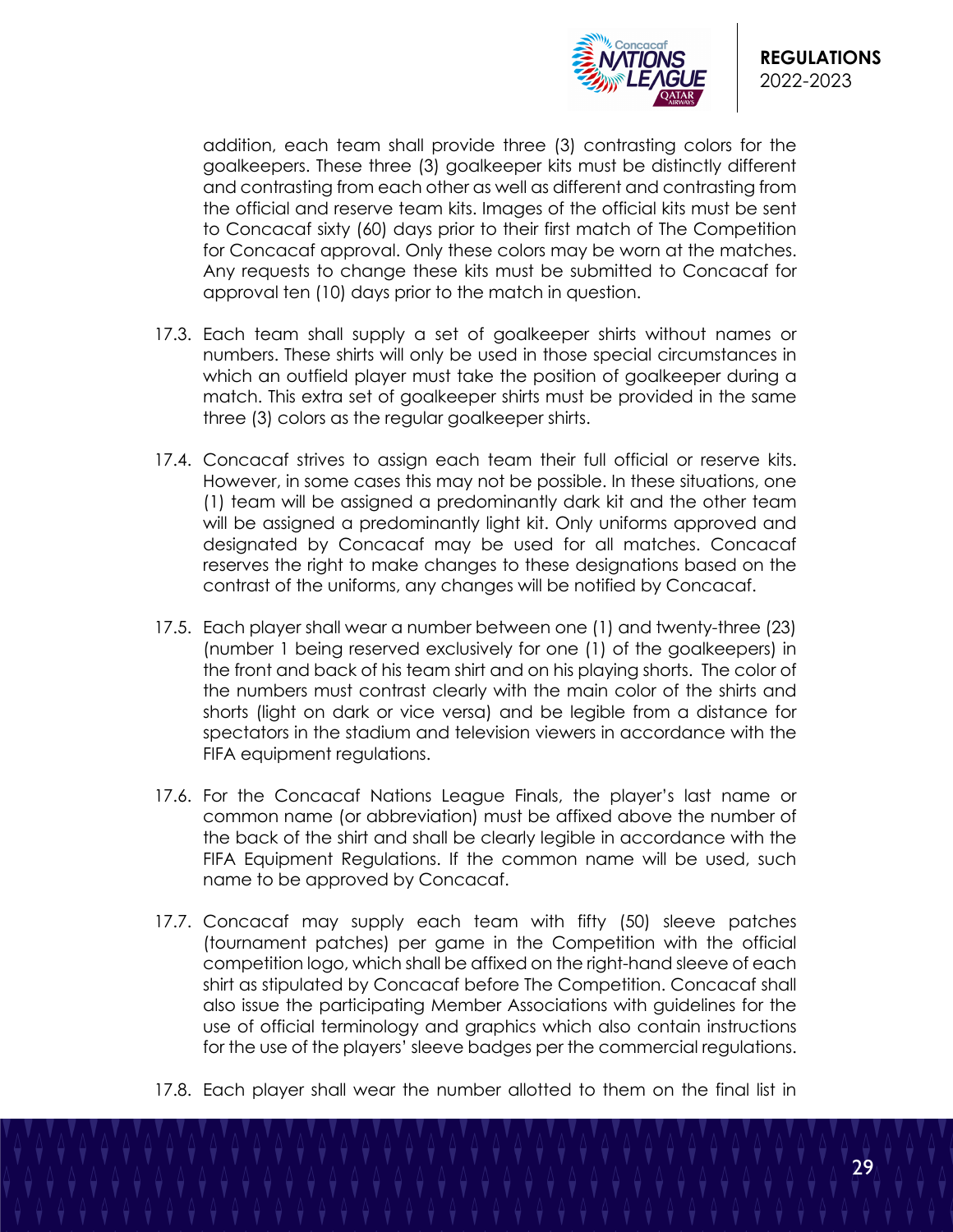

accordance with the Equipment Regulations.

- 17.9. The official and reserve team kits and all goalkeeper kits (including the goalkeeper shirts without names and numbers) shall be taken to every match.
- 17.10. Only warm-up bibs provided by Concacaf may be used during official training sessions held at the stadium/venue and for the pre-match warmup and the warm-up of substitute players during the match.

# **18.FOOTBALLS**

- 18.1. The HMA must supply the footballs to be used in all matches during the Concacaf Nations League Group Stage. Moreover, the HMA must provide the visiting team upon arrival to the venue, with a total of twentythree (23) match balls that will only be used for training. The visiting team must return the practice balls before departing the venue.
- 18.2. The HMA must supply for each match a minimum of twelve (12) match balls (additional to the visiting team training match balls) in good condition that meet FIFA Quality Mark standard (FIFA Quality PRO, FIFA Quality, International Match Standard).
- 18.3. Concacaf will supply the footballs to be used in all matches during the Concacaf Nations League Finals. Moreover, Concacaf must provide each team with a total of forty (40) match balls that will only be used for training purposes.

## **19.FLAGS AND ANTHEMS**

19.1. During The Competition, the Concacaf flag, and the national flags of both PMA's shall be displayed inside the stadium at every match. In addition, a ceremonial procession of flags onto the pitch will take place, followed by the entry of the teams as the Concacaf anthem is being played, according to Concacaf's pre-match protocol. The national anthems of the two (2) PMA's (maximum 90 seconds each, no lyrics permitted) shall be played after the teams have lined up.

# **20. TICKETING**

20.1. The HMA is responsible for all the match ticketing during the Concacaf Nations League Group Stage and shall manage the ticketing operations in a manner that meets all applicable security and safety standards. It shall set aside a minimum of fifty (50) Category A complimentary tickets – any additional tickets to be fixed by mutual agreement and in writing – or complimentary and purchasable tickets for the visiting associations. At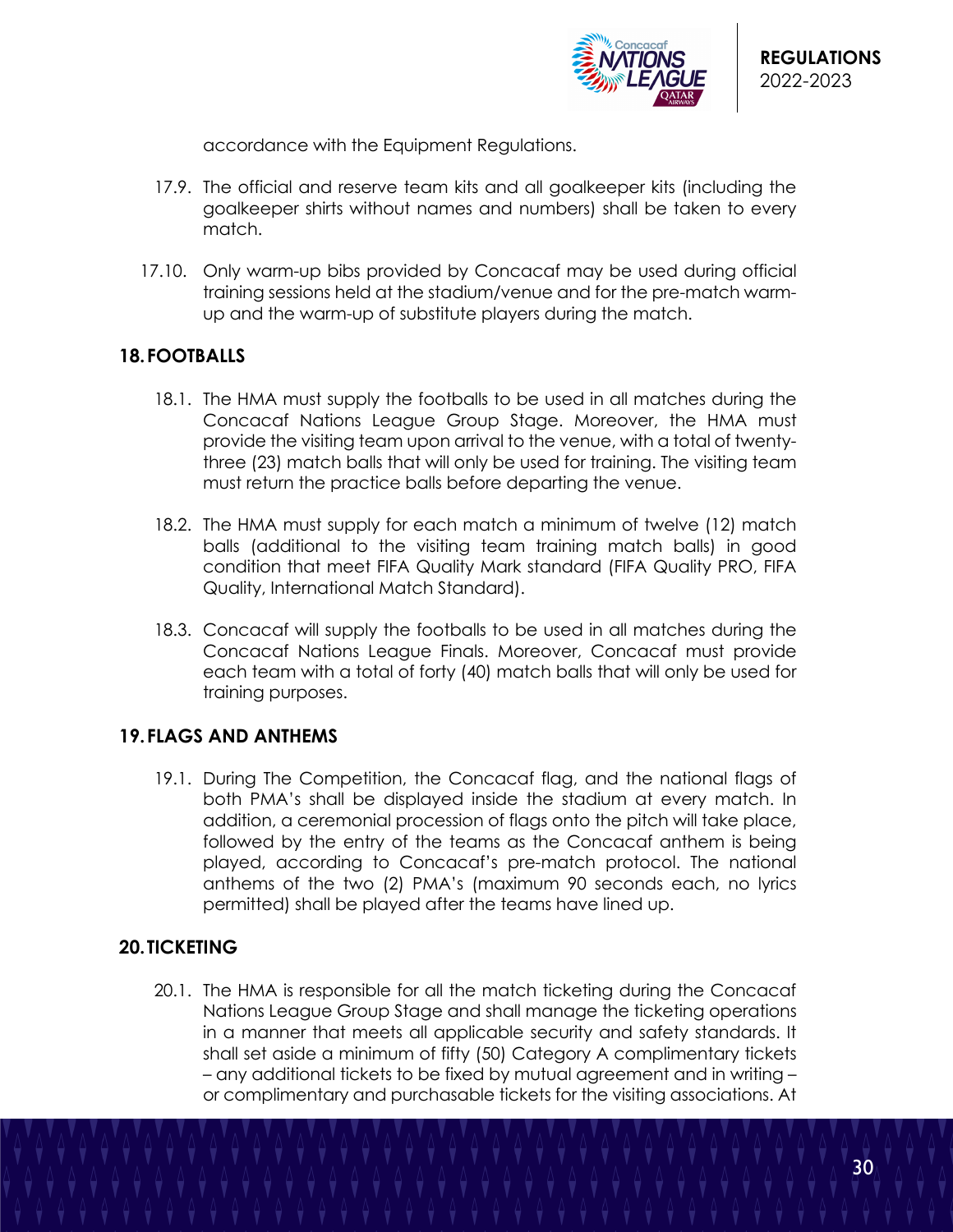

least five (5) representatives from the visiting Member Association shall be seated in the VIP tribune. The visiting Member Associations shall inform Concacaf and the HMA in writing no later than fifteen (15) days before the match of the total number of tickets requested for the match. If there is a failure to submit the request before the deadline, the HMA will not be held responsible to grant additional requests.

- 20.2. The LOC is responsible for all match ticketing during the Concacaf Nations League Finals and shall manage the ticketing operations in a manner that meets all applicable security and safety standards. It shall set aside a minimum of fifty (50) Category A complimentary tickets – any additional tickets to be fixed by mutual agreement and in writing – of complimentary and purchasable tickets for the visiting associations. At least five (5) representatives from the participating teams shall be seated in the VIP tribune for their match. The Participating Member Association shall purchase additional tickets and inform Concacaf and the LOC in writing no later than sixty (60) days prior their first match of the total number of additional tickets requested for their matches, pending availability. If there is a failure to submit the request before the deadline, the LOC will not be held responsible to grant additional request.
	- 20.2.1. The purchasable tickets must be collected and paid for at least thirty (30) days prior to the start of the competition.
- 20.3. The LOC shall agree to provide to Concacaf, upon request and free of charge, the number of complementary tickets and suites (where applicable) as stipulated in the Commercial Regulations or Host Responsibility Agreement.
- 20.4. All ticket designs must be pre-approved by Concacaf. The LOC must work with Concacaf to make sure their ticketing systems comply with this requirement and must inform Concacaf if there are any potential issues as soon as these are identified.
- 20.5. Concacaf reserves the right to require terms and conditions to be included in the match tickets in addition to the terms and conditions by the LOC, during The Competition.

# **21. TROPHY, AWARDS AND MEDALS**

- 21.1. The winner of the Concacaf Nations League Finals will be presented with the Championship Trophy (hereinafter: The Trophy). The winning team will be provided with the Trophy during a ceremony immediately following the final whistle.
- 21.2. Forty (40) medals will be presented to the top three (3) teams in the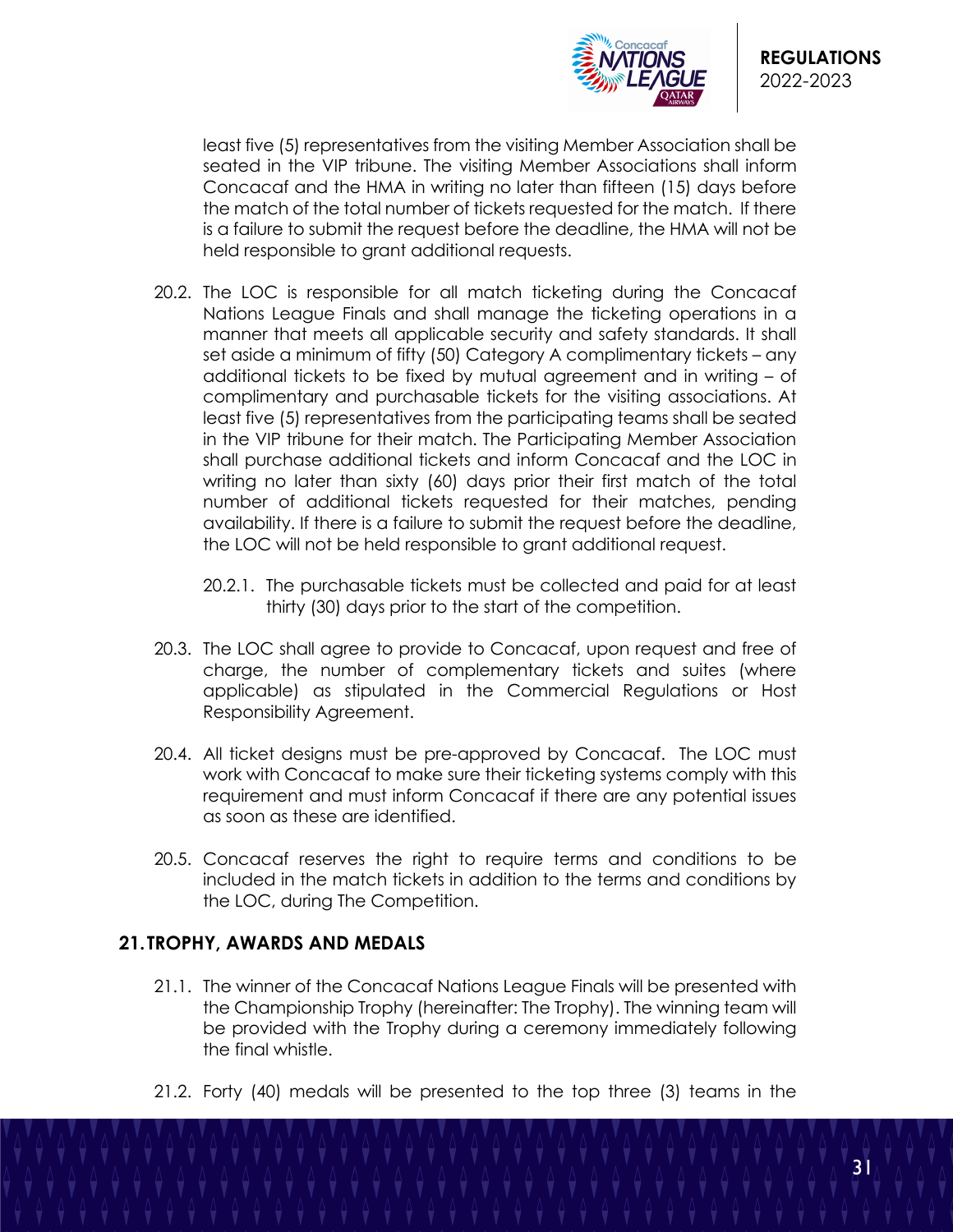

Concacaf Nations League Finals, i.e. gold medals to the winners, silver medals to the runners-up and bronze for the third place team.

- 21.3. Medals will be presented to each of the officials who officiate at the final.
- 21.4. A fair play contest will be held during the Concacaf Nations League, for which Concacaf will draw up special regulations. Concacaf shall determine the ranking at the end of the Competition.
- 21.5. At the conclusion of The Competition, the following special awards will be presented:

#### **Fair Play trophy:**

The team with the best Fair Play performance (Fair Play Award). The Fair Play Award shall be awarded to the team, which has shown the best sporting spirit and fair play during the tournament as determined by Concacaf.

## **Top Scorer:**

The Top Scorer will be awarded to the player who scored the most goals throughout the Competition. If two (2) or more players score the same number of goals, the number of assists (as determined by Concacaf) shall be decisive. If two (2) or more players are still equal after taking into account the number of assists, the total minutes played during the competitions will be taken into account, with the player playing fewer minutes ranked first.

#### **Best Player:**

The Best Player award will be awarded to the best player throughout the Competition, determined by Concacaf.

## **Best Goalkeeper:**

The Best Goalkeeper award will be awarded to the best goalkeeper throughout the Competition on the basis of a ranking compiled by Concacaf.

#### **Young Player Award:**

The young player award will be presented to the player with the biggest impact at the Concacaf Nations League, as determined by Concacaf.

21.6. There are no official awards other than those listed above, unless otherwise decided by the Concacaf.

# **22.REFEREEING**

22.1. The referees, assistant referees and fourth officials (hereinafter referred to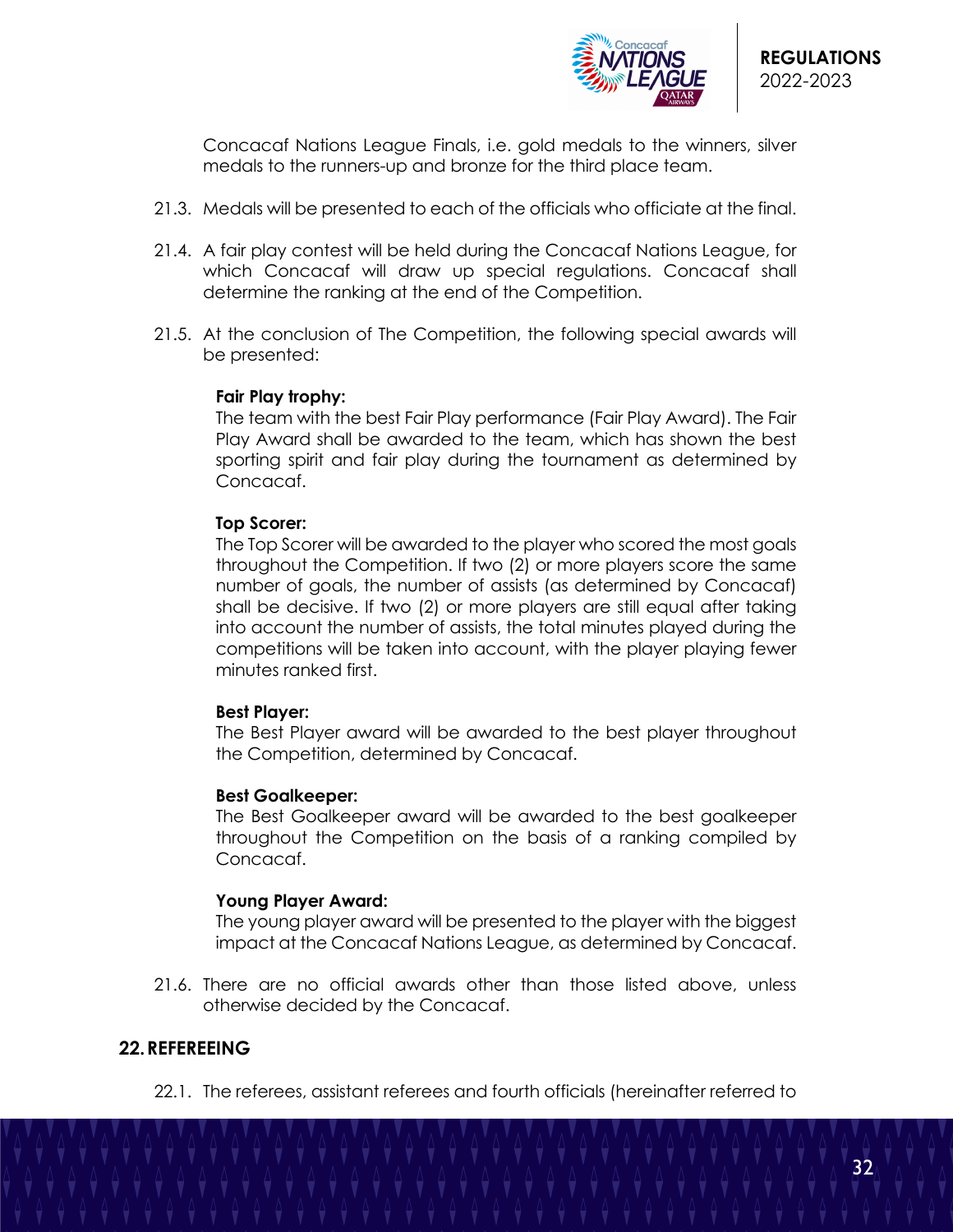

collectively as Match Officials) for The Competition must be appointed for each match by the Concacaf Referee Committee and shall be neutral. The decisions of the Concacaf Referee Committee are final and not subject to appeal.

- 22.2. The Match Officials shall receive their official refereeing kit and equipment from Concacaf. They shall wear and use only this kit and equipment on match days.
- 22.3. Match Officials shall be given the opportunity to use training facilities.
- 22.4. If the referee is prevented from carrying out his/her duties, such referee shall be replaced by the fourth official. If one (1) of the assistant referees is prevented from carrying out his/her duties, such assistant referee shall be replaced by the fourth official or by the reserve assistant referee (when appointed).
- 22.5. After each match, the referee shall complete and sign the official match report form. He/she shall hand it over to the Venue Coordinator at the stadium/venue immediately after the match. On the report form, the referee shall note all occurrences, such as misconduct of players leading to caution or expulsion, unsporting behavior by supporters and/or by officials or any other person acting on behalf of an Association at the match and any other incident happening before, during and after the match in as much detail as possible.

## **DISCIPLINARY MATTERS**

## **23.DISCIPLINARY COMMITTEE**

- 23.1. The Concacaf Disciplinary Committee is responsible for enforcing the Regulations. The Concacaf Disciplinary Committee may apply the FIFA Disciplinary Code, until the Concacaf Disciplinary Code enters into force. In addition, the Concacaf Disciplinary Committee may apply the sanctions described in the Concacaf and FIFA Statutes and all other Concacaf rules, circulars, guidelines, and regulations.
- 23.2. The players agree in particular to:
	- 23.2.1. Respect the spirit of fair play, non-violence and the authority of the Match Officials;
	- 23.2.2. Behave accordingly;
	- 23.2.3. Refrain from doping as defined by the FIFA Anti-Doping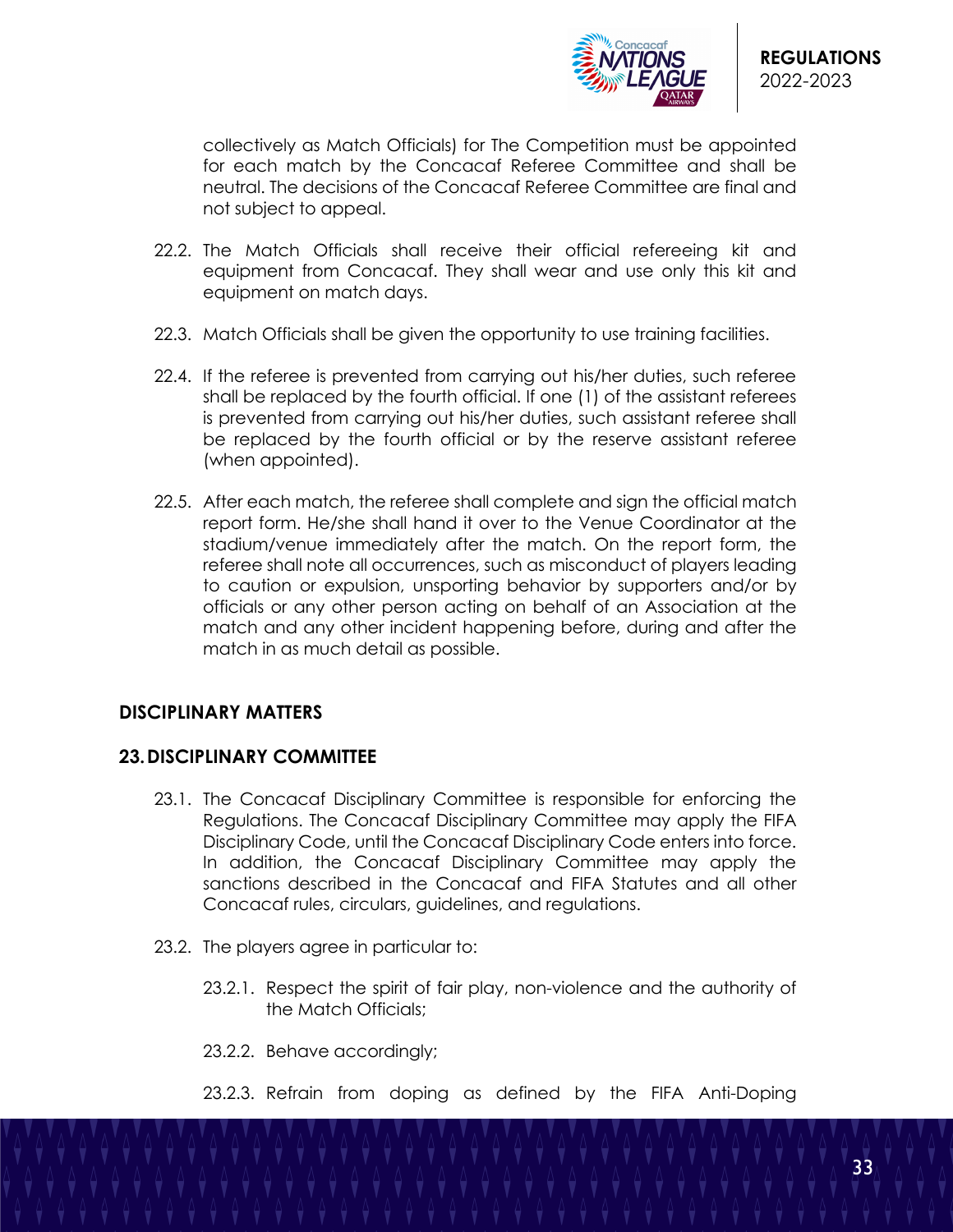

Regulations as well as to accept all other relevant FIFA regulations, circulars and directive.

- 23.3. The PMA and their Team Delegation Members shall comply with the Concacaf and FIFA Statutes, the FIFA Disciplinary Code (until the entry into force of the Concacaf Disciplinary Code) and the Concacaf Code of Ethics, in particular in matters regarding the fight against discrimination, racism and match-fixing activities.
- 23.4. In cases of infringement of these and all applicable regulations or unsporting behavior on the part of the participating national teams, their players and/or officials, or in any kind of incident, the Concacaf Disciplinary Committee shall be empowered to:
	- 23.4.1. Warn, caution, admonish, sanction, fine, suspend and/or disqualify the national teams, their players and/or officials.
	- 23.4.2. Take action against any person(s) or PMA's which may violate these Regulations, the Laws of the Game or the rules of Fair Play.
	- 23.4.3. Prohibit violators from participating in a specific number of the Concacaf-organized tournaments in which they might otherwise have participated.
- 23.5. The Concacaf Disciplinary Committee may refer to the Concacaf Council any matter relating to an infringement of these Regulations as it sees fit whether for further sanction or any other reason.
- 23.6. The Concacaf Disciplinary Committee decisions may be based upon written record or by conducting a hearing.
	- 23.6.1. When making a decision, the Concacaf Disciplinary Committee may refer to the reports made by the referee, assistant referees, fourth official, match commissioners, referee Assessor, venue coordinator, technical delegate, security officer, diversity officer and/or any other Concacaf staff or officials present. Additional reports include declarations from the parties and witnesses, material evidence, expert opinions, audio or video recordings. Such reports may be used as evidence but only in so far as the disciplinary aspects of the case being dealt with are concerned and shall not affect a referee's decision regarding facts connected with play.
	- 23.6.2. At its discretion, the Concacaf Disciplinary Committee may convene a personal hearing and will decide any procedures to be followed.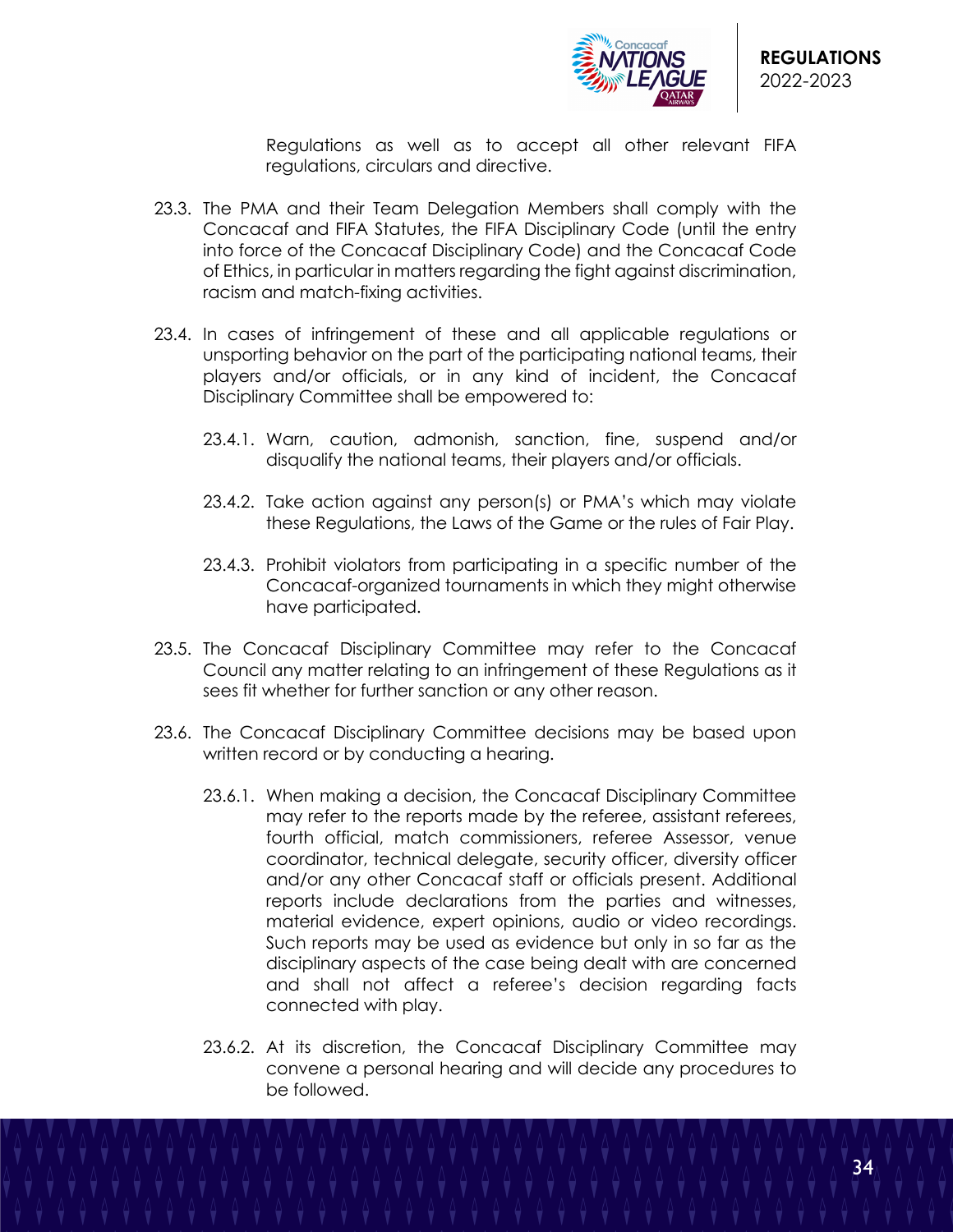

- 23.7. The following decisions of the Disciplinary Committee shall not be subject to appeal:
	- 23.7.1. Warnings, cautions and censures imposed on Member Associations, players, officials and other persons.
	- 23.7.2. Suspensions of up to two (2) matches, or of up to two (2) months, imposed on Member Associations, players, officials or any other persons.
	- 23.7.3. Fines imposed on Member Associations not exceeding thirty thousand dollars (USD 30,000) or on players, officials or any other persons not exceeding ten thousand dollars (USD 10,000).
- 23.8. All imposed economic penalties must be paid by the appropriate Member Association no later than sixty (60) days after notification thereof.
- 23.9. Cautions and suspensions:
	- 23.9.1. Cautions received during any other competition are not carried over to The Competition.
	- 23.9.2. Pending match suspensions (in relation to the direct red card or an indirect red card) will be carried over to The Competition.
	- 23.9.3. Single yellow cards will get eliminated at the end of the Concacaf Nations League group stage and shall not be carried over to the Concacaf Nations League Finals.
	- 23.9.4. Two (2) cautions received in different games during The Competition shall result in automatic suspension for the next game in The Competition.
	- 23.9.5. Red card (direct or indirect) suspensions shall be served regardless of the stage of The Competition.
	- 23.9.6. Unserved suspensions outstanding at the end of a team's participation in The Competition will be carried over to the next official match of the player's National Team per the FIFA Disciplinary Code and, upon its entry into force, the Concacaf Disciplinary Code.
- 23.10. The appropriate Association under the provisions of its own Regulations shall punish any other offenses that may be committed during the course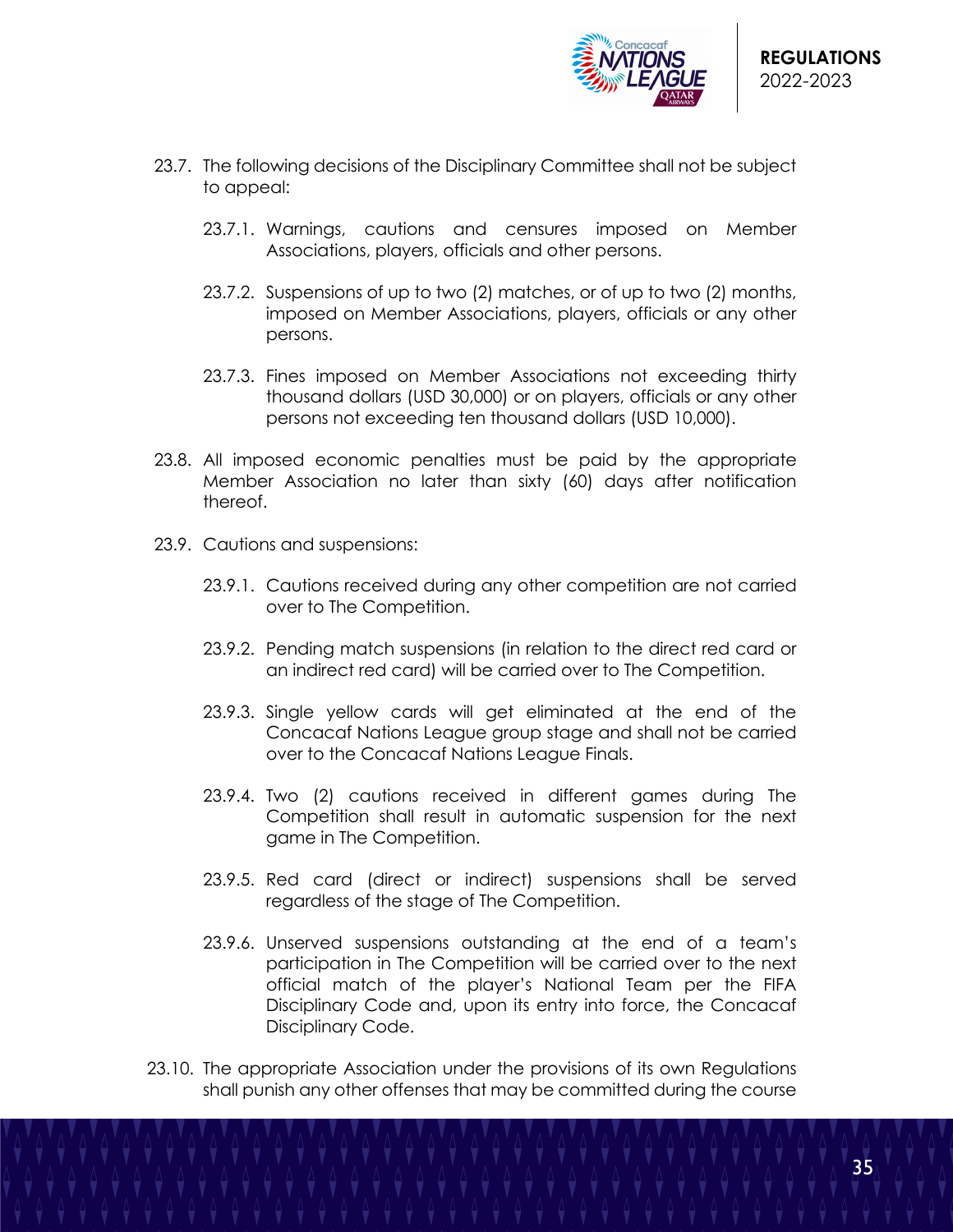

of the Competition by team officers, technicians or other personnel. For this purpose, the Disciplinary Committee shall refer the referee's report of the match in question to the appropriate Association. The Association will, in turn, report back to the Disciplinary Committee on the resolution of the matter and any disciplinary action taken.

- 23.11. If a game is suspended due to withdrawal, the team(s) refusing to complete the match shall be ineligible to participate in the next two (2) editions of The Competition.
- 23.12. Any other infringement of these Regulations, whether by players, referees, officials, coaches or officers that are punishable by economic sanctions shall be reported to the Concacaf General Secretariat for consideration by the Concacaf Council.

# **24.CONCACAF APPEALS COMMITTEE**

- 24.1. The Concacaf Appeals Committee shall hear appeals eligible to be lodged against decisions taken by the Disciplinary Committee.
- 24.2. The Concacaf Appeals Committee will apply these Regulations and the FIFA Disciplinary Code, until the entry into force of the Concacaf Disciplinary Code.
- 24.3. The Concacaf Appeals Committee shall reach its decisions on the basis of the documents and other means of evidence contained in the Disciplinary Committee's file. The Concacaf Appeals Committee may additionally, at its sole discretion, also consider additional evidence, including television and video recordings, which it considers relevant.
- 24.4. The parties must notify the Concacaf Appeals Committee of their intention to appeal the decision, by writing sent within three (3) days, counting from the notification of the grounds for the decision. Said notification must be made via email to the Concacaf General Secretariat, to general.secretariat@concacaf.org with a copy to disciplinary@concacaf.org.
- 24.5. Once the period for communicating the intention to appeal has elapsed, the appellant will have five (5) days to present the formal appeal letter. It should contain the appellant's requests, a statement of the facts, evidence, a list of the proposed witnesses (with a summary of the foreseeable testimony) and the appellant's conclusions. The latter will not be authorized to present further documentation or evidence once the deadline for submitting the appeal letter has expired.
- 24.6. Appeals are subject to the payment of a fee of one thousand dollars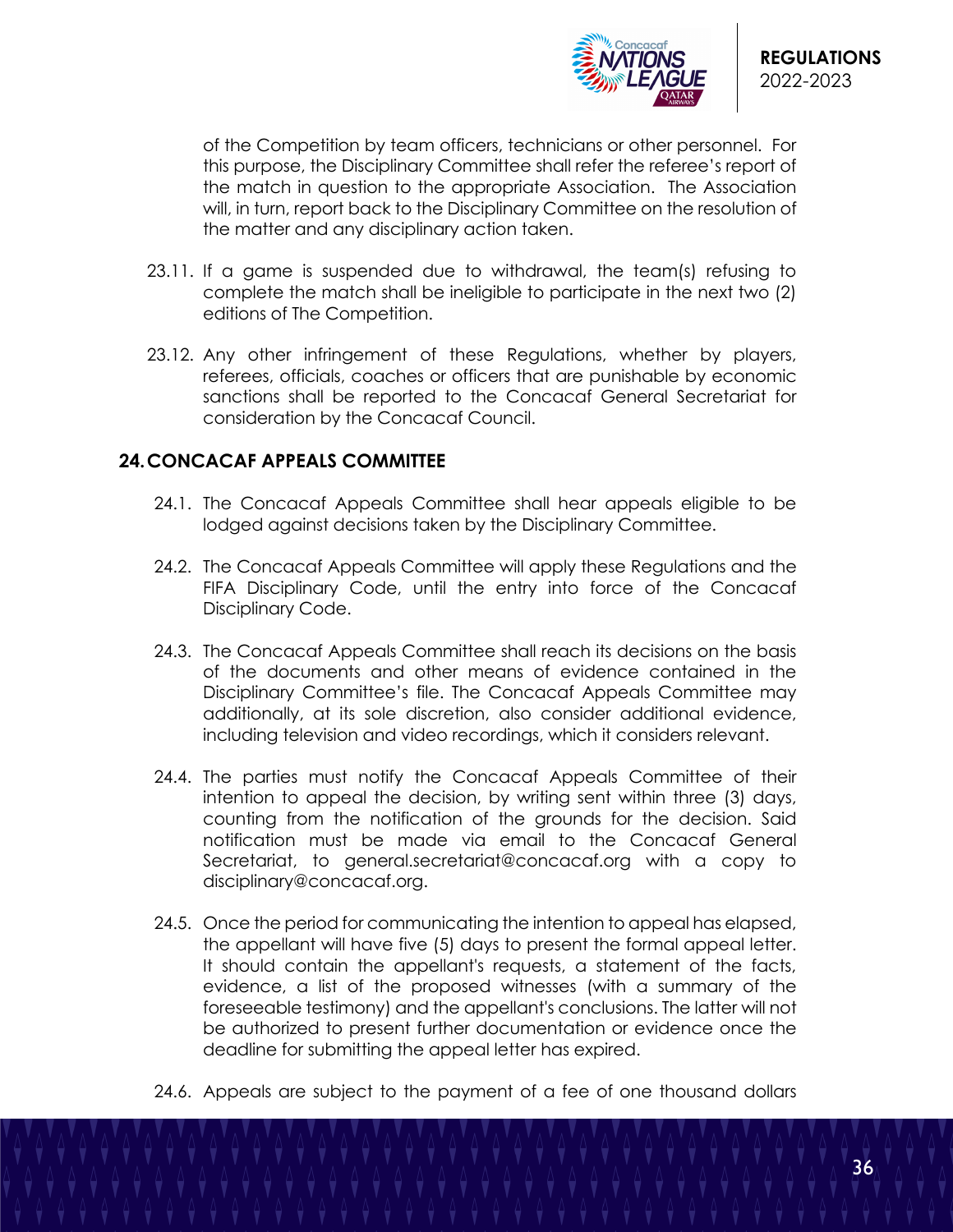

(USD 1,000), which must be paid, at the latest, at the time the document is delivered. The appellant must send confirmation of said transfer by email to the Concacaf General Secretariat, to general.secretariat@concacaf.org with a copy to disciplinary@concacaf.org.

- 24.7. Failure to comply with any of the aforementioned requirements will result in the appeal not being admitted.
- 24.8. Sessions may be held with a single member. Decisions will be made by the sole judge, or they will be adopted by a simple majority of the members present. In the event of a tie, the president will have the casting vote.

# **25.PROTESTS**

- 25.1. For the purpose of these Regulations, protests are objections of any kind related to events or matters that have a direct effect on matches organized in The Competition, including but not limited to the state of and markings on the pitch, accessory match equipment, eligibility of players, stadium installations and footballs.
- 25.2. Unless otherwise stipulated in this article, protests shall be submitted in writing to the Venue Coordinator or Concacaf representative in the venue no later than two (2) hours after the end of the match in question and followed up within the next twenty four (24) hours with a full written report, including a copy of the original protest, to be sent by e-mail to the Concacaf General Secretariat at general.secretariat@concacaf.org with a copy to disciplinary@concacaf.org, otherwise they shall be disregarded. Such protests must be accompanied by a wire transfer confirmation in the amount of five hundred dollars (USD 500) payable to Concacaf.
- 25.3. Protests regarding the eligibility of players nominated for matches in The Competition shall be submitted in writing to the Concacaf General Secretariat by e-mail no later than two (2) hours after the match in question, at general.secretariat@concacaf.org with a copy to disciplinary@concacaf.org. Such protests must be accompanied by a wire transfer confirmation in the amount of five hundred dollars (USD 500) payable to Concacaf.
- 25.4. Protests regarding the state of the pitch, its surroundings, markings or accessory items (e.g., goals, flag posts or footballs) shall be made in writing to the referee before the start of the match by the head of delegation of the team lodging the protest. If the pitch's playing surface becomes unplayable during a match, the captain of the protesting team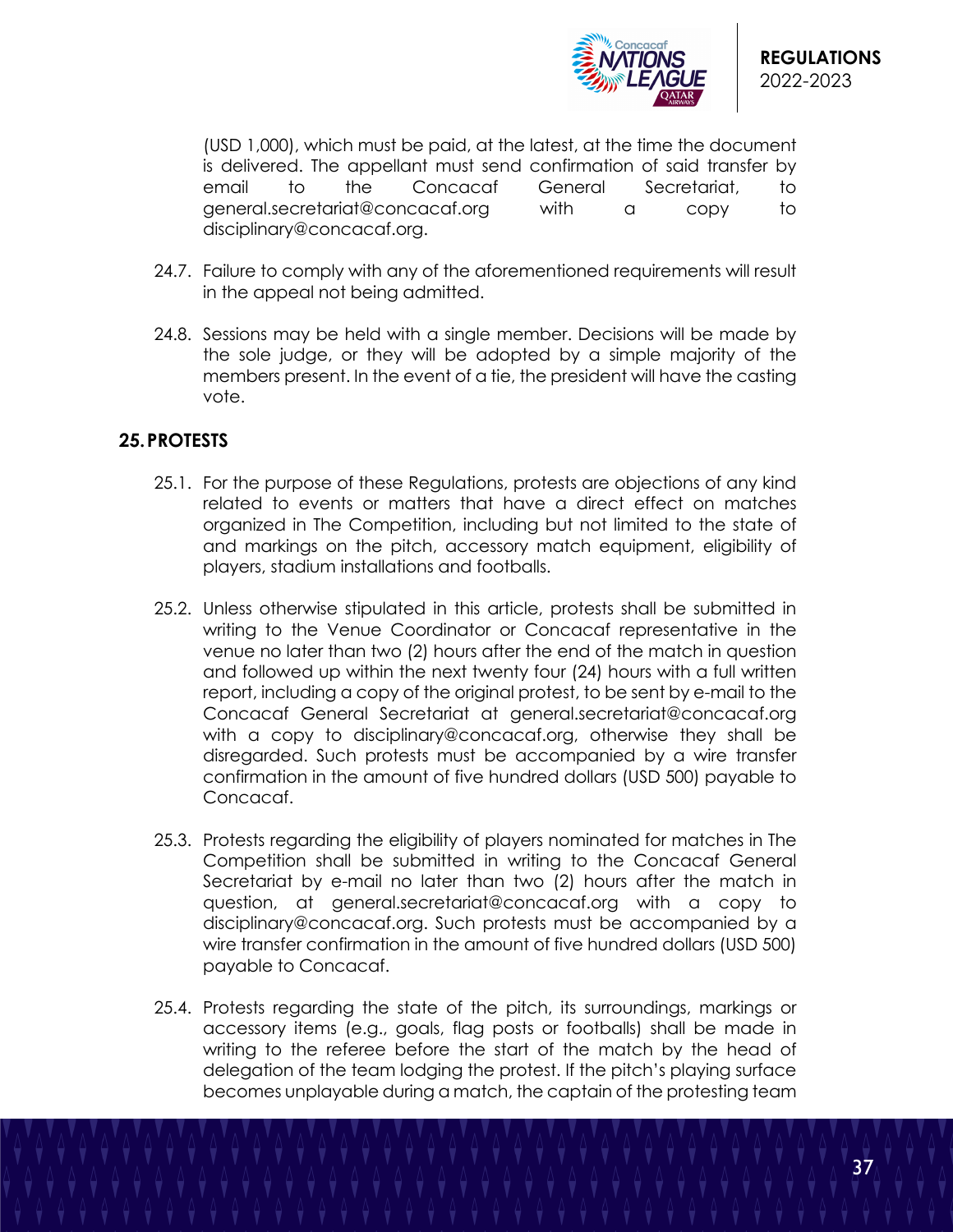

shall immediately lodge a protest with the referee in the presence of the captain of the opposing team. The protests shall be confirmed in writing to the Venue Coordinator or Concacaf representative in the venue by the head of the team delegation no later than two (2) hours after the match in question. Such protest must be accompanied by a wire transfer confirmation in the amount of five hundred dollars (USD 500) payable to Concacaf.

- 25.5. Protests against any incidents that occur during the course of a match shall be made to the referee by the team captain immediately after the disputed incident and before play has resumed, in the presence of the captain of the opposing team. The protest shall be confirmed in writing to the Venue Coordinator or Concacaf representative in the venue by the head of the team delegation no later than two (2) hours after the match in question. Such protests must be accompanied by a wire transfer confirmation in the amount of five hundred dollars (USD 500) payable to Concacaf.
- 25.6. Only protests regarding requests to review and rectify a clear and obvious case of error related to a disciplinary decision on the field of play by match officials for a direct red card shall be submitted in writing to the Match Commissioner or the Concacaf representative at headquarters no later than two (2) hours after the end of the match in question. The protest must be followed up within the next forty-eight (48) hours with a full written report, including a copy of the original protest and any and all evidence (e.g., video, photography, written statements, others) supporting the protest, which must be sent in writing and by email to the Concacaf General Secretariat, to general.secretariat@concacaf.org with a copy to disciplinary@concacaf.org, otherwise they will be discarded. Such protests must be accompanied by proof of electronic transfer in the amount of ten thousand dollars (USD 10,000) payable to Concacaf. This amount will be refunded if the protest is accepted in its entirety.
- 25.7. Member Associations may not bring disputes with Concacaf before a Court of Justice. They shall undertake to submit any disputes without reservation to the jurisdiction of the competent authority of Concacaf and FIFA.
- 25.8. If an unfounded or irresponsible protest is lodged, Concacaf may impose a fine.
- 25.9. The expenses, which arise from a protest, shall be charged by Concacaf, either wholly or in part, to the losing party.
- 25.10. If any of the formal conditions of a protest as set out in these Regulations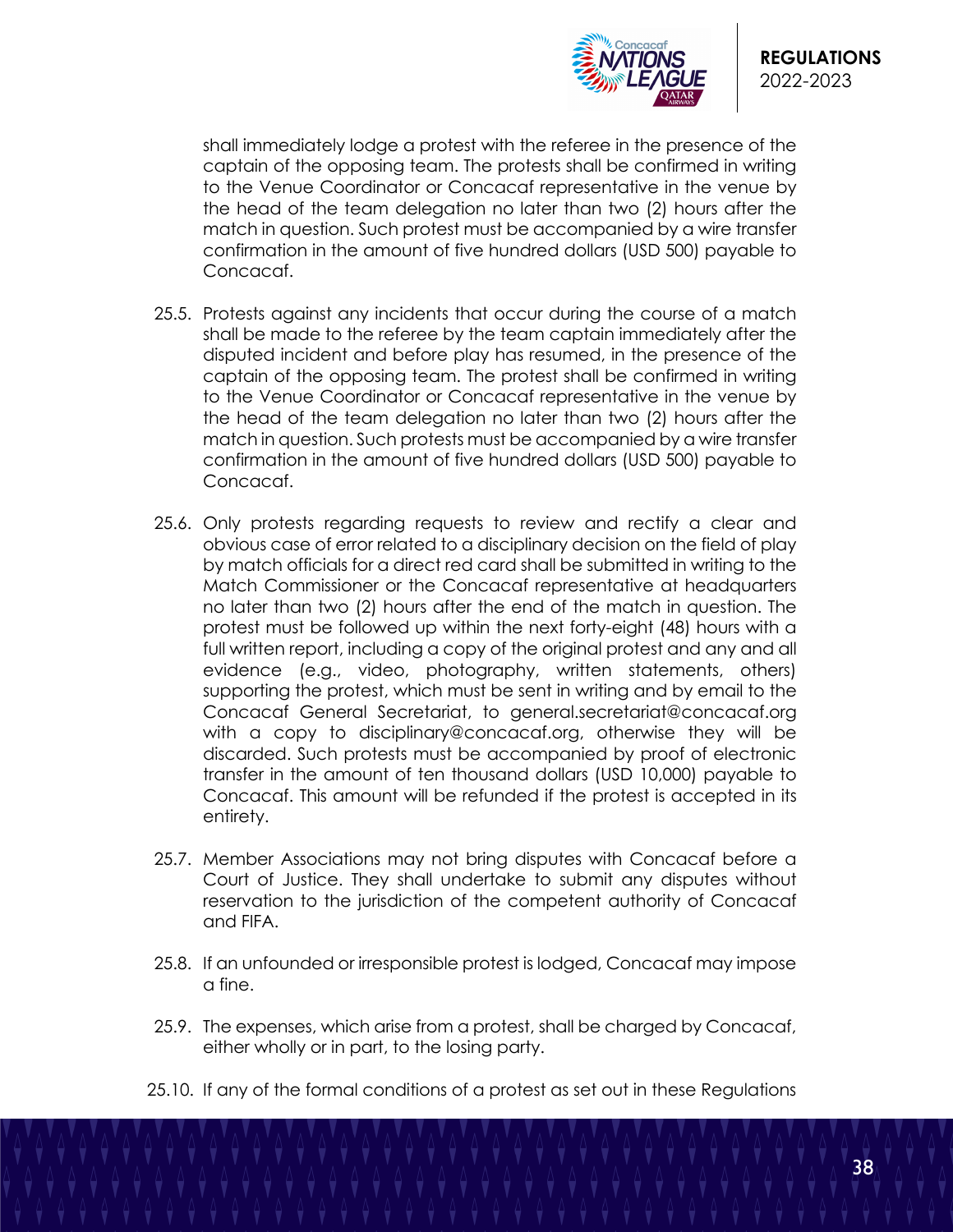

are not met, such protest shall be disregarded by the competent body. Once the final match of The Competition has ended, any protests described in this article or complaints about the sports procedure followed during The Competition shall be disregarded.

- 25.11. Concacaf shall pass decisions on any protests lodged, subject to the exceptions stipulated in these Regulations, the Concacaf or FIFA Statutes or any other Concacaf or FIFA regulations.
- 25.12. Once the winning team of The Competition have been proclaimed, any protest or complaint about the sports procedure followed during The Competition shall be disregarded.

# **26.DISCIPLINARY POLICY**

- 26.1. The following infractions will be sanctioned as follows:
	- 26.1.1 **Late Submission of Documentation** Teams which submit their administrative documentation after the deadlines outlined in The Competition Regulations and/or Circulars will be fined as follow:
		- 26.1.1.1 1st Offense USD 2,000;
		- 26.1.1.2 2nd Offense USD 3,000;
		- 26.1.1.3 3rd Offense and following USD 5,000.
	- 26.1.2 **Late arrival at the stadium**  Due to the team's negligence, including late departure from team hotel causing late submission of the Start List (delays the match preparation and the submission of the start list to the broadcasters & media), will be fined as follows:
		- 26.1.2.1 1st Offense USD 2,000;
		- 26.1.2.2 2nd Offense USD 3,000;
		- 26.1.2.3 3rd Offense and following USD 5,000.
	- 26.1.3 **Late departure from the locker rooms** Teams that delay the 1st half or the 2nd half Kick Off, will be sanctioned, in addition to the suspension of the Coach for the next game, as follows:
		- 26.1.3.1 1<sup>st</sup> offense
			- a) If 1 minute or less USD 2,000;
			- b) If 2 minutes or more USD 3,000.
		- 26.1.3.2 2nd Offense
			- a) If 1 minute or less USD 3,000;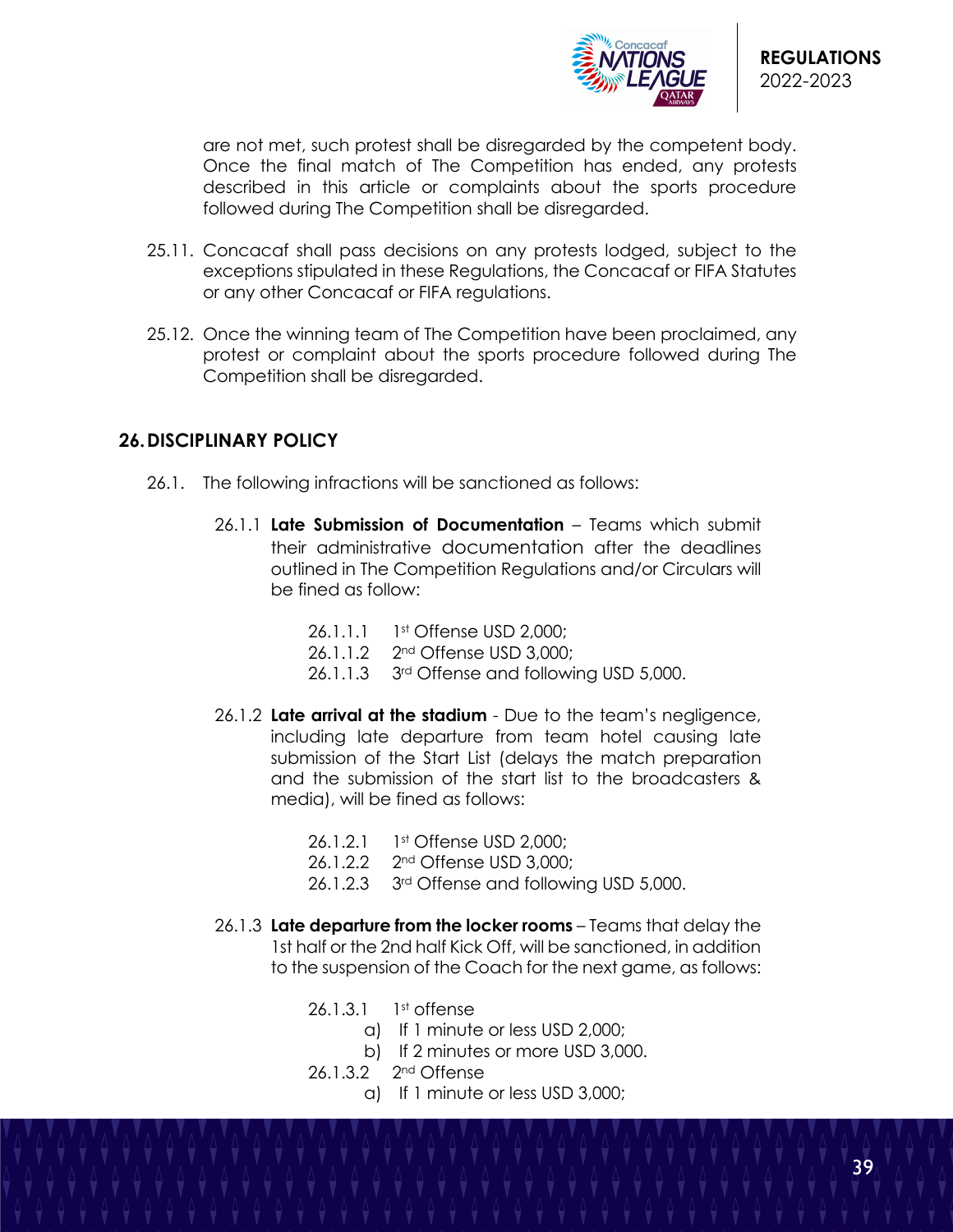

- b) If 2 minutes or more USD 5,000.
- 26.1.3.3 3rd offense
	- a) If 1 minute or less USD 5,000;
	- b) If 2 minutes or more USD 9,000.
- 26.1.4 **Lack of Security**  by the host team, will be sanctioned with fines between USD 3,000 and USD 10,000 depending on the severity of the Infraction, including but not limited to the following:
	- a) Inadequate inspection of spectators and their belongings, such as bags, backpacks, wallets and others;
	- b) Inadequate reaction to the use of flares and other fireworks in the stadium by spectators;
	- c) Inadequate reaction to the throwing of objects onto the field of play or in the stands by spectators;
	- d) Inadequate security personnel in the stadium;
	- e) Entrance of spectators to the field of play;
	- f) Entry, by spectators, of flags, signs or banners not allowed.
- 26.1.5 **Media Regulations Violations** Fines will be applied to the club and / or its members, between USD 2,000 and USD 6,000, depending on the severity of the offense Including but not limited to the following:
	- a) Coach and/or players not attending mandatory media activities;
	- b) Photographer or film crew inside the locker rooms;
	- c) Non-compliance with minimum standards in accordance with the Media Regulations;
	- d) Negative comments about the match officials or Concacaf.
- 26.1.6 **Minimum standard Violations**: Fines will be applied to the club and / or its members, between USD 2,000 and USD 10,000, depending on the severity of the offense, in the following cases, including among others:
	- a) Lack of compliance with the match protocol;
	- b) Lack of compliance with the Competition Regulations, the Concacaf Nations League Technical Guide for Stadiums and Training Sites,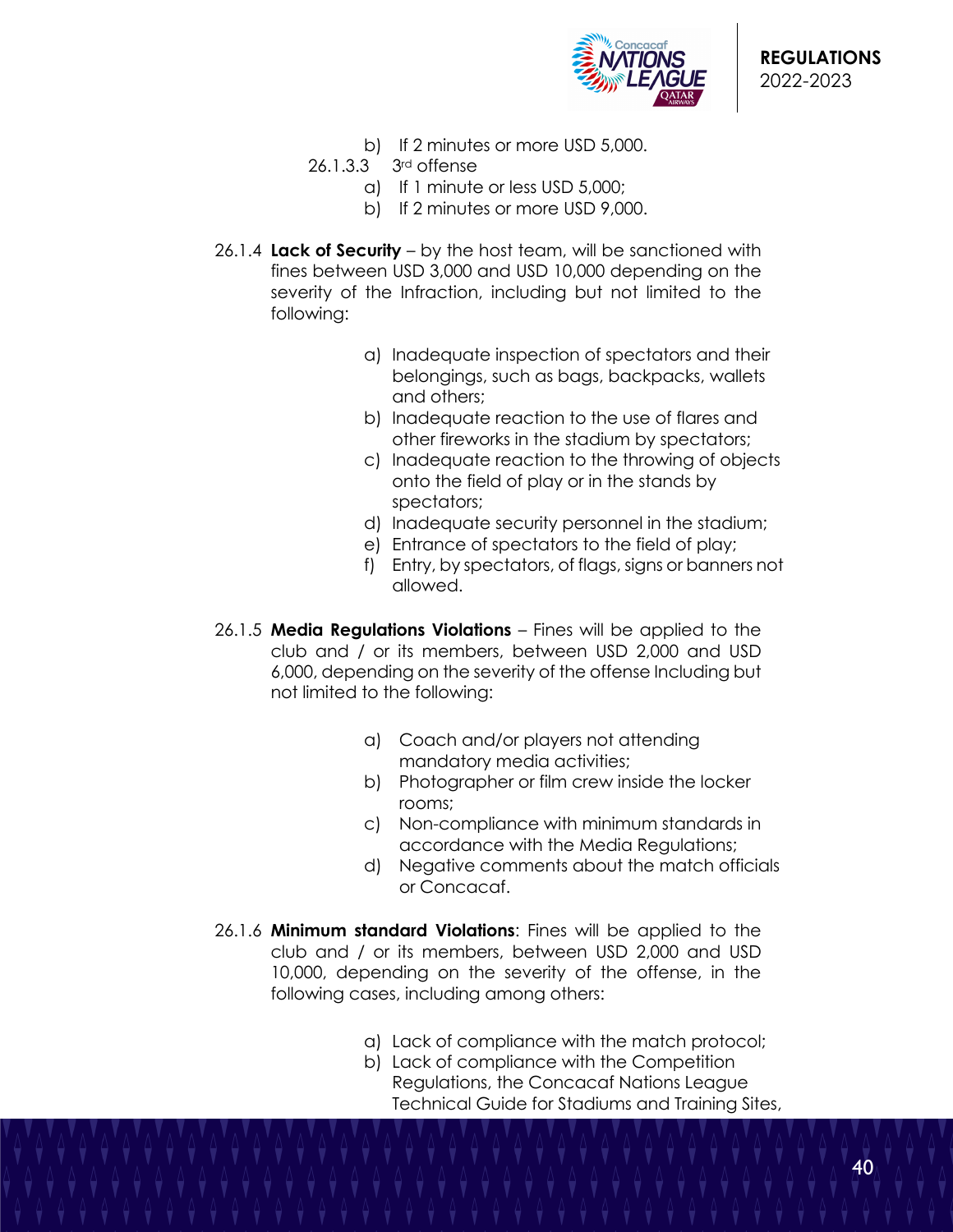

Guidelines or Concacaf Circulars.

- c) Violating the basic norms of civic conduct;
- d) Making use of a sporting event to carry out demonstrations of a different nature than sport;
- e) Adopt conduct that discredits football or Concacaf;
- f) Actively modify the age of the players in the identity documents that the latter present in competitions in which there is an age limit.
- 26.2. The Concacaf Disciplinary and Appeals Committee have the power to impose other disciplinary measures and, at its discretion, in accordance with the provisions of these Regulations and the FIFA Disciplinary Code, until the Concacaf Disciplinary Code enters into force.

# **27.FINANCIAL PROVISIONS**

- 27.1. For the matches in the Concacaf Nations League Group Stage, the HMA is responsible for the operation and cost of:
	- 27.1.1. Accommodations, Breakfast and Local Transportation for:
		- Referees
		- Referee Assessors
		- Match Commissioner
		- Venue Coordinator (when applicable)
		- Match Coordinator (when applicable)
		- Security Officer (when applicable)
		- Any other official appointed by Concacaf
	- 27.1.2. Operational cost of the Stadium for the matches and official use during Concacaf Nations League Group Stage;
	- 27.1.3. Board and lodging in a high standard hotel and domestic transportation in the host country for the Match Officials.
	- 27.1.4. Training facilities approved by Concacaf for the PMAs to use during Concacaf Nations League Group Stage;
	- 27.1.5. Volunteers and staff to assist with the operations of The Competition.
- 27.2. The following expenditures may be deducted from the gross receipts:
	- 27.2.1. The levy due to Confederations in accordance with the Confederations statutes and regulations after deduction of the taxes mentioned under 27.2.2. The levies due to the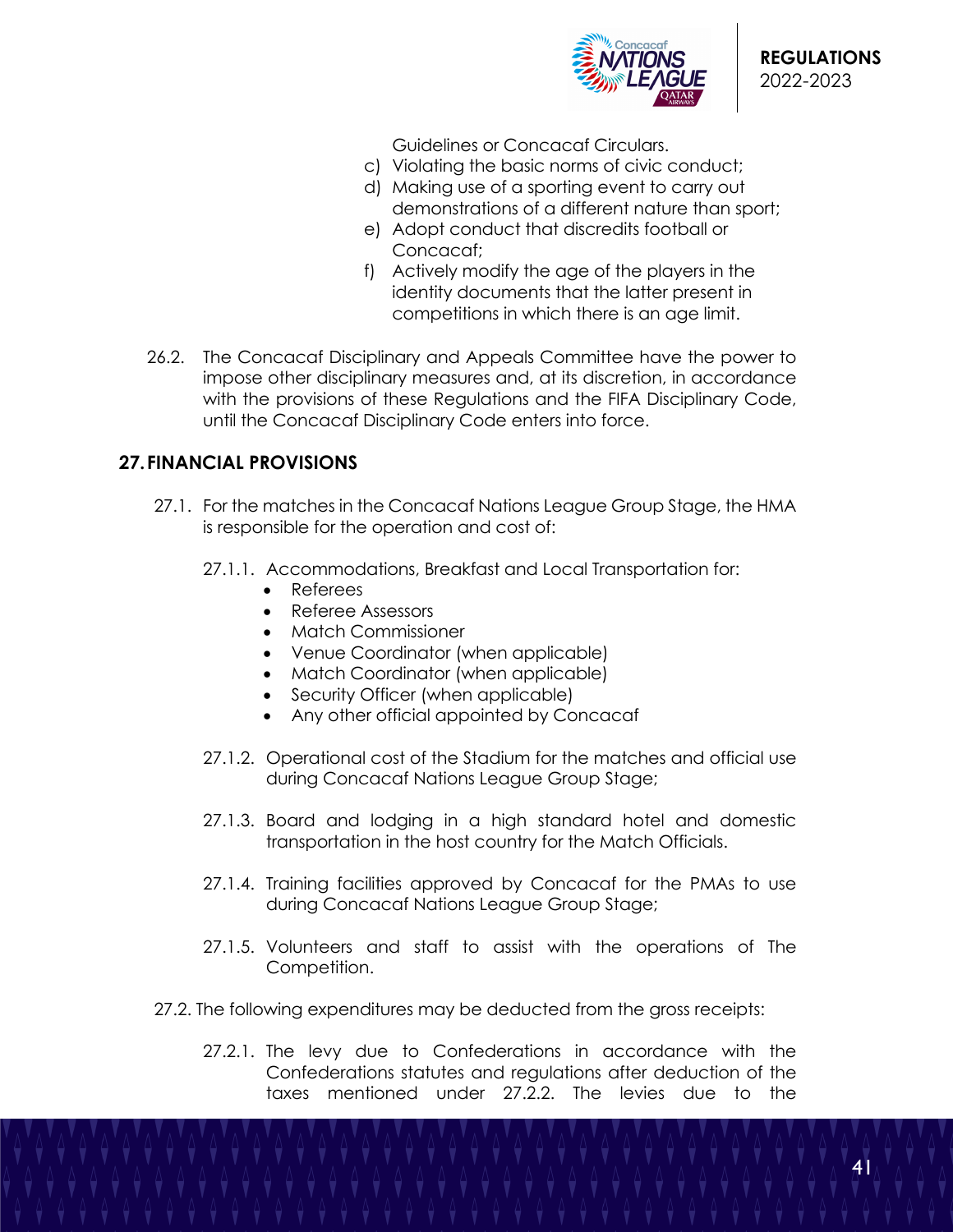

Confederation shall be paid within sixty (60) days of the match at the official rate of exchange on the day the payment is due.

- 27.2.2. State, provincial, and municipal taxes as well as the hire of the grounds, not exceeding 30% (cf. Regulations Governing the Application of the FIFA Statutes).
- 27.3. Concacaf shall bear the costs of:
	- 27.3.1. International travel and the daily allowances for the respective Concacaf delegation members, as fixed by Concacaf;
	- 27.3.2. Board and lodging in a high-standard hotel in the host country for the Match Officials, the Match Commissioner, the Referee Assessor, any other Concacaf officials (i.e. security officer, media officer etc.) and Participating Member Associations in the Concacaf Nations League Finals;
	- 27.3.3. During the Concacaf Nations League Finals, transportation for:
		- Referees
		- Referee Assessor
		- Match Commissioner
		- Venue Coordinator (when applicable)
		- Match Coordinator (when applicable)
		- Security Officer (when applicable)
		- Bus for the Participating Member Associations (PMA) for their official movements
		- Equipment truck (if requested in writing twenty (24) hours in advance to Concacaf) for the PMA for their arrival/departure; and on matchday
	- 27.3.4. Participation allowance for the PMA, the amount of which shall be determined by Concacaf (if applicable).
	- 27.3.5. Prize money for the participating Member Associations, the amounts of which shall be determined by Concacaf (if applicable);
	- 27.3.6. Doping expenses;
	- 27.3.7. The costs of insurance taken out by Concacaf to cover its own risks.
- 27.4. The PMAs shall be responsible for and bear the costs of the following: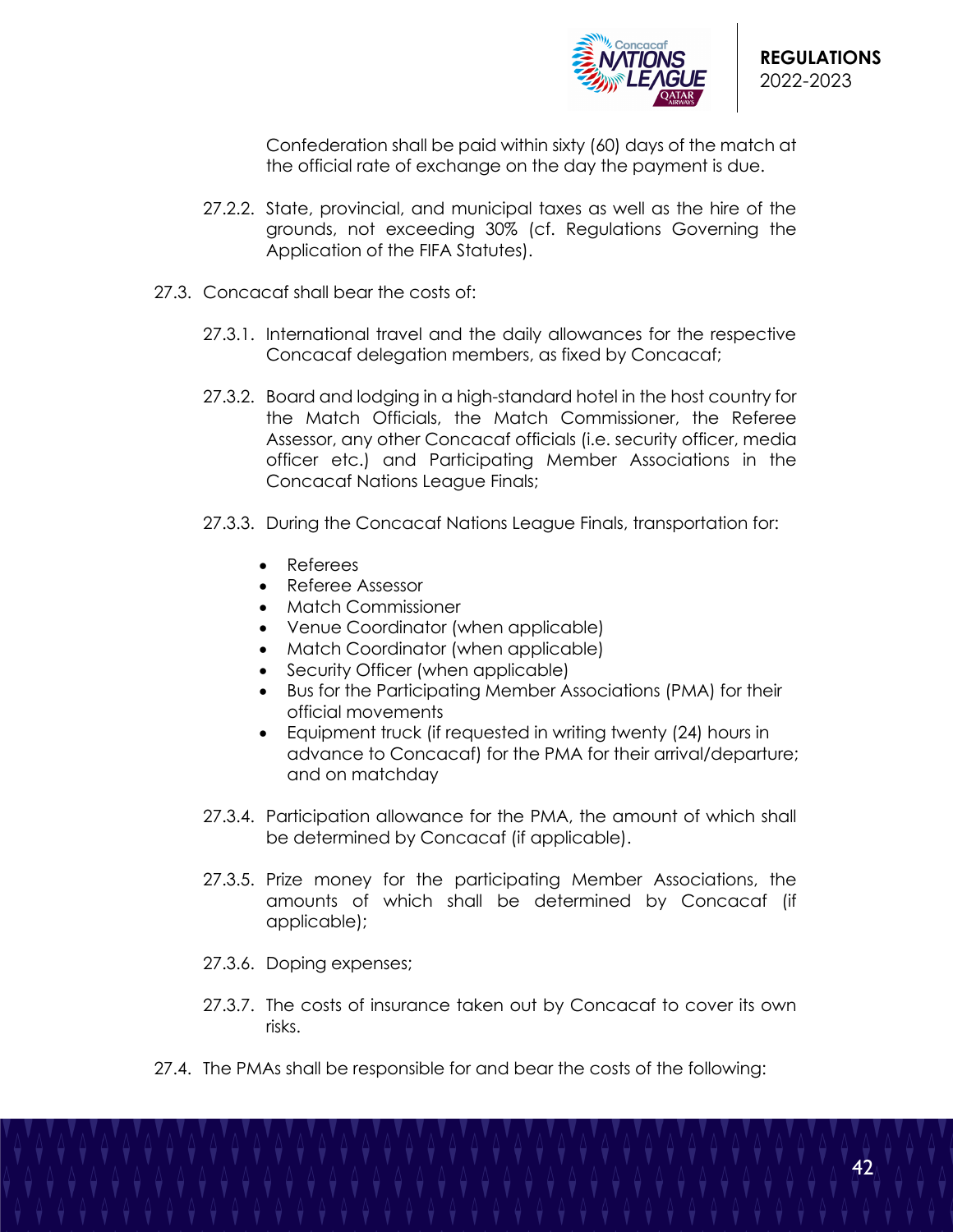

- 27.4.1. Costs for international travel costs, ground transportation, lodging and meals for the official delegation during the Concacaf Nations League Group Stage.
- 27.4.2. Adequate insurance to cover their Team Delegation Members and any other persons carrying out duties on their behalf against all risks, including but not limited to injury, accident, disease, and travel in consideration of the applicable FIFA and Concacaf rules or regulations.
- 27.4.3. International travel, visas and the daily allowances for the respective delegation members;
- 27.4.4. During the Concacaf Nations League Group Stage, the PMAs must cover all international travel costs for the entire delegation.
- 27.4.5. COVID-19 related expenses as per the Concacaf Annex.
- 27.5. Any disputes arising from financial provisions shall be resolved amongst the Associations concerned but may be submitted to Concacaf for a final decision to be taken.
- 27.6. Any expenses and costs incurred by a PMA other than those mentioned in these Regulations shall be borne by the PMA concerned.

# **28.MEDICAL/DOPING**

- 28.1. In order to protect players' health as well as to prevent players from experiencing sudden cardiac death during matches at The Competition, each PMA shall ensure and confirm to Concacaf that its players and officials undergo a pre-competition medical assessment (PCMA) prior to the start of The Competition. The PCMA will include a full medical assessment as well as an EKG to identify any cardiac abnormality. If the EKG is abnormal, and echocardiogram must be obtained and be normal before a player can be released to play. The medical assessment must be carried out between two hundred and seventy (270) days and ten (10) days prior to the start of each match during The Competition. Concacaf will provide a PCMA form to all PMA's.
- 28.2. The duly licensed medical representative of each PMA (i.e., national team doctor) will be required to sign the PCMA declaration form certifying the accuracy of the results and confirming that the players and officials have passed the pre-competition medical assessment. The medical assessment form shall also include the signatures of the President and General Secretary of the PMA and shall be received by the Concacaf General Secretariat at the latest ten (10) days prior to the start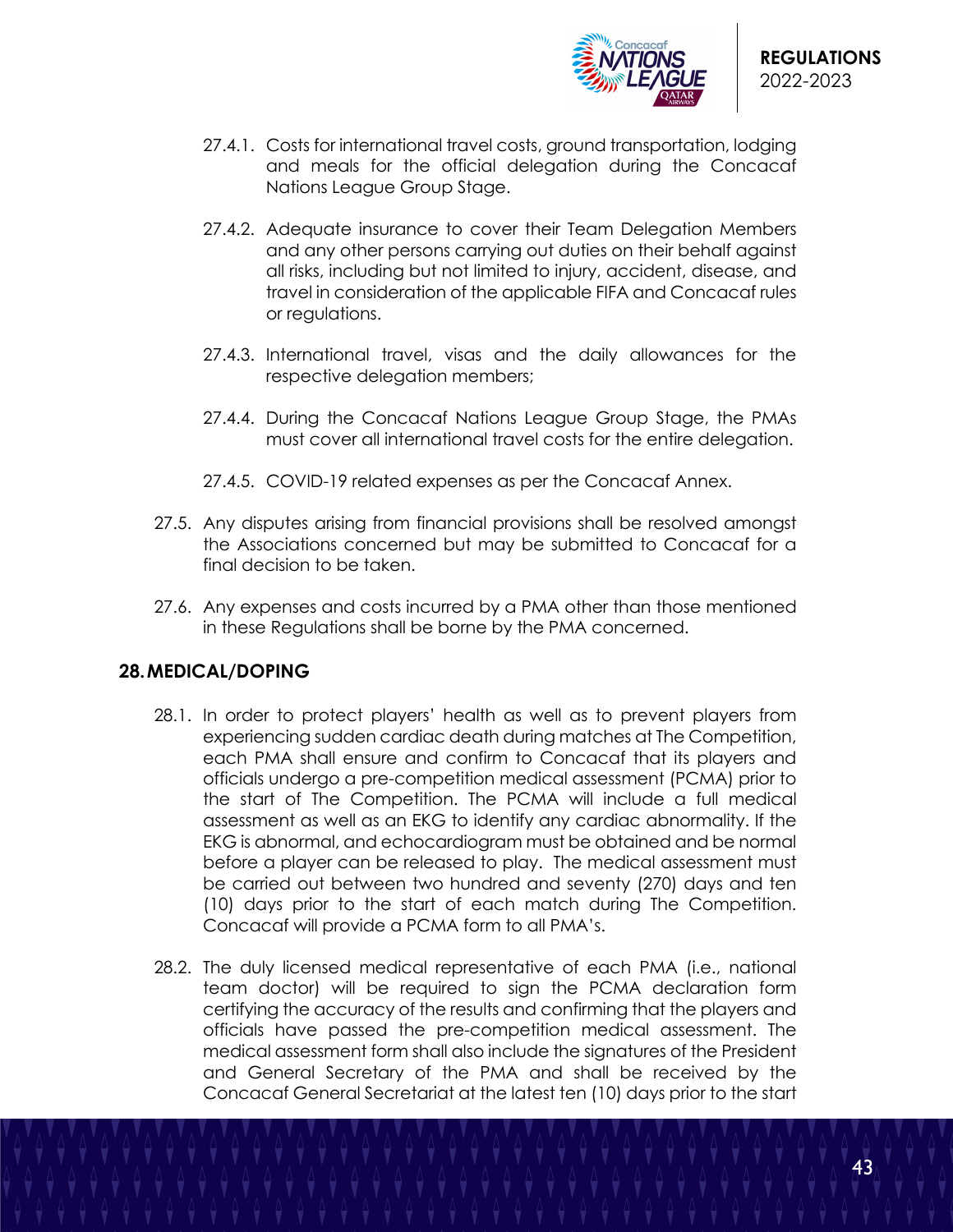

of The Competition.

- 28.3. Further to the above, each PMA is required to have a duly licensed medical professional (i.e., a doctor) as part of their official delegation. Such doctor must be fully integrated and familiar with all medical aspects of the delegation and must remain with the delegation throughout the entire official period of The Competition. The Match Officials (the Referees) will refer to such team doctor in all cases as required and necessary.
- 28.4. Concacaf shall not be held liable for any injury sustained by any participating player or official. Equally, Concacaf shall not be held liable for any incident (including death) linked to any injury or health problem(s) of any participating player or official.
- 28.5. As stated in these Regulations, each PMA shall be responsible throughout The Competition for providing health, travel and accident insurance cover for all the members of its delegation throughout The Competition. In addition, and in accordance with the FIFA Regulations on the Status and Transfer of Players the PMA with which any participating player is registered shall be responsible for player's insurance coverage against illness and accident during the entire period of the player's release.
- 28.6. Failure to comply with the aforementioned provision shall be sanctioned by the Concacaf Disciplinary Committee.
- 28.7. Regarding non-traumatic loss of consciousness during a game, the referee will assume sudden cardiac failure until proven otherwise. The hand signal is the right-hand fist against the chest. Such signal will indicate to the team doctor and the medical emergency team (stretcher team) to immediately institute comprehensive resuscitation that includes the use of a defibrillator (AED) and CPR. It is the responsibility of the LOC to ensure that there is a properly functioning AED immediately at hand and that there is an ambulance with an access and egress plan.
- 28.8. During the match if there is a traumatic head injury and concussion to a player, and the player remains on the field of play, the referee shall stop play for as much as three (3) minutes as injury time. The hand signal is the right fist on the top of the head. Such signal will indicate to the team doctor to enter the field to assess and manage the player. At this time, a Sideline Concussion Assessment Test (SCAT) will be administered. At the end of the three (3) minutes, at the discretion of the team doctor, the player may be ready to return to play or immobilized appropriately and transported off the field using the standard protocol.
- 28.9. Further to the above, in regard to traumatic head injury and concussion,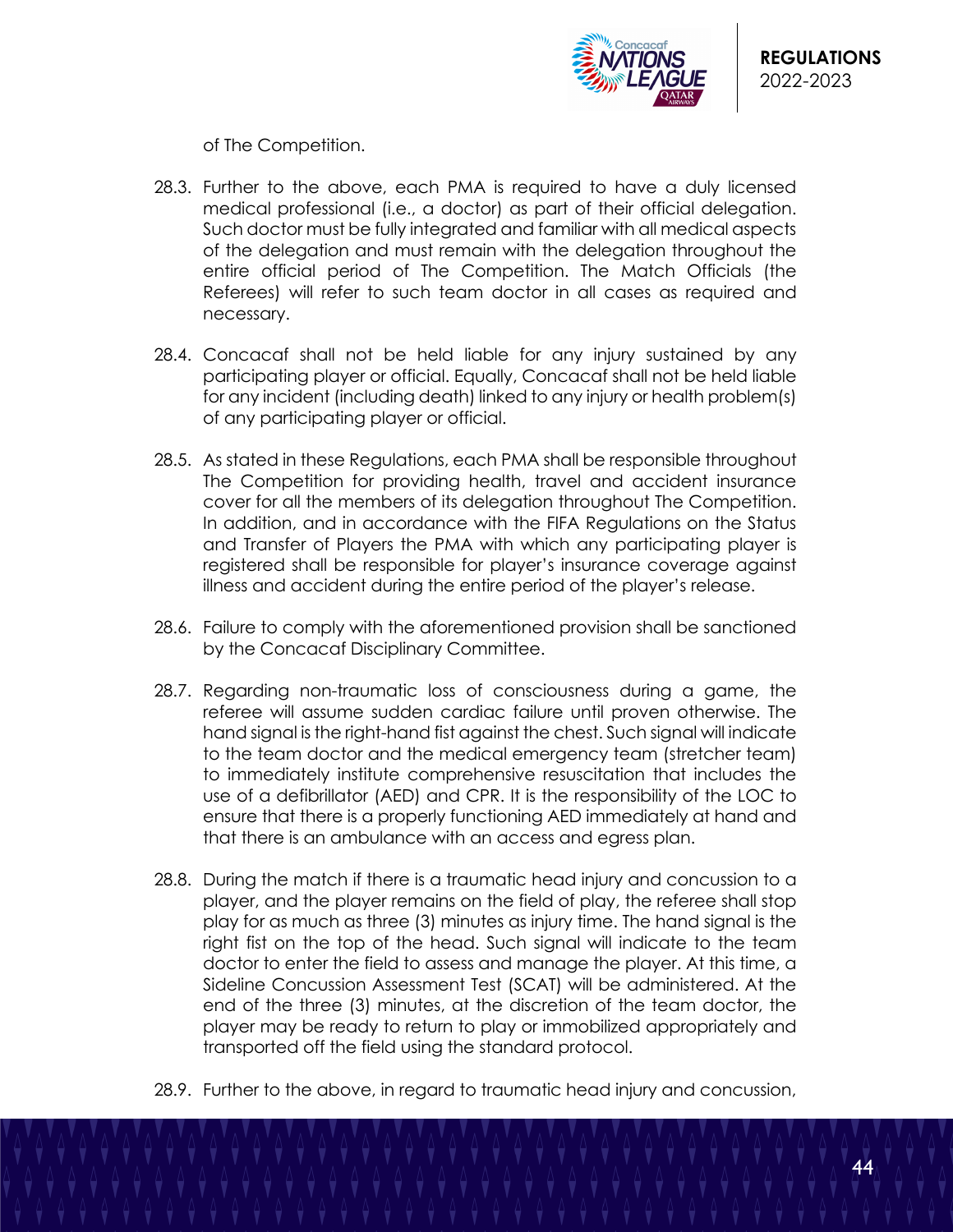

full return to play after a previous concussion must include no signs or symptoms of the previous head injury as well as an acceptable Sideline Concussion Assessment Test (SCAT) assessment.

- 28.10. Doping is the use of certain substances or methods capable of artificially enhancing the physical and/or mental performance of a player, with a view to improving athletic and/or mental performance. If there is medical need as defined by the player's doctor, then a Therapeutic Use Exemption (TUE) application must be filed twenty-one (21) days prior to competition for chronic conditions and as soon as possible for acute situations. The TUE approval system includes a designated administrative and functional committee that will review applications and certify the exemption as the committee defines.
- 28.11. Doping is strictly prohibited. The FIFA Anti-Doping Regulations, the FIFA Disciplinary Code and all other relevant FIFA as well as Concacaf Regulations, circulars and directives shall apply to all Concacaf competitions.
- 28.12. Every player may be subject to in-competition testing at the matches in which he competes and to out-of-competition testing at any time and place. Furthermore, reference is made to the FIFA Anti-Doping Control Regulations and the list of prohibited substances and methods per the World Anti-Doping Agency (WADA).
- 28.13. If, in accordance with the FIFA Anti-Doping Control Regulations, a player tests positive for the use of banned substances, the player shall be immediately declared ineligible from further participation in The Competition and shall be subject to further sanctions from the Concacaf Disciplinary Committee.

# **29.COMMERCIAL RIGHTS**

- 29.1. Concacaf is the original and sole owner of all of the rights emanating from The Competition as a collective whole and any other related events coming under its jurisdiction, without any restrictions as to content, time, place and law. These rights include, among others, all kinds of financial rights, audiovisual and radio recording, reproduction and broadcasting rights, multimedia rights, marketing and promotional rights and incorporeal rights (such as those pertaining to emblems) as well as rights arising under copyright law whether currently existing or created in the future subject to any provision as set forth in specific regulations.
- 29.2. The Competition Marks and the Composite Logo may only be used by Participating Member Associations for the purpose of referring descriptively to their participation in the Competition. All commercial or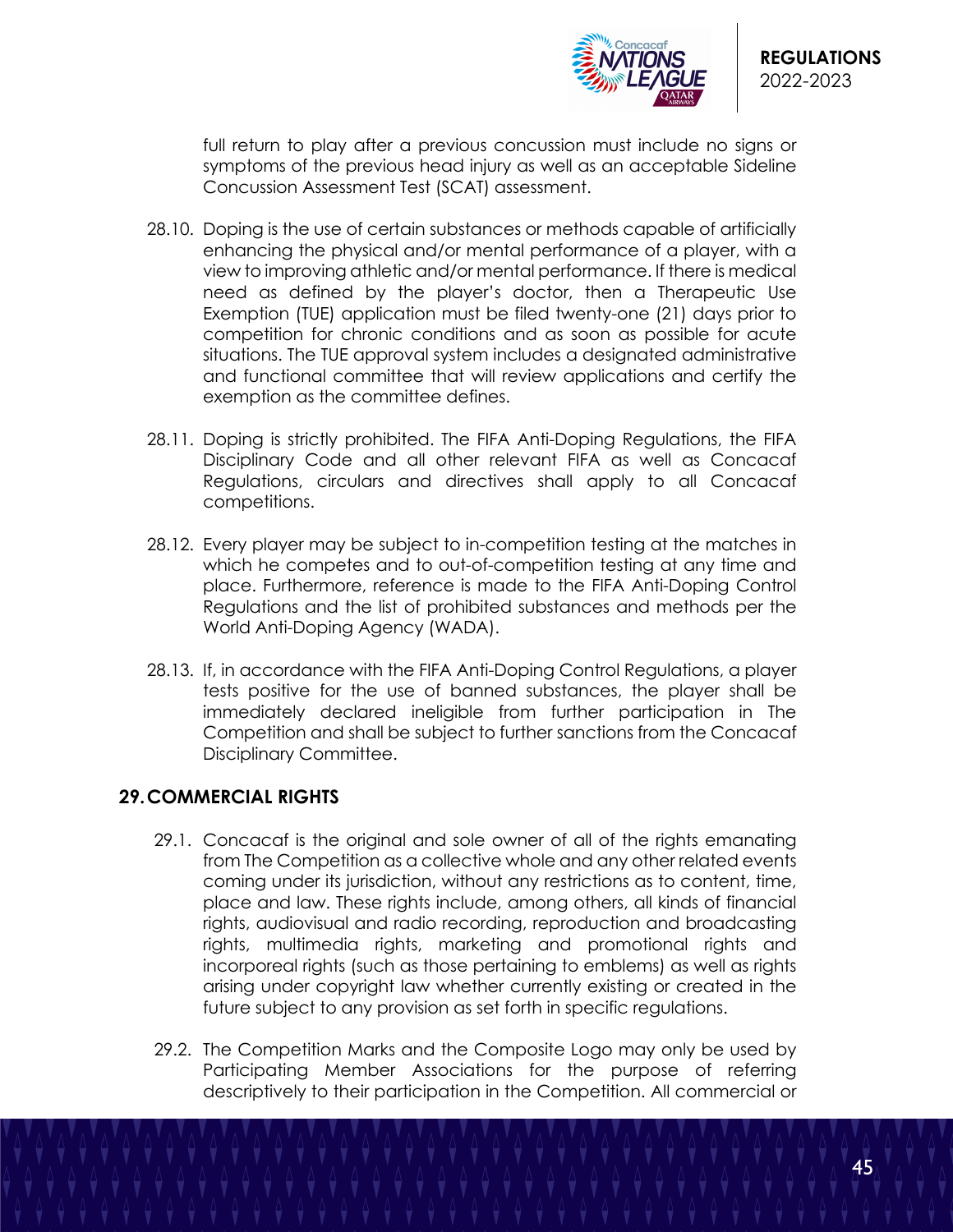

promotional use of the Competition Marks and the Composite Logo by Participating Member Associations and/or their PMA Affiliates and/or any third party contracted to the Participating Member Associations is strictly prohibited.

- 29.3. For the Concacaf Nations League Finals and to assist with the implementation of these Commercial Regulations, each Participating Member Association (i) must ensure that all Team Delegation Members participate in a Competition photo and video shoot (all such photographs and images to be used and/or sub-licensed by the Confederation in accordance with the remainder of this paragraph), and (ii) shall secure written confirmation from each Team Delegation Member of the Confederation's right to use and/or the Confederation's right to sub-license the right to use, in perpetuity and free of any charae, any of their records, names, photographs and images (including any still and moving representation thereof), which may appear or be generated in connection with the participation of the Team Delegation Members in both stages of the Competition (including, but not limited to photographs of Team Delegation Members taken for accreditation purposes).
- 29.4. Participating Member Associations are expressly prohibited from bringing beverage products or containers that compete with the Commercial Affiliate, as confirmed by Concacaf, into the Controlled Areas. Concacaf will have the ability to provide to the winning Participating Team products from Commercial Affiliate for the postmatch locker room celebration. The winning Participating Team is expressly prohibited from bringing non-commercial affiliate product and/or branded items (i.e., different from Commercial Affiliate) during the competition period in controlled areas as referenced herein.
- 29.5. At all times, Concacaf reserves all its rights to exploit, sell, create, license, sublicense, and dispose of merchandising rights for the Competition, and to authorize and license others to do so. Participating Teams are not authorized to create or sell their own co-branded merchandise without the prior written approval of Concacaf; Concacaf, however, may appoint a third-party licensee to work directly with each participating Team and local licensees, if any, to establish any product offering and associated royalties from local merchandising of co-branded products, when previously authorized and confirmed in writing by Concacaf.
- 29.6. Concacaf will issue separate Commercial Regulations for The Competitions specifying these commercial and intellectual property rights. All Concacaf members must comply with the Commercial Regulations for The Competition and must ensure that their members, official, players, delegates and other affiliates also comply with these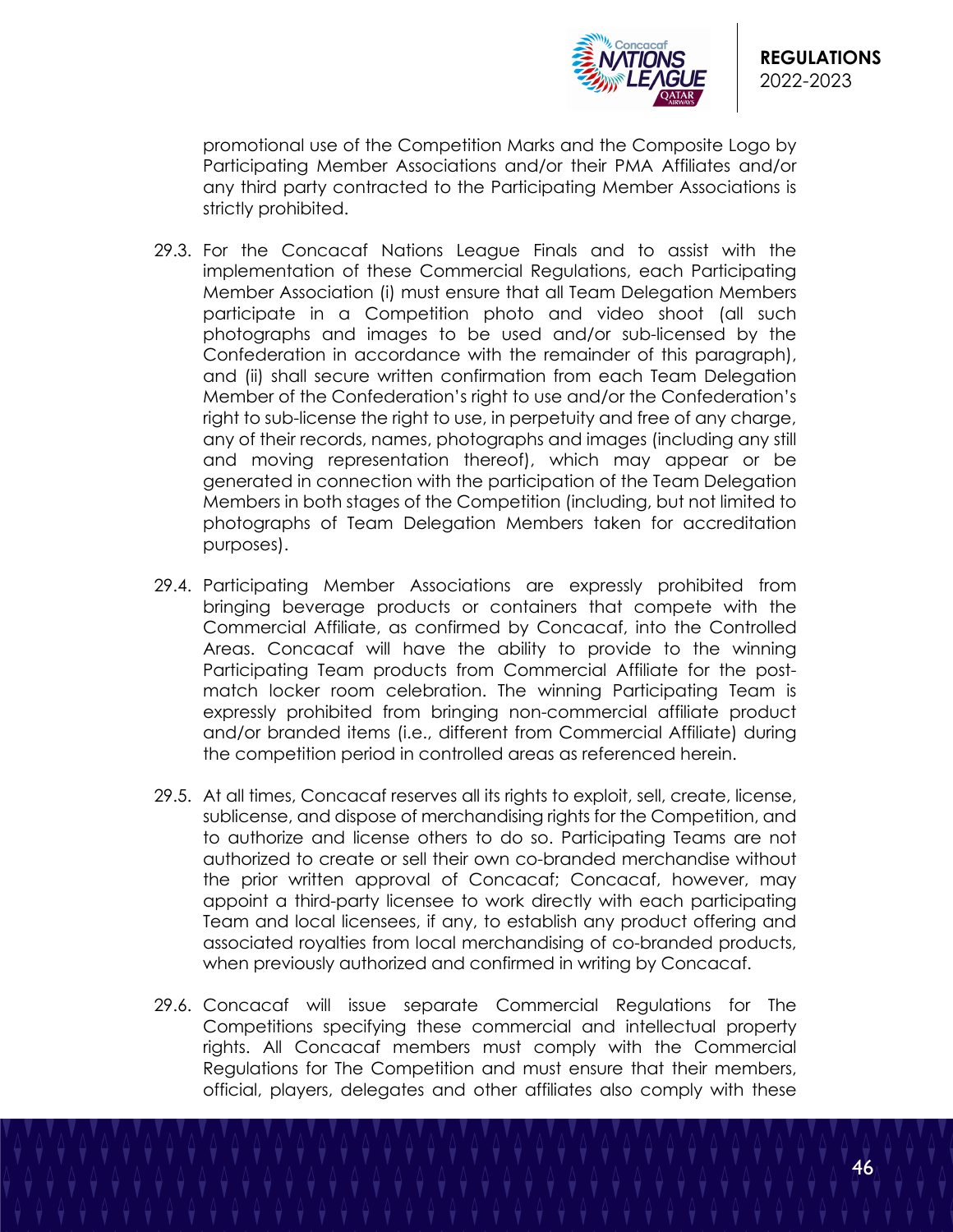

regulations.

#### **30.MEDIA**

- 30.1. Concacaf will issue separate Media Regulations for The Competition specifying each Associations mandatory promotional and media activities that will take place prior and during The Competition. These will include, among others, interview requests, pre- and post-match press conferences and open training sessions.
- 30.2. Each Association must comply with The Competition Media Regulations and must ensure that their members, officials, players, delegates and other affiliates also comply with these regulations.
- 30.3. For more details please refer to the Media Regulations.

## **FINAL PROVISIONS**

#### **31.LIABILITY**

The Local Organizing Committee of The Competition shall be exclusively responsible for the organization of the matches and shall discharge Concacaf from all responsibility and relinquish any claim against Concacaf and the members of its delegation for any damages resulting from any claims relating to such matches.

#### **32.SPECIAL CIRCUMSTANCES**

Concacaf shall, issue any instructions necessitated by special circumstances that may arise related to The Competition. These provisions and/or instructions shall form an integral part of these Regulations.

# **33.MATTERS NOT PROVIDED FOR AND FORCE MAJEURE**

Matters not provided for in these Regulations and any cases of force majeure shall be decided by Concacaf. All decisions shall be final and binding and not subject to appeal.

## **34.LANGUAGES**

In the case of any discrepancy in the interpretation of the English, Spanish, French or Dutch texts of these Regulations, the English text shall be authoritative.

## **35.COPYRIGHT**